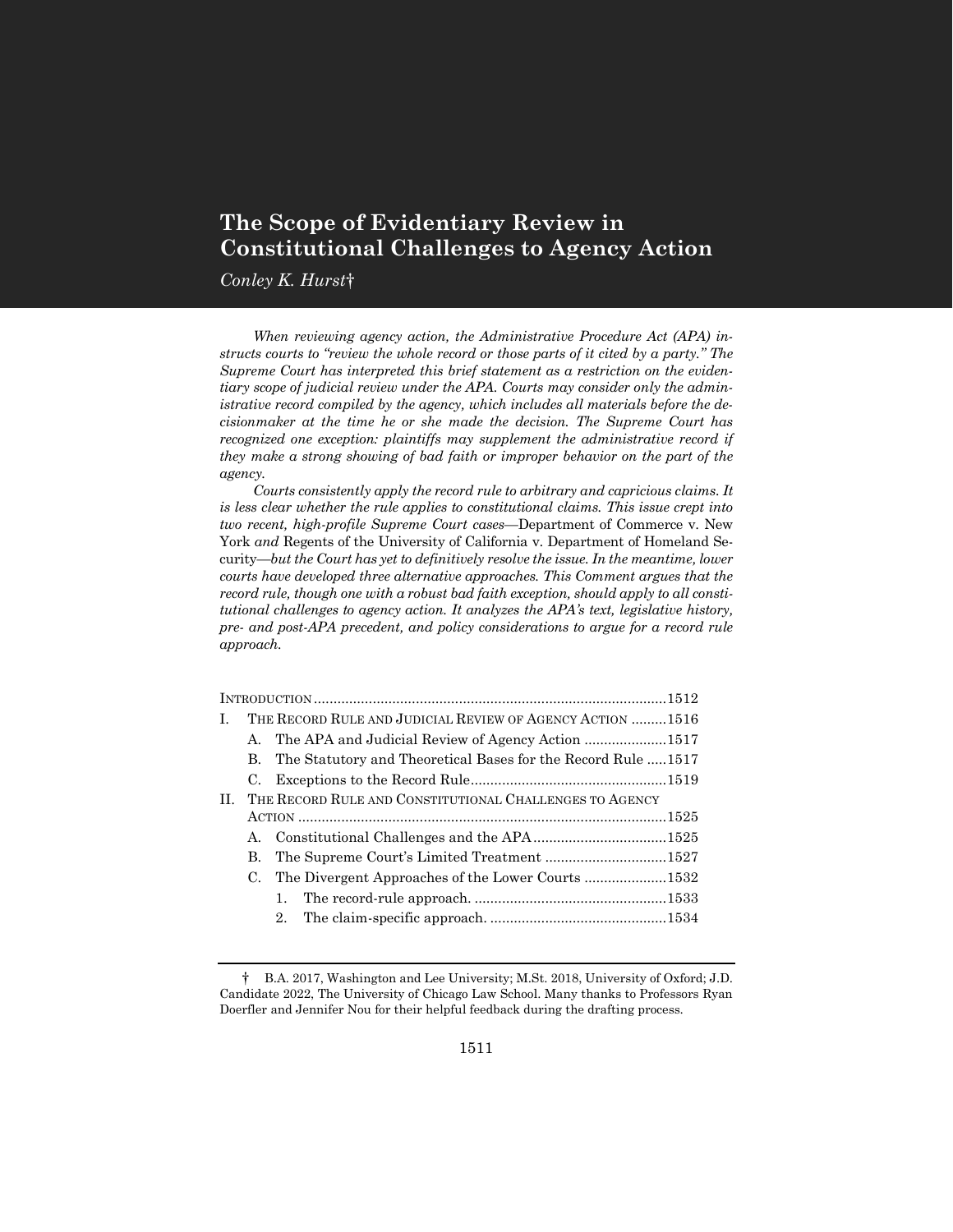|  | III. THE LEGAL CASE FOR A RECORD-RULE APPROACH1538         |  |  |  |
|--|------------------------------------------------------------|--|--|--|
|  |                                                            |  |  |  |
|  |                                                            |  |  |  |
|  |                                                            |  |  |  |
|  |                                                            |  |  |  |
|  | IV. THE PUBLIC POLICY CASE FOR A RECORD-RULE APPROACH 1549 |  |  |  |
|  |                                                            |  |  |  |

#### <span id="page-1-1"></span>INTRODUCTION

Presidents have increasingly turned to the administrative state to implement their political agendas.<sup>1</sup> For example, one of President Barack Obama's signature accomplishments, the Deferred Action for Childhood Arrivals (DACA) program, was enacted not through legislation but through an agency policy statement.<sup>2</sup> Likewise, President Donald Trump turned to the administrative state to attempt to add a citizenship question to the 2020 Census<sup>3</sup> and to heighten the standards for immigrant admissibility.<sup>4</sup> When presidents enact controversial policies through agency action, lawsuits inevitably follow.

<span id="page-1-0"></span>Consider two recent Supreme Court cases. In *Department of Commerce v. New York*, <sup>5</sup> several states and localities challenged the Trump administration's decision to add a citizenship question to the Census.<sup>6</sup> The plaintiffs argued that the Secretary of Commerce's decision to add the question violated the requirements of the Administrative Procedure Act<sup>7</sup> (APA) as well as the Enumeration Clause.<sup>8</sup> The Court held, in a messy and divided opinion, that the Enumeration Clause permitted the Secretary of

<sup>1</sup> *Cf.* Elena Kagan, *Presidential Administration*, 114 HARV. L. REV. 2245, 2248 (2001) ("[T]he regulatory activity of the executive branch agencies [is] more and more an extension of the President's own policy and political agenda.").

<sup>2</sup> *See* Memorandum from Janet Napolitano, Sec'y, U.S. Dep't of Homeland Sec., to David V. Aguilar, Alejandro Mayorkas, & John Morton, (June 15, 2012), https://perma.cc/W432-E7LY (establishing DACA).

<sup>3</sup> *See* Memorandum from Wilbur Ross, Sec'y of Commerce, to Karen Dunn Kelly, Under Sec'y for Econ. Affairs, (Mar. 26, 2018), https://perma.cc/PQU6-Q3G5.

<sup>4</sup> Inadmissibility on Public Charge Grounds, 84 Fed. Reg. 41,292, 41,294–95 (Aug. 14, 2019) (codified at various sections of 8 C.F.R.) (broadening the Immigration and Nationality Act's "public charge" inadmissibility criteria, by which aliens are denied entry because they are "likely at any time to become a public charge," to include potential reliance on an expanded number of government assistance programs).

<sup>5</sup> 139 S. Ct. 2551 (2019).

<sup>6</sup> *See id.* at 2561.

<sup>7</sup> Ch. 324, 60 Stat. 237 (1946) (codified as amended in scattered sections of 5 U.S.C.).

<sup>8</sup> *Dep't of Com.*, 139 S. Ct. at 2563.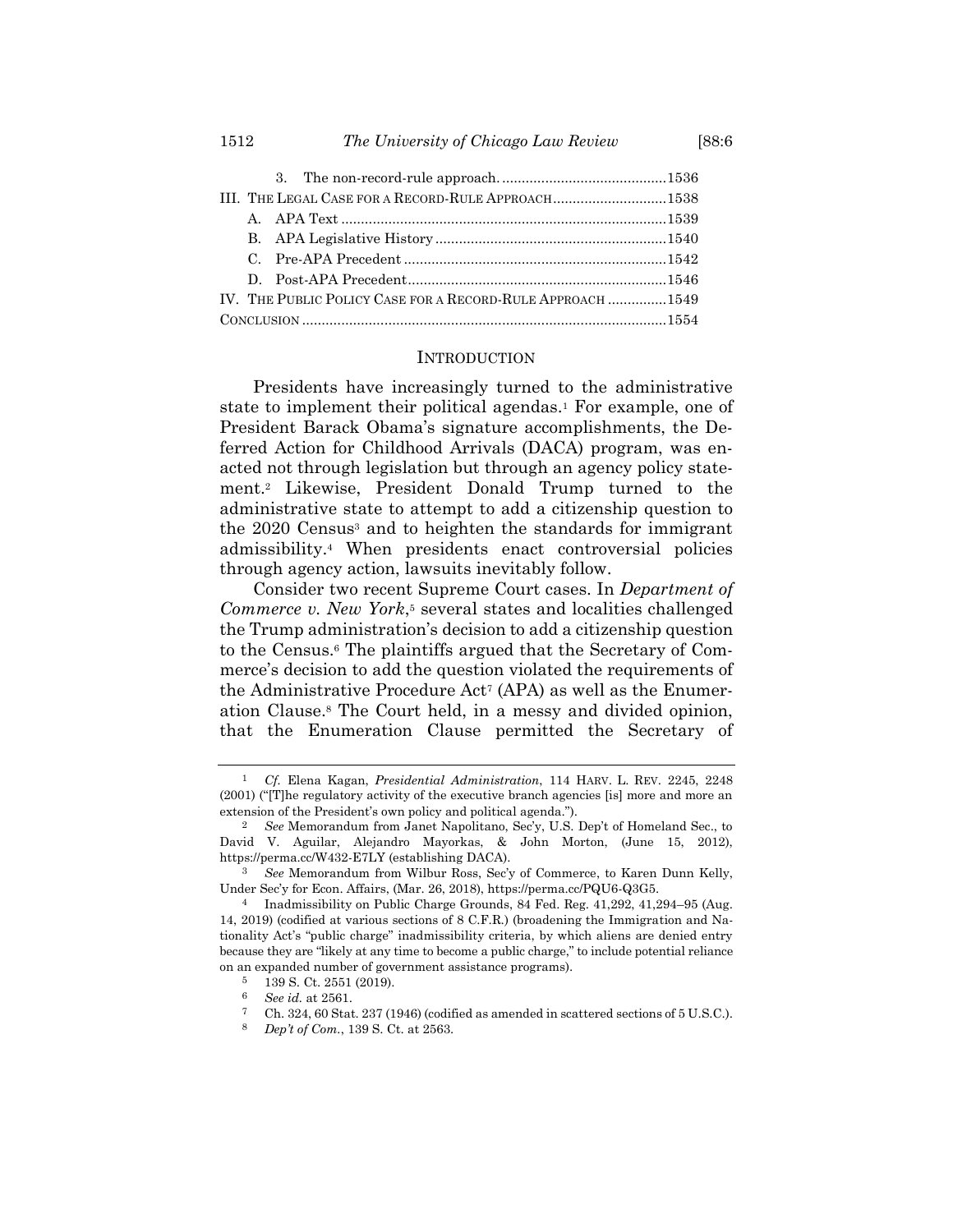Commerce to add the question but that the Secretary's stated reasons for doing so were pretextual.<sup>9</sup> Thus, the Court remanded to the agency to provide a better explanation for the decision.<sup>10</sup>

In *Department of Homeland Security v. Regents of the University of California*, <sup>11</sup> several groups challenged the Trump administration's decision to rescind DACA.<sup>12</sup> The plaintiffs argued that the rescission was arbitrary and capricious under the APA and a violation of the Fifth Amendment's equal protection guarantee. A divided Court struck down the Trump administration's decision as arbitrary and capricious, holding that the Secretary of Homeland Security failed to consider important aspects of the issue, including whether the rescission would jeopardize important reliance interests.<sup>13</sup> But the Court rejected the plaintiffs' equal protection claims (by way of the Fifth Amendment's Due Process Clause) because the plaintiffs did not "raise a plausible inference" that invidious discrimination was a motivating factor for the rescission.<sup>14</sup> Lurking in both *Department of Commerce* and *Regents* was a seemingly minor evidentiary issue as of yet unaddressed by the Court.

<span id="page-2-1"></span>When reviewing agency action, the APA instructs courts to "review the whole record or those parts of it cited by a party."<sup>15</sup> In Citizens to Preserve Overton Park, Inc. v. Volpe,<sup>16</sup> the Supreme Court interpreted this brief statement as a restriction on the evidentiary scope of judicial review under the APA: review is limited to the record compiled by the administrative agency, which properly includes all materials that were before the decisionmaker at the time he or she made the decision.<sup>17</sup> As a result, APA plaintiffs typically cannot introduce evidence that was not actually considered by the agency in the decision-making process. This evidentiary limitation is known as the "record rule."<sup>18</sup> The Supreme Court has recognized one exception: a plaintiff may introduce evidence that was not before the agency at the time of its

<span id="page-2-0"></span><sup>9</sup> *See id.* at 2567, 2575.

<sup>10</sup> *Id.* at 2576.

<sup>11</sup> 140 S. Ct. 1891 (2020).

<sup>12</sup> *Id.* at 1903.

<sup>13</sup> *Id.* at 1913–15.

<sup>14</sup> *Id.* at 1915–16 (plurality opinion).

<sup>15</sup> 5 U.S.C. § 706.

<sup>16</sup> 401 U.S. 402 (1971).

<sup>17</sup> *Id.* at 420.

<sup>18</sup> *See* Aram A. Gavoor & Steven A. Platt, *Administrative Records and the Courts*, 67

U. KAN. L. REV. 1, 19 (2018).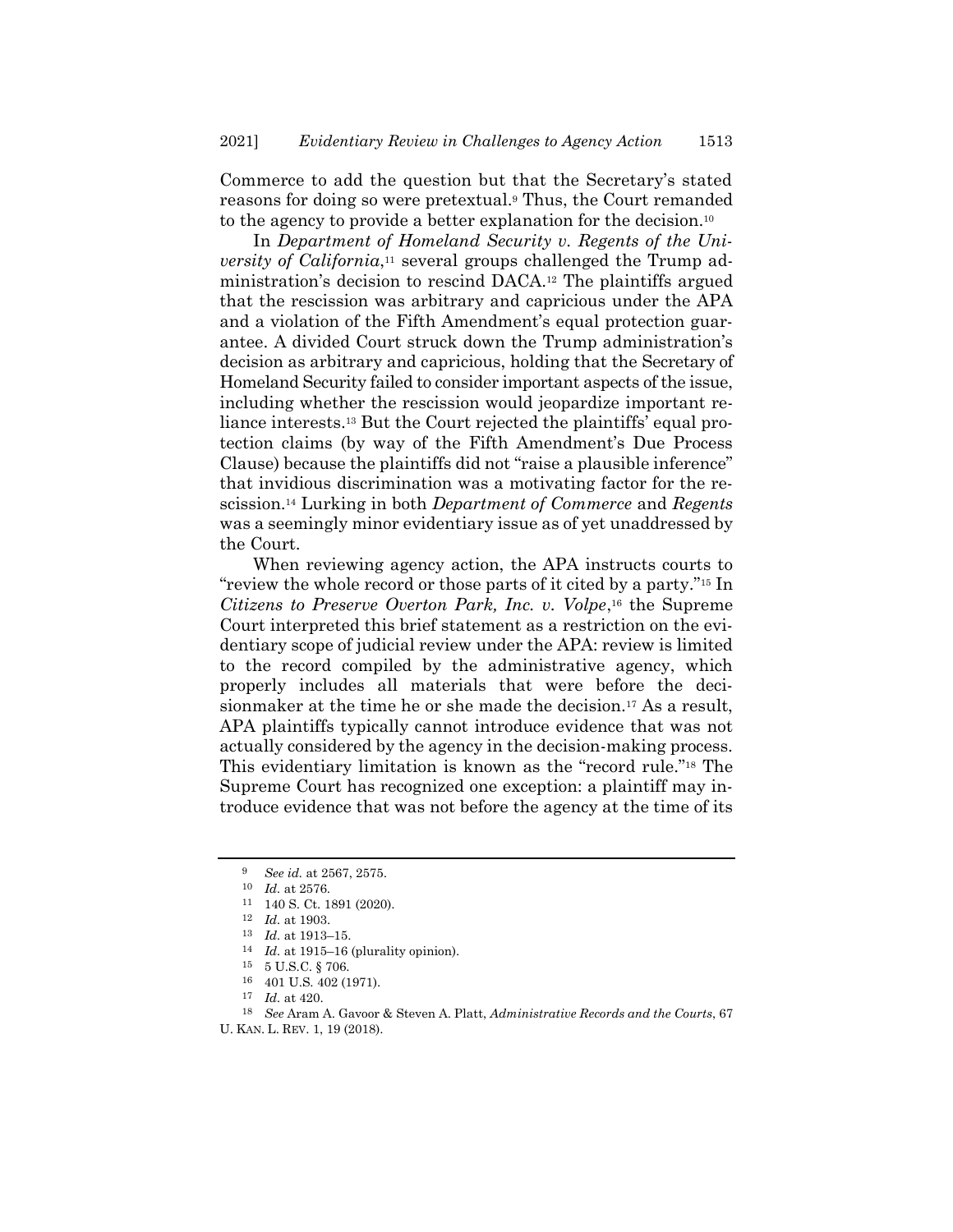decision only if the plaintiff can make a "strong showing of bad faith or improper behavior" on the part of the agency.<sup>19</sup> The Court has never addressed exactly what qualifies as a "strong showing of bad faith or improper behavior,"<sup>20</sup> but a strong showing that the agency's decision was motivated by factors not discussed in the existing record would likely be enough.<sup>21</sup>

<span id="page-3-0"></span>The record rule covers all lawsuits brought under the APA.<sup>22</sup> Section 706 of the APA identifies the primary standards of judicial review for agency action.<sup>23</sup> Formal agency action, including rulemaking and adjudication under the APA's formal procedures, is subject to the "unsupported by substantial evidence" standard.<sup>24</sup> Informal agency action, including rules enacted through the APA's notice and comment procedure, is frequently reviewed under the "arbitrary, capricious, [ ] abuse of discretion, or otherwise not in accordance with law" standard.<sup>25</sup> The arbitrary and capricious standard operates as a catchall standard of review when no other standard is applicable.<sup>26</sup>

The APA also provides for judicial review of agency action that is "contrary to constitutional right."<sup>27</sup> Though the record rule applies to all APA lawsuits, some plaintiffs and courts have questioned whether it applies as strictly to agency action lawsuits brought on *constitutional* grounds. <sup>28</sup> Such constitutional

<sup>19</sup> *See, e.g.*, *Overton Park*, 401 U.S. at 420; *Dep't of Com.*, 139 S. Ct. at 2573–74.

<sup>20</sup> *See Dep't of Com.*, 139 S. Ct. at 2579 (Thomas, J., concurring in part and dissenting in part) ("We have never before found *Overton Park*'s exception satisfied."); Gavoor & Platt, *supra* not[e 18,](#page-2-0) at 21–25.

<sup>21</sup> *See* James D. Cromley & J. Michael Showalter, *Going Beyond: When Can Courts Look Past the Record in APA Review?*, GEO. ENV'T L. REV. ONLINE (Aug. 15, 2019), https://perma.cc/8AYT-KUX3.

<sup>22</sup> *See* Gavoor & Platt, *supra* not[e 18,](#page-2-0) at 9.

<sup>23</sup> 5 U.S.C. § 706.

<sup>24</sup> 5 U.S.C. § 706(2)(E); *Overton Park*, 401 U.S. at 414.

 $25$  5 U.S.C. § 706(2)(A).

<sup>26</sup> Ass'n of Data Processing Serv. Orgs. v. Bd. of Governors of the Fed. Rsrv. Sys., 745 F.2d 677, 683 (D.C. Cir. 1984) (Scalia, J.). The other standards of review available under APA § 706 are "in excess of statutory jurisdiction, authority, or limitations, or short of statutory right; without observance of procedure required by law; . . . [and] unwarranted by the facts to the extent that the facts are subject to trial de novo by the reviewing court." 5 U.S.C. § 706(2)(C)–(D), (F).

 $27 \quad 5 \text{ U.S.C. }$ § 706(2)(B).

<sup>28</sup> *See, e.g.*, Washington v. U.S. Dep't of Homeland Sec., No. 4:19-CV-5210, 2020 WL 4667543, at \*5 (E.D. Wash. Apr. 17, 2020) ("Caselaw is indeterminate concerning whether extra-record discovery is appropriate for constitutional claims asserted in conjunction with APA claims."); Bellion Spirits, LLC v. United States, 335 F. Supp. 3d 32, 41 (D.D.C. 2018) ("The caselaw on a plaintiff's ability to supplement an administrative record to support a constitutional cause of action is sparse and in some tension.").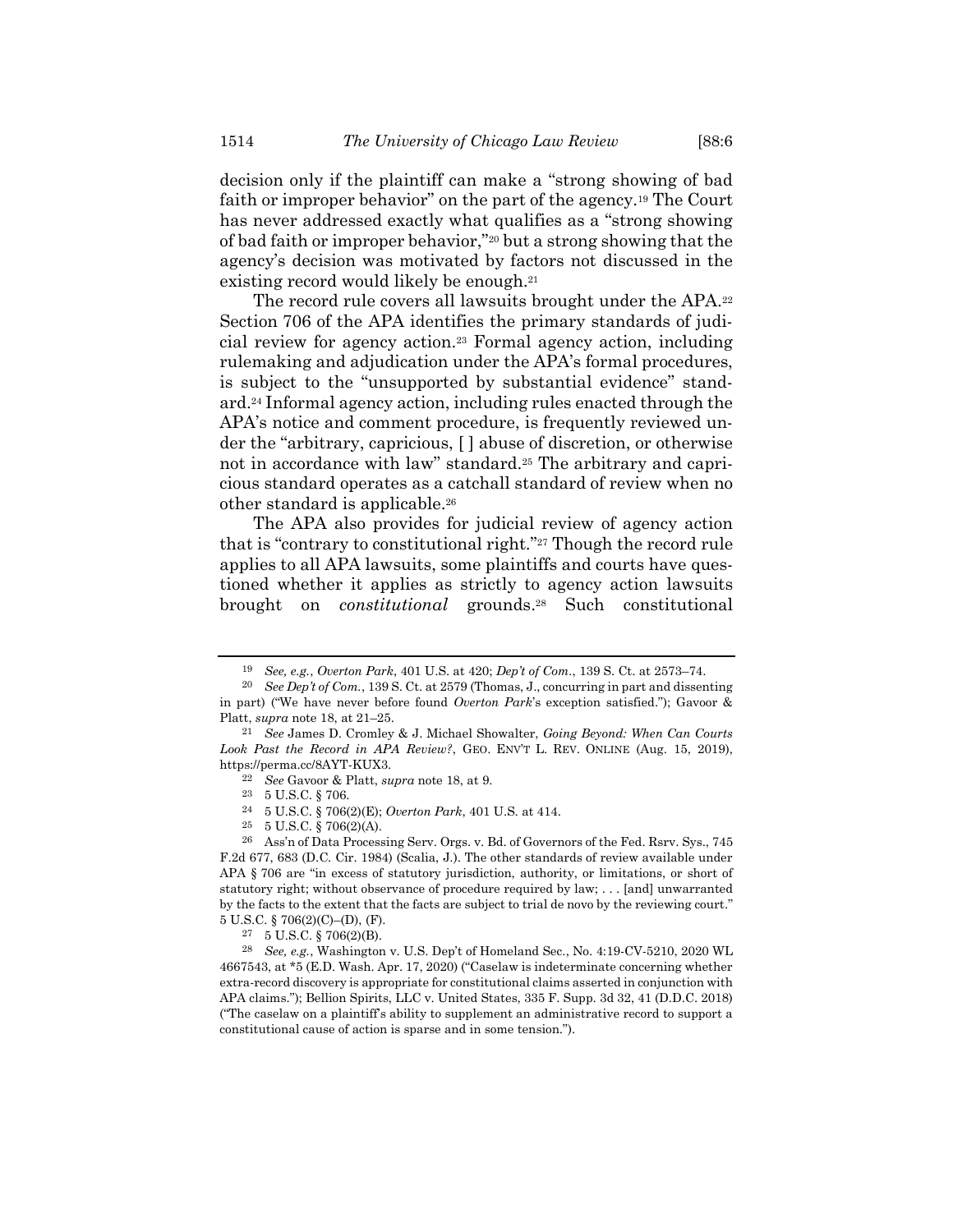<span id="page-4-0"></span>challenges are less common. But if *Department of Commerce* and *Regents*—the equal protection challenges to controversial Trump administration policies noted above—are any indication, they are becoming more so. The Court's guidance on the record rule has been woefully limited,<sup>29</sup> and it has never definitively answered the question of whether the record rule applies to constitutional challenges.<sup>30</sup> As constitutional challenges to agency action become more common, this evidentiary question will continue to rear its head.

This uncertainty requires resolution. The outcome of administrative law cases can hinge entirely on the admissibility of extrarecord evidence. <sup>31</sup> Take *Department of Commerce*. Background principles of administrative law require that agencies provide a "reasoned explanation" of their actions.<sup>32</sup> In considering whether the Trump administration's decision to include a citizenship question on the Census was a product of reasoned judgment, the Court's inquiry focused on the administrative record.<sup>33</sup> The Court's decision to consider extra-record evidence—documents undermining the Secretary's stated motivation for adding the question34—was critical. In remanding the decision for further consideration, the Court stated that "the evidence tells a story that does not match the explanation the Secretary gave for his decision."<sup>35</sup> Just how reasonable an explanation seems can depend on the scope of the administrative record.

These questions about the scope of evidence should not be left to the unguided discretion of the trial judge. Rather, they should be addressed through consistent, established means. Moreover, resolution of this question must balance plaintiffs' interest in receiving adequate judicial review and government agencies' interest in avoiding burdensome litigation. Too much weight to government interests, and too little judicial review, could allow agencies to get away with politically charged and constitutionally

<sup>29</sup> *See* Peter Constable Alter, Note, *A Record of What? The Proper Scope of an Administrative Record for Informal Agency Action*, 10 U.C. IRVINE L. REV. 1045, 1048, 1065 (2020).

<sup>30</sup> *Cf.* Cook County v. Wolf, 461 F. Supp. 3d 779, 792 (N.D. Ill. 2020) ("Neither the Supreme Court nor the Seventh Circuit has articulated the rules governing discovery where  $\ldots$  a plaintiff brings a substantive constitutional challenge to agency action.").

<sup>31</sup> *See* Gavoor & Platt, *supra* not[e 18](#page-2-0), at 3 ("The scope and domain of the administrative record is critical to APA review because the record can have dispositive effects on litigation.").

<sup>32</sup> *See, e.g.*, FCC v. Fox Television Stations, Inc., 556 U.S. 502, 515 (2009).

<sup>33</sup> *Dep't of Com.*, 139 S. Ct. at 2573, 2575–76.

<sup>34</sup> *Id.* at 2574–75.

<sup>35</sup> *Id.* at 2575.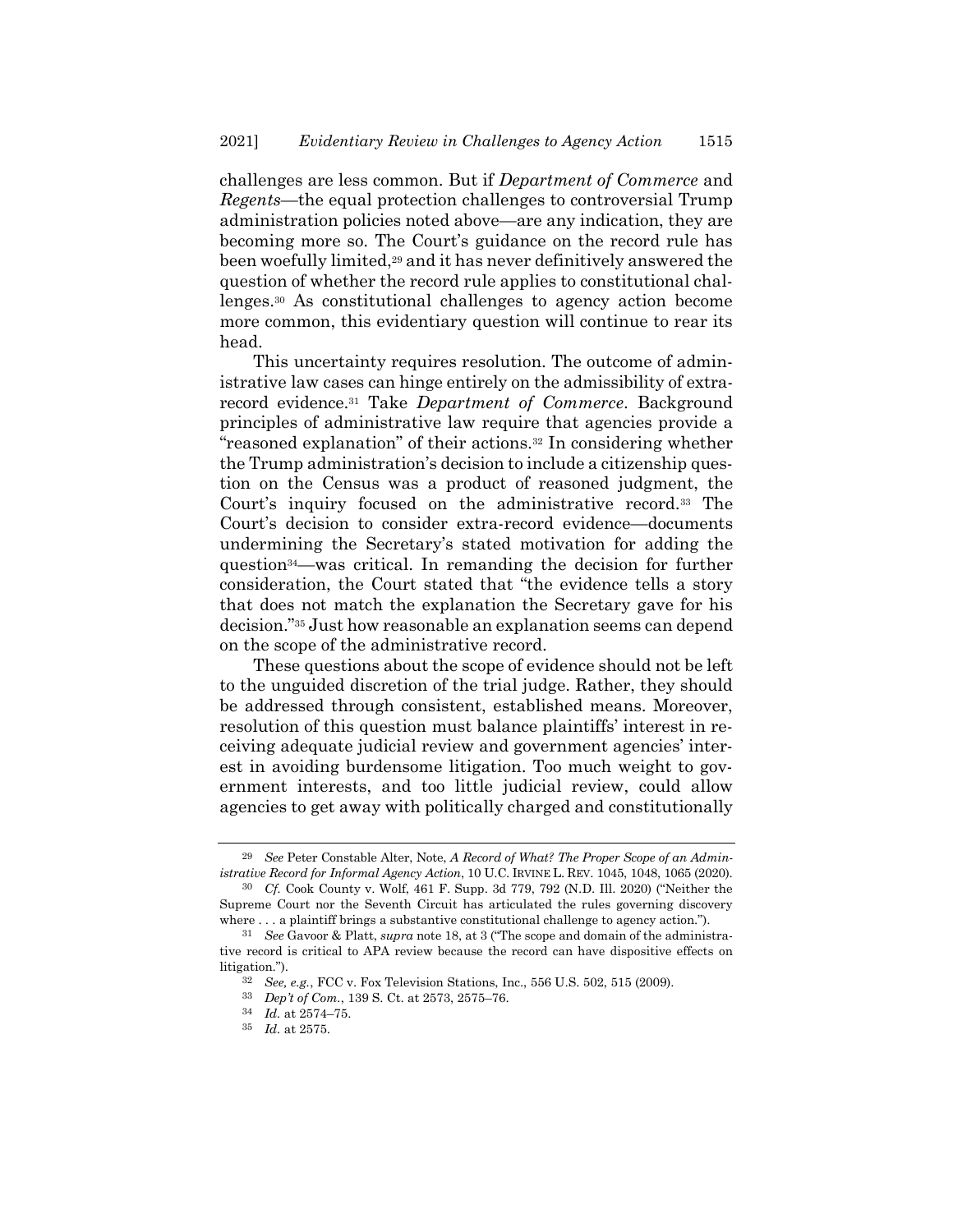suspect decision-making. Too much weight to private interests could give activist interest groups a green light to thwart routine regulation by pursuing wide-ranging discovery. A balanced resolution is badly needed.

This Comment explores whether constitutional challenges to agency action should be subject to the same record rule that controls evidence in other APA lawsuits. It analyzes when courts have allowed extra-record evidence in constitutional challenges to agency action and what rules should govern this question. It argues that courts should approach constitutional challenges just as they do other challenges brought under the APA: through the existing record-rule framework. The APA does not distinguish between constitutional challenges and other challenges to agency action, and neither should courts—at least from an evidentiary perspective. While courts should not reflexively allow extra-record evidence in these cases, this Comment argues that they should embrace a broad reading of the *Overton Park* bad faith exception to the record rule in constitutional challenges. The bad faith exception ensures that an insufficient administrative record does not hinder plaintiffs trying to vindicate their constitutional rights.

This Comment will proceed in four Parts. Part I explores the record rule's general legal background, including its practical application and exceptions. Part II discusses the record rule's applicability to constitutional challenges to agency action, the Supreme Court's inconclusive discussion of this area of the law, and the divergent approaches of the lower courts. Part III explains why a record rule approach is preferable for doctrinal reasons. This discussion focuses on the text and legislative history of the APA as well as the Supreme Court's pre- and post-APA jurisprudence. Finally, Part IV explains why a record-rule approach is also preferable for public policy reasons.

# I. THE RECORD RULE AND JUDICIAL REVIEW OF AGENCY ACTION

This Part explores the legal background of the record rule. Part I.A provides a brief overview of judicial review under the APA. Part I.B then explains the Supreme Court's textual and theoretical justifications for the record rule. Finally, Part I.C discusses the recognized exceptions to the record rule and their practical application.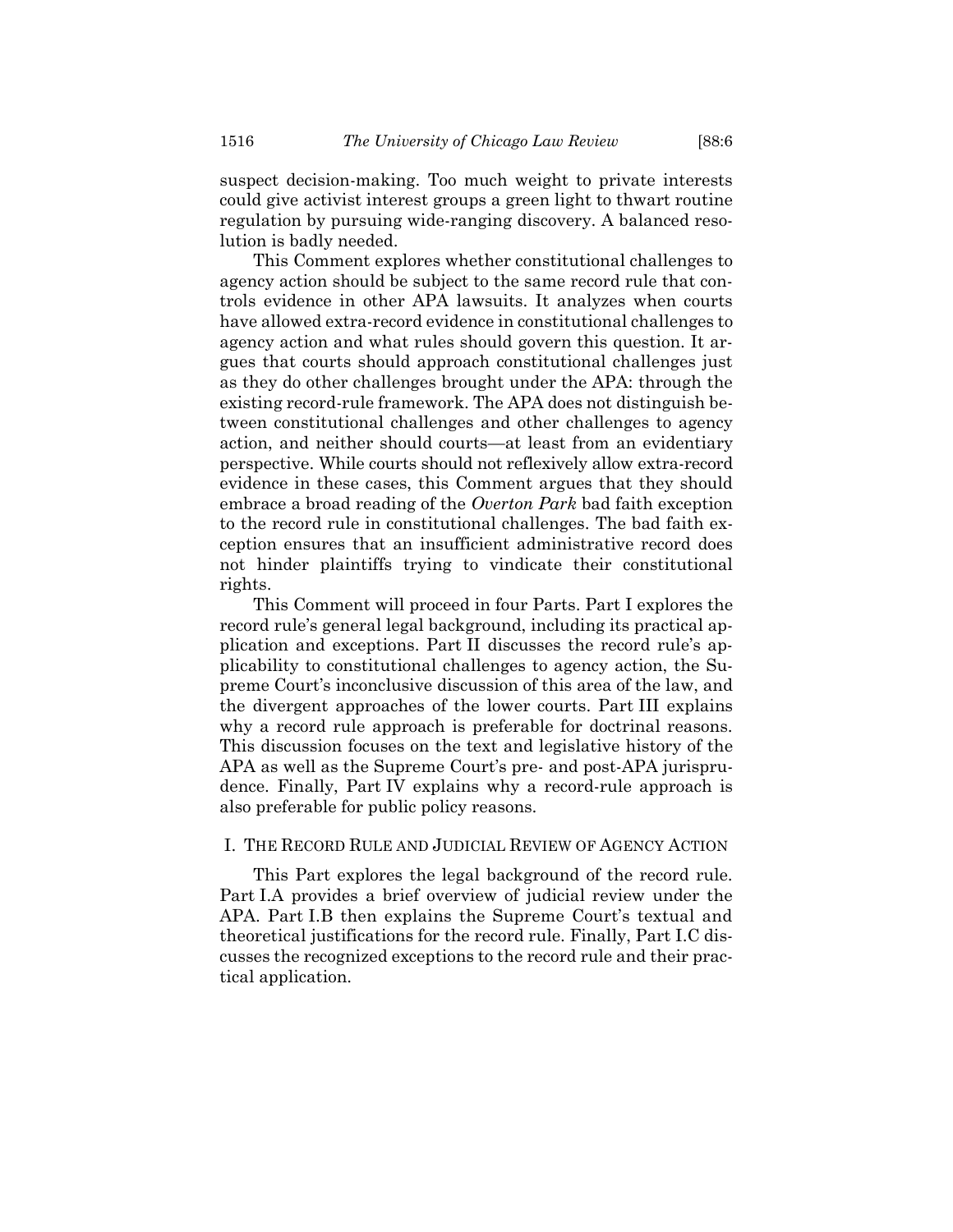#### A. The APA and Judicial Review of Agency Action

<span id="page-6-0"></span>The APA has been called a "superstatute" and even a "subconstitution."<sup>36</sup> It acts as the "fundamental charter" for the administrative state,<sup>37</sup> delineating basic default rules of agency procedure that are "not lightly to be supplanted or embellished."<sup>38</sup> The APA provides that any "person suffering legal wrong because of agency action . . . is entitled to judicial review thereof,"<sup>39</sup> unless review is precluded by statute or the questioned action is "committed to agency discretion by law."<sup>40</sup> The Supreme Court has interpreted these provisions to enshrine a "basic presumption of judicial review" of agency action.<sup>41</sup>

The APA provides several specific causes of action against agencies, including if agency action is "arbitrary, capricious, an abuse of discretion, or otherwise not in accordance with law; contrary to constitutional right, power, privilege, or immunity; in excess of statutory jurisdiction . . . ; [and] without observance of procedure required by law."<sup>42</sup> If an aggrieved party brings suit against an administrative agency under the APA, the statute requires that the reviewing court "decide all relevant questions of law, interpret constitutional and statutory provisions, and determine the meaning or applicability of the terms of an agency action."<sup>43</sup> Courts are required to "hold unlawful and set aside agency action" found to be in violation of any of the listed standards of review.<sup>44</sup>

## B. The Statutory and Theoretical Bases for the Record Rule

The APA is clear on the evidentiary scope of judicial review of agency action: "[T]he court shall review the whole record or those parts of it cited by a party."<sup>45</sup> This simple sentence suggests both a maximum ("the whole record") and a minimum ("those

<sup>36</sup> Antonin Scalia, Vermont Yankee*: The APA, the D.C. Circuit, and the Supreme Court*, 1978 SUP. CT. REV. 345, 363 (1978).

<sup>37</sup> Kathryn E. Kovacs, *Superstatute Theory and Administrative Common Law*, 90 IND. L.J. 1207, 1208 (2015) (quoting Jack M. Beermann & Gary Lawson, *Reprocessing*  Vermont Yankee, 75 GEO. WASH. L. REV. 856, 874 (2007)).

<sup>38</sup> Scalia, *supra* not[e 36,](#page-6-0) at 363.

<sup>39</sup> 5 U.S.C. § 702.

<sup>40</sup> 5 U.S.C. § 701(a)(2).

<sup>41</sup> Abbott Lab'ys v. Gardner, 387 U.S. 136, 140 (1967).

<sup>42</sup> 5 U.S.C. § 706(2)(A)–(D).

<sup>43</sup> 5 U.S.C. § 706.

<sup>44</sup> 5 U.S.C. § 706(2).

<sup>45</sup> 5 U.S.C. § 706.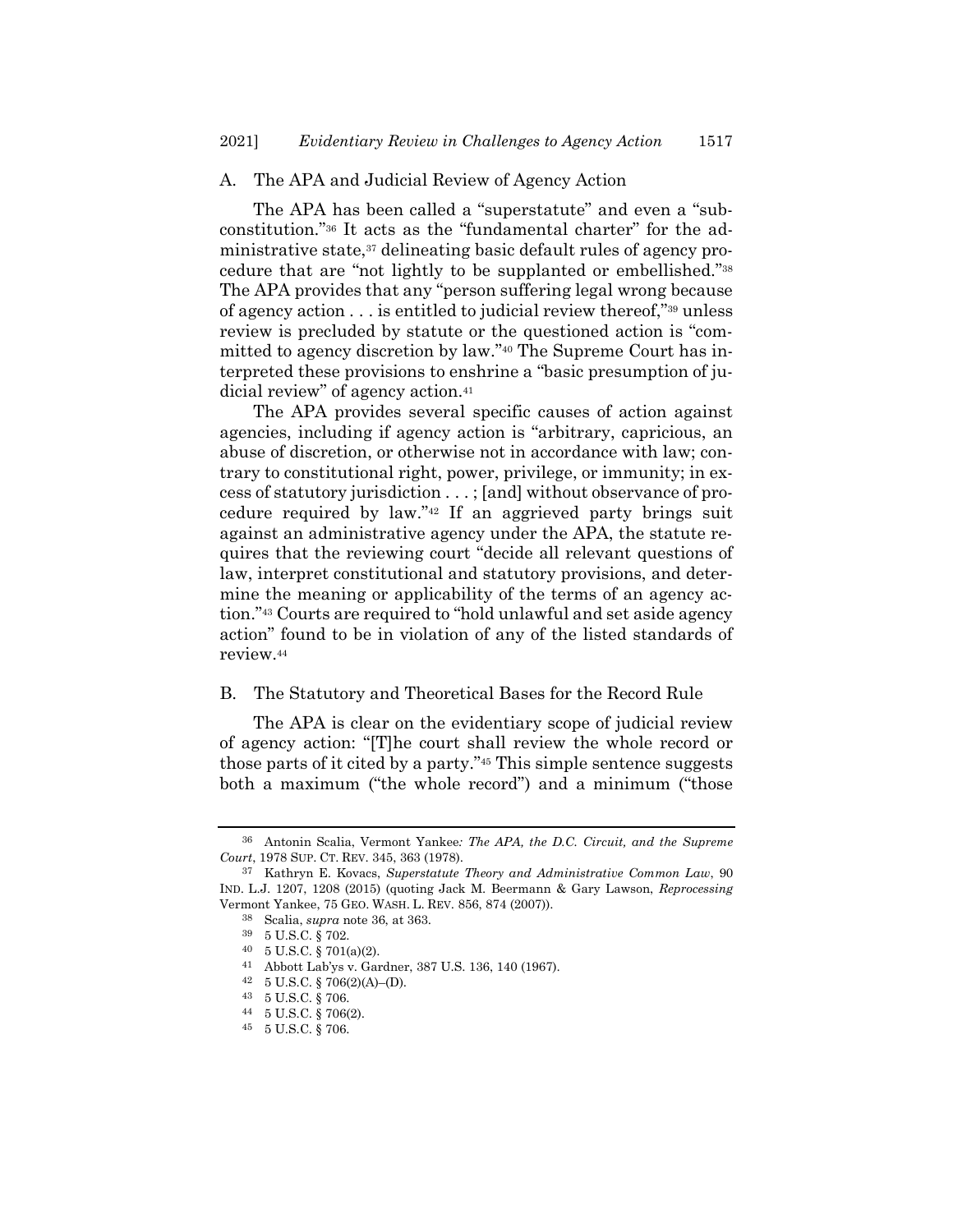<span id="page-7-1"></span>parts of it cited by a party") evidentiary standard for courts reviewing "agency action, findings, and conclusions."<sup>46</sup> This sentence is the basis for the record rule,<sup>47</sup> first explicitly articulated by the Supreme Court in *Overton Park*. <sup>48</sup> There, the Supreme Court considered a challenge, brought by Memphis residents, against the Secretary of Transportation's decision to build a highway through a popular park.<sup>49</sup> The Court affirmed that judicial review of this decision should generally be limited to the "full administrative record that was before the Secretary at the time he made his decision."<sup>50</sup> Two years later, in *Camp v. Pitts*, <sup>51</sup> the Court reaffirmed the record rule, stating that "the focal point for judicial review should be the administrative record already in existence, not some new record made initially in the reviewing court."<sup>52</sup> Courts generally agree that the administrative record includes not just those materials considered directly by the agency decisionmaker but all materials considered by the agency as a whole in its decision-making process.<sup>53</sup>

<span id="page-7-0"></span>The theoretical basis for the record rule is the fundamental notion that executive branch actions enjoy a "presumption of regularity" when reviewed by Article III courts.<sup>54</sup> In other words, courts presume—absent a showing to the contrary—that agency officials have acted in good faith and have not misrepresented the

52 *Id.* at 142; *see also* Fla. Power & Light Co., 470 U.S. at 743–44 ("The task of the reviewing court is to apply the appropriate APA standard of review to the agency decision based on the record the agency presents to the reviewing court." (citation omitted)).

<sup>46</sup> 5 U.S.C. § 706(2); Gavoor & Platt, *supra* note [18,](#page-2-0) at 19. This phrase might also be interpreted as simply giving courts permission to consider even those parts of the record not cited by the parties. Even under this reading, the phrase suggests that courts should not ordinarily look beyond the record.

<sup>47</sup> *See* Gavoor & Platt, *supra* not[e 18](#page-2-0), at 19 ("Section 10(e) of the APA, now codified at 5 U.S.C. § 706, sets the textual lodestar for the record rule.").

<sup>48</sup> Alter, *supra* note [29,](#page-4-0) at 1060.

<sup>49</sup> *Overton Park*, 401 U.S. at 406.

<sup>50</sup> *Id.* at 420. This statement was not without qualifiers, including the bad faith exception. *See infra* Part I.C. Some scholars have criticized the *Overton Park* opinion as confusing and inconsistent with the APA. *See* Gavoor & Platt, *supra* note [18,](#page-2-0) at 22 n.38. And though it was not exactly forceful in its articulation of the record rule, the opinion is routinely cited for just that. *See* Fla. Power & Light Co. v. Lorion, 470 U.S. 729, 743–44 (1985); *Dep't of Com.*, 139 S. Ct. at 2573–74. Perhaps *Overton Park* has been interpreted to say something that it did not mean, but that is outside the scope of this Comment.

<sup>51</sup> 411 U.S. 138 (1973).

<sup>53</sup> *See* Alter, *supra* not[e 29,](#page-4-0) at 1061.

<sup>54</sup> *See* James N. Saul, Comment, *Overly Restrictive Administrative Records and the Frustration of Judicial Review*, 38 ENV'T L. REV. 1301, 1311–13 (2008). For discussion of the presumption of regularity, see generally Note, *The Presumption of Regularity in Judicial Review of the Executive Branch*, 131 HARV. L. REV. 2431 (2018).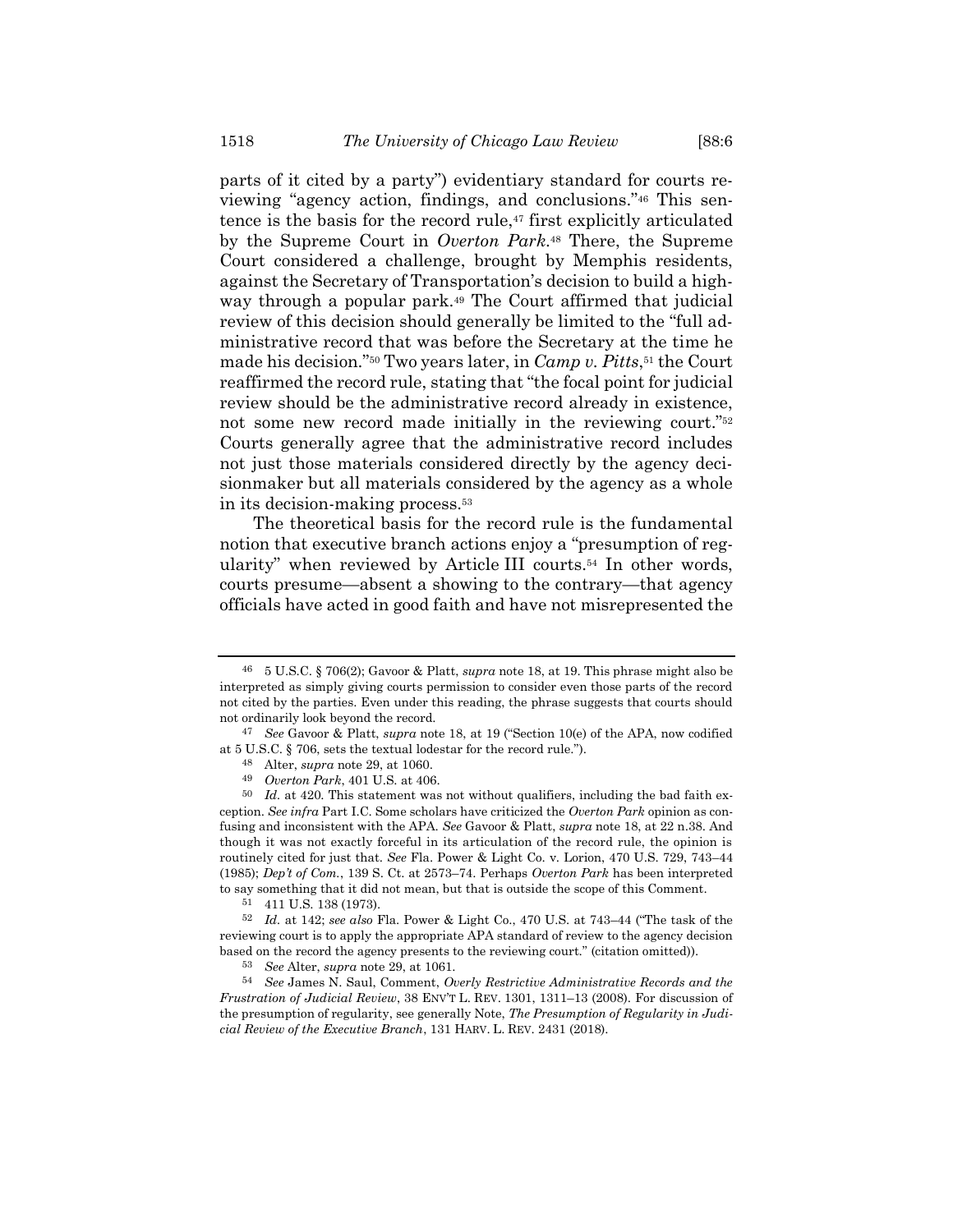facts.<sup>55</sup> The Supreme Court first explicitly articulated the presumption of regularity in 1926<sup>56</sup> and has reiterated it many times since,<sup>57</sup> though often without much explanation.<sup>58</sup> The presumption of regularity reflects separation of powers concerns: courts should not frustrate congressional directives or executive discretion by "prob[ing] the mental processes" of agency decisionmakers.<sup>59</sup> The presumption also reflects institutional competence concerns: administrative agencies operate in highly specialized spheres of expertise, and their decisions may rest on technical reasoning or analysis.<sup>60</sup> In the administrative-record context, we may question the ability of a generalist judge to second-guess whether a record submitted by an agency sufficiently explains a specialized decision.

#### C. Exceptions to the Record Rule

The record rule is not without exceptions. After all, the presumption of regularity is a rebuttable presumption.<sup>61</sup> In the administrative-record context, APA plaintiffs can attempt to rebut the presumption by bringing either a "motion to complete" the record or a "motion to supplement" the record.<sup>62</sup> This area of law has been the subject of extraordinary confusion among lower courts, primarily due to inconsistent terminology.<sup>63</sup> Some judges

<sup>55</sup> *See* Note, *supra* not[e 54,](#page-7-0) at 2433–34.

<sup>56</sup> *See* United States v. Chem. Found., 272 U.S. 1, 14–15 (1926) ("The presumption of regularity supports the official acts of public officers and, in the absence of clear evidence to the contrary, courts presume that they have properly discharged their official duties.").

<sup>57</sup> *See, e.g.*, *Overton Park*, 401 U.S. at 415 ("Certainly, the Secretary's decision is entitled to a presumption of regularity."); Withrow v. Larkin, 421 U.S. 35, 47 (1975) (affirming the "presumption of honesty and integrity in those serving as [agency] adjudicators"); U.S. Postal Serv. v. Gregory, 534 U.S. 1, 10 (2001) ("[A] presumption of regularity attaches to the actions of Government agencies.").

<sup>58</sup> *Cf.* Note, *supra* not[e 54,](#page-7-0) at 2432.

<sup>59</sup> United States v. Morgan, 313 U.S. 409, 422 (1941) (quoting United States v. Morgan, 304 U.S. 1, 18 (1938)).

<sup>60</sup> Saul, *supra* not[e 54,](#page-7-0) at 1312; *see also* Balt. Gas & Elec. Co. v. Nat. Res. Def. Council, Inc., 462 U.S. 87, 103 (1983).

<sup>61</sup> *See Chemical Found.*, 272 U.S. at 14–15 ("[I]n the absence of clear evidence to the contrary, courts presume that [public officials] have properly discharged their official duties.").

<sup>62</sup> Alter, *supra* note [29,](#page-4-0) 1057–58 (explaining the difference between record completion and record supplementation).

<sup>63</sup> *See, e.g.*, WildEarth Guardians v. Salazar, 670 F. Supp. 2d 1, 5 (D.D.C. 2009) (conflating supplementation with completion); *see also* Alter, *supra* not[e 29,](#page-4-0) at 1056–58 (tracing the confusion to inconsistent terminology among lower courts).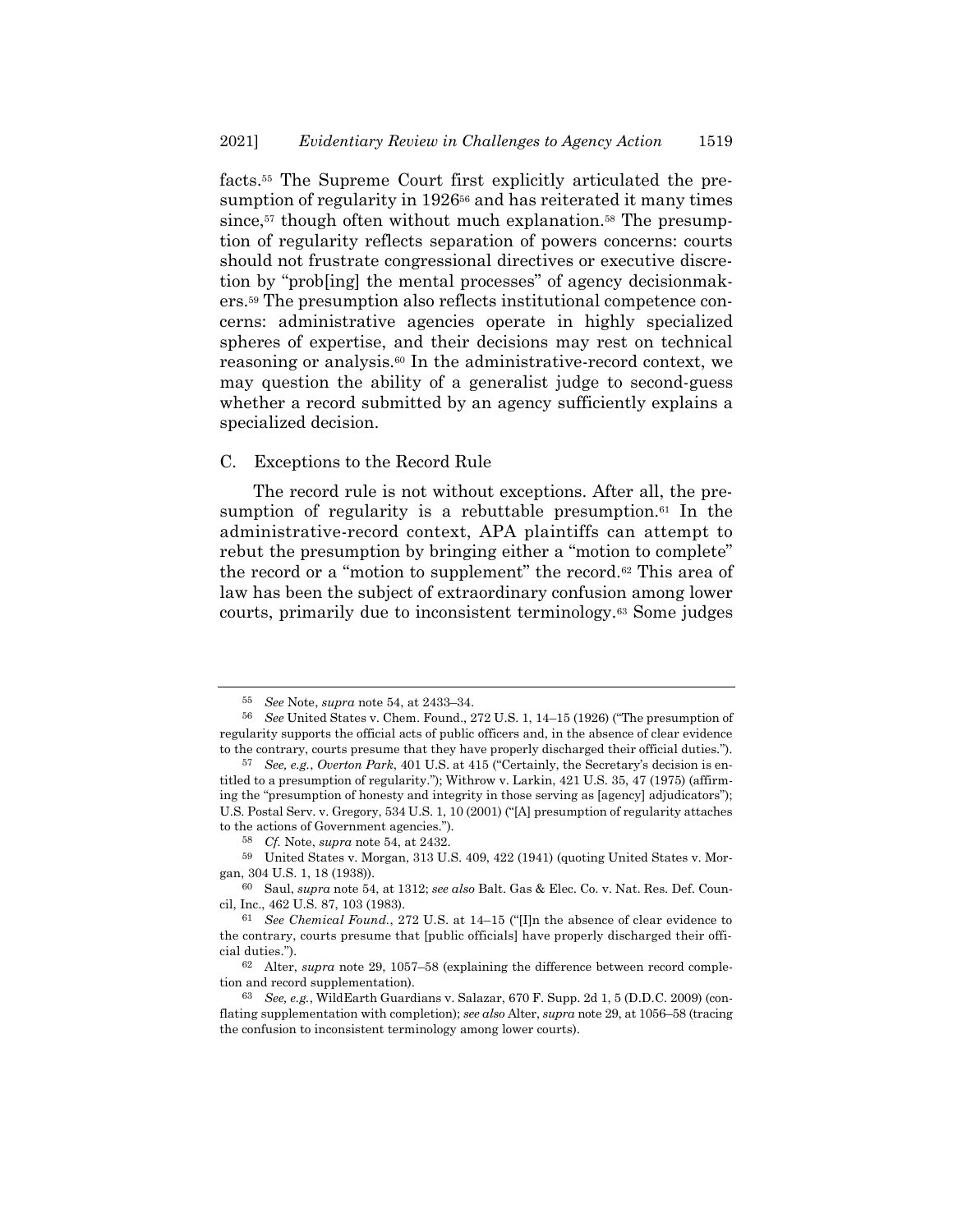have recently added clarity by explaining the distinction between completion and supplementation.<sup>64</sup>

When a plaintiff argues for completion, he is arguing that there are materials that should have been properly included in the administrative record but were excluded by the agency.<sup>65</sup> In other words, the materials in question were actually considered by the agency during the decision-making process but were either unintentionally or intentionally left out of the record submitted to the court. Given the presumption of regularity, courts generally require plaintiffs to show "clear evidence" that the materials in question were actually considered by the agency and, thus, should have been included.<sup>66</sup> Even scholars who are otherwise skeptical of broad exceptions to the record rule are generally supportive of a plaintiff's ability to complete the record if the plaintiff can demonstrate that the agency actually considered other materials in the first place.<sup>67</sup>

Motions to supplement the record are more controversial.<sup>68</sup> When a plaintiff argues for supplementation, he is arguing that there are materials outside the proper scope of the administrative record—materials that the agency itself did *not* consider in making its decision—that courts should nonetheless consider when reviewing the agency action. <sup>69</sup> This category of extra-record evidence includes materials that were not before the agency during the decision-making process as well as internal materials that are only tangentially related to the questioned decision.<sup>70</sup> This could include public statements by a government official, $\tau$  related

<sup>64</sup> *See, e.g.*, Oceana, Inc. v. Ross, 290 F. Supp. 3d 73, 77–78 (D.D.C. 2018) (clarifying the difference between supplementation and completion and noting the "confusion" surrounding the terminology).

<sup>65</sup> *See* Alter, *supra* not[e 29,](#page-4-0) at 1057.

<sup>66</sup> *See id.* at 1057 (quoting Bar MK Ranches v. Yuetter, 994 F.2d 735, 740 (10th Cir. 1993)).

<sup>67</sup> *See* Gavoor & Platt, *supra* not[e 18,](#page-2-0) at 32.

<sup>68</sup> *See, e.g.*, Gavoor & Platt, *supra* note [18,](#page-2-0) at 42–44 (critiquing supplementation as an "[i]mproper [m]eans" of adding documents to an administrative record).

<sup>69</sup> *See Alter*, supra note [29,](#page-4-0) at 1057–58.

<sup>70</sup> I use the term "extra-record evidence" to refer to all kinds of evidence that plaintiffs may seek to add to the record through supplementation. This may or may not include discovery, which is necessarily more invasive. Some commentators define "discovery" in the administrative record context to include both supplementation and traditional discovery. *See* Gavoor & Platt, *supra* note [18,](#page-2-0) at 25 n.164. My arguments about extra-record evidence apply to all evidence added through record supplementation, regardless of whether traditional discovery is involved.

<sup>71</sup> *See, e.g.*, *Regents*, 140 S. Ct. at 1917 (Sotomayor, J., concurring in part, concurring in the judgment in part, and dissenting in part) (endorsing the plaintiffs' argument that the Court should consider President Trump's campaign statements on Mexican immigrants).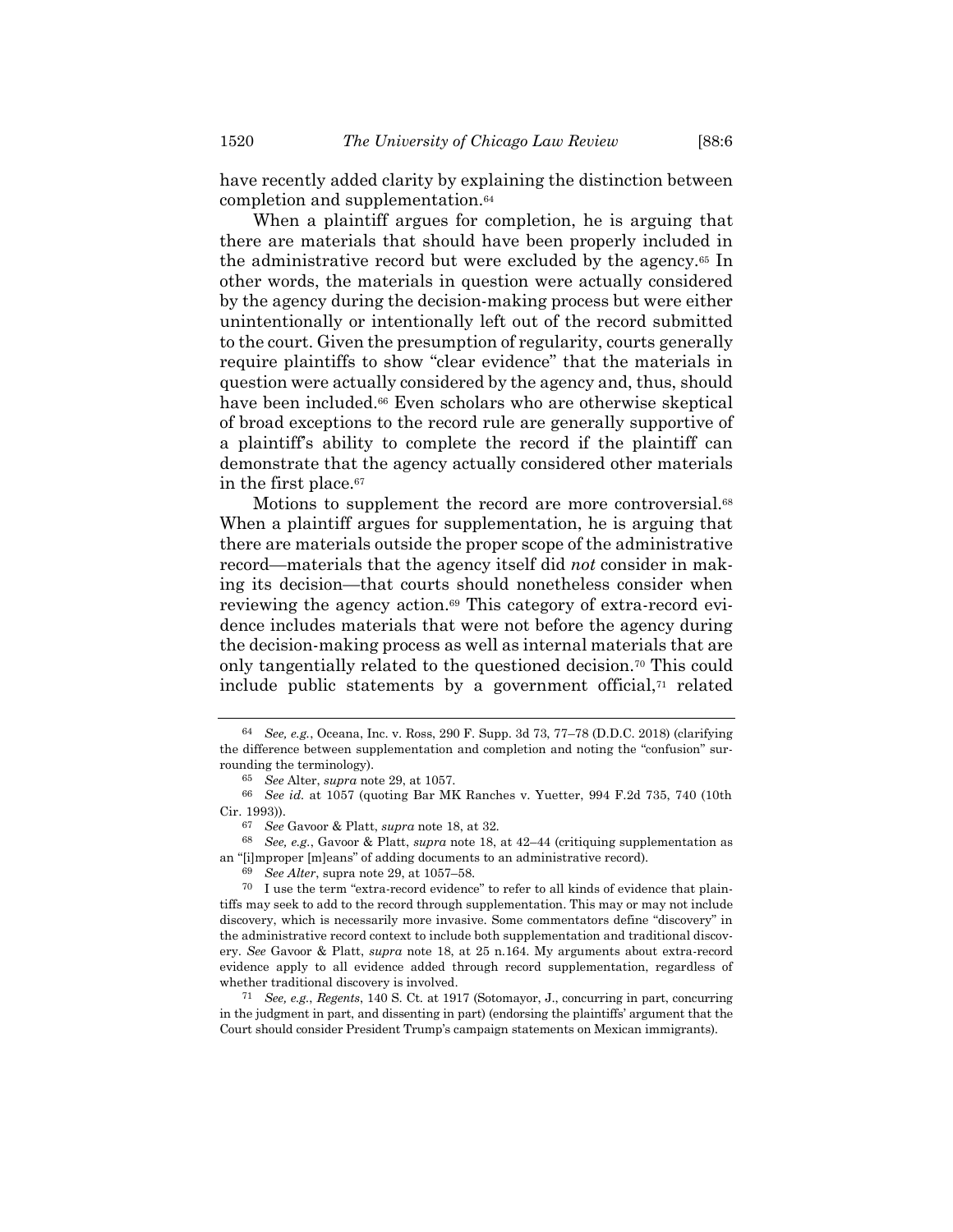emails exchanged by government officials,<sup>72</sup> documents considered by the agency in similar decisions,<sup>73</sup> or documents produced after the agency made the questioned decision.<sup>74</sup> Sometimes, plaintiffs simply ask for "discovery in general."<sup>75</sup>

Plaintiffs seeking record supplementation are generally trying to show that an agency's stated explanation for its decision was not the true motivating factor or that politics or animus improperly influenced the decision-making process. Extra-record evidence can be used to bolster an arbitrary and capricious claim since it can indicate that the agency committed a "clear error of judgment," "relied on factors which Congress has not intended it to consider," or "failed to consider an important aspect of the problem."<sup>76</sup> Scholars continue to debate the virtue of motions to supplement the record as well as the virtues of the record rule more broadly.<sup>77</sup>

When deciding whether a plaintiff may supplement the record, lower courts generally apply the "strong showing of bad faith or improper behavior" standard first articulated by the Supreme

75 Grill v. Quinn, No. CIV S-10-0757, 2012 WL 174873, at \*1 (E.D. Cal. Jan. 20, 2012).

76 Motor Vehicle Mfrs. Ass'n of U.S. v. State Farm Mut. Auto. Ins. Co., 463 U.S. 29, 43 (1983) (quotation marks omitted) (identifying factors that would make an agency action arbitrary and capricious).

<sup>72</sup> *See, e.g.*, Cook County v. Wolf, 461 F. Supp. 3d 779, 795 (N.D. Ill. 2020) ("Miller's emails with high-ranking DHS officials show his involvement with the Rule, [but] the administrative record includes no such communications.").

<sup>73</sup> *See* City of Dania Beach v. Fed. Aviation Admin., 628 F.3d 581, 590 (D.C. Cir. 2010) ("The petitioners [seek] to supplement the administrative record with hundreds of pages of documents introduced in prior EIS processes that contemplated the airport expansion.").

<sup>74</sup> *See* Am. Wildlands v. Kempthorne, 530 F.3d 991, 1002 (D.C. Cir. 2008) ("We hold the district court did not abuse its discretion in denying the motion to supplement the record. [The letters that the plaintiffs were seeking to include] were written after the [agency] issued its Reconsidered Finding, and are therefore not part of the administrative record.").

<sup>77</sup> The scholarly discussion can be divided into two camps. One camp supports a rigid application of the record rule with no, or very little, extra-record supplementation. *See, e.g.*, William F. Pedersen, Jr., *Formal Records and Informal Rulemaking*, 85 YALE L.J. 38, 78–79 (1975) (proposing a record-making procedure that, in today's terms, would not allow any extra-record supplementation); Gavoor & Platt, *supra* note [18,](#page-2-0) at 26 (arguing for a rigid interpretation of the record rule as consistent with the text of the APA). The other camp has argued that a rigid record rule provides too much cover to agencies, imposes too much of a burden on plaintiffs, and frustrates judicial review. *See, e.g.*, Steven Stark & Sarah Wald, *Setting No Records: The Failed Attempts to Limit the Record in Review of Administrative Action*, 36 ADMIN. L. REV. 333, 359 (1984) (arguing that the record rule "ignore[s] the realities of informal agency decisionmaking"); Alter, *supra* note [29,](#page-4-0) at 1049 (arguing for an "expansive construction of the record rule"). My approach to the record rule for constitutional challenges, discussed in Parts III and IV, generally aligns with the former.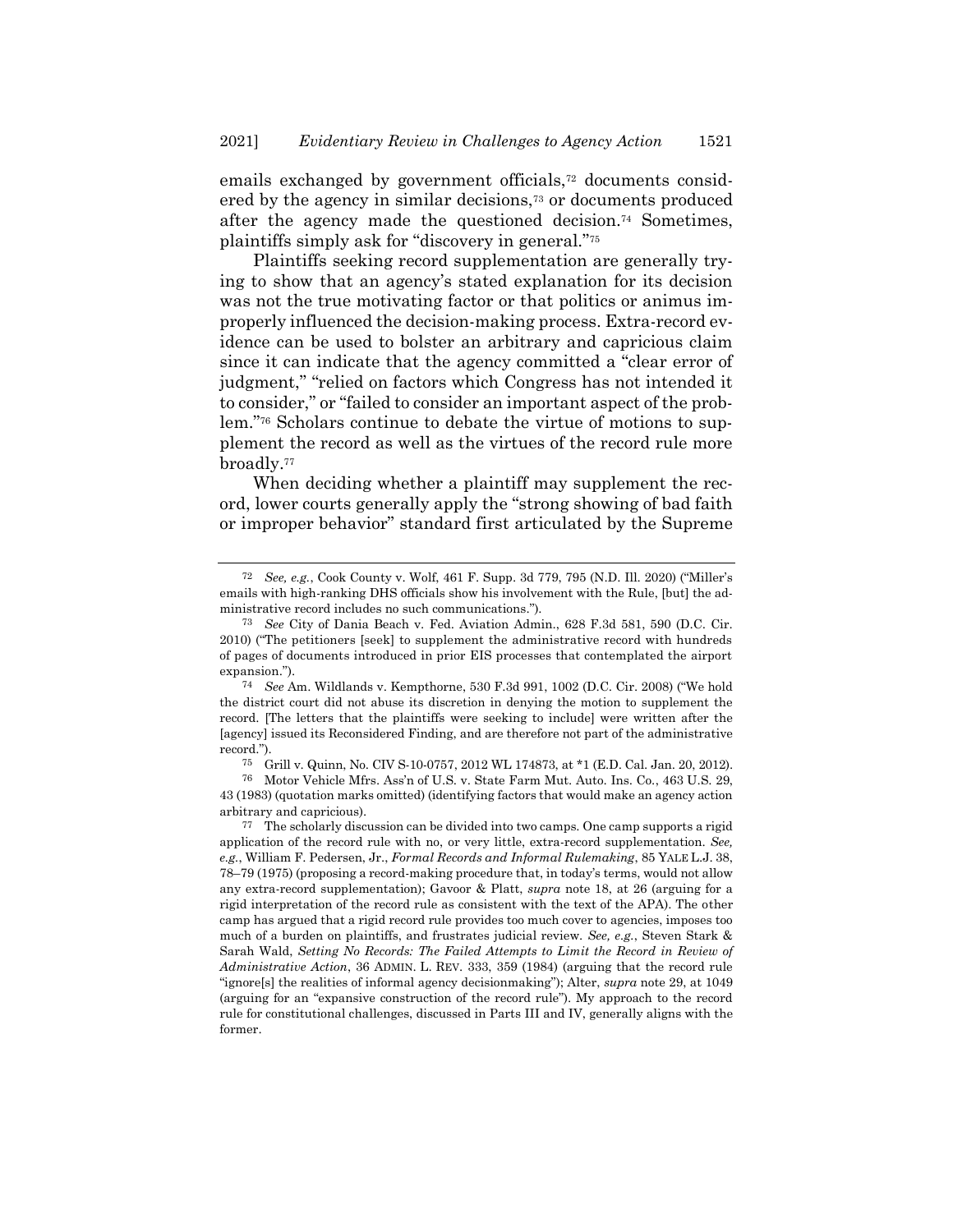Court in *Overton Park*. <sup>78</sup> In this 1971 decision, the Court reversed and remanded an APA case after a lower court based its decision on affidavits presented by the Secretary after litigation had already begun.<sup>79</sup> These affidavits, the Court held, were "merely '*post hoc*' rationalizations" and thus "an inadequate basis for review."<sup>80</sup> The Court remanded for the district court to decide the case on the full administrative record.<sup>81</sup> It left open the possibility of requiring agency officials to give testimony explaining their decision but cautioned that such "inquiry into the mental processes of administrative decisionmakers is usually to be avoided."<sup>82</sup> Only after a "strong showing of bad faith or improper behavior" may such an inquiry be made.<sup>83</sup>

Some scholars have criticized the *Overton Park* "bad faith" language as having no basis in the text of the APA and as confusing in application.<sup>84</sup> Indeed, the Court has never fully explained what is required to make a strong showing of bad faith or improper behavior.<sup>85</sup> In his partial concurrence in *Department of Commerce*, Justice Clarence Thomas, joined by Justices Neil Gorsuch and Brett Kavanaugh, questioned the "legitimacy and scope" of the *Overton Park* exception and noted that it "may warrant future consideration."<sup>86</sup> Moreover, lower courts rarely find the *Overton Park* exception satisfied.<sup>87</sup> Nonetheless, a majority of the Court in *Department of Commerce* affirmed the *Overton Park* standard as a "narrow exception" to the rule against supplementing the record.<sup>88</sup> Thus, the *Overton Park* exception still stands, despite the criticism.

*Sokaogon Chippewa Community v. Babbitt*, <sup>89</sup> a Western District of Wisconsin decision, involves a rare example of a court holding that plaintiffs satisfied the *Overton Park* bad faith

<sup>78</sup> *Overton Park*, 401 U.S. at 420.

<sup>79</sup> *See id.* at 406, 409.

<sup>80</sup> *Id.* at 419.

<sup>81</sup> *Id.* at 420.

<sup>82</sup> *Id.*

<sup>83</sup> *Overton Park*, 401 U.S. at 420.

<sup>84</sup> *See* Gavoor & Platt, *supra* note [18](#page-2-0), at 44 ("[The *Overton Park* exception] has no textual grounding in the APA and was created by the Court, without citation or explanation, to facilitate Article III review.").

<sup>85</sup> *See id.* at 22 (quoting *Overton Park*, 401 U.S. at 420).

<sup>86</sup> *Dep't of Com.*, 139 S. Ct. at 2579 n.5 (Thomas, J., concurring in part and dissenting in part).

<sup>87</sup> Cromley & Showalter, *supra* note [21](#page-3-0) ("[T]he overwhelming majority of courts have declined to use *Overton Park*'s exception to look beyond the administrative record.").

<sup>88</sup> *Dep't of Com.*, 139 S. Ct. at 2573–74.

<sup>89</sup> 961 F. Supp. 1276 (W.D. Wis. 1997).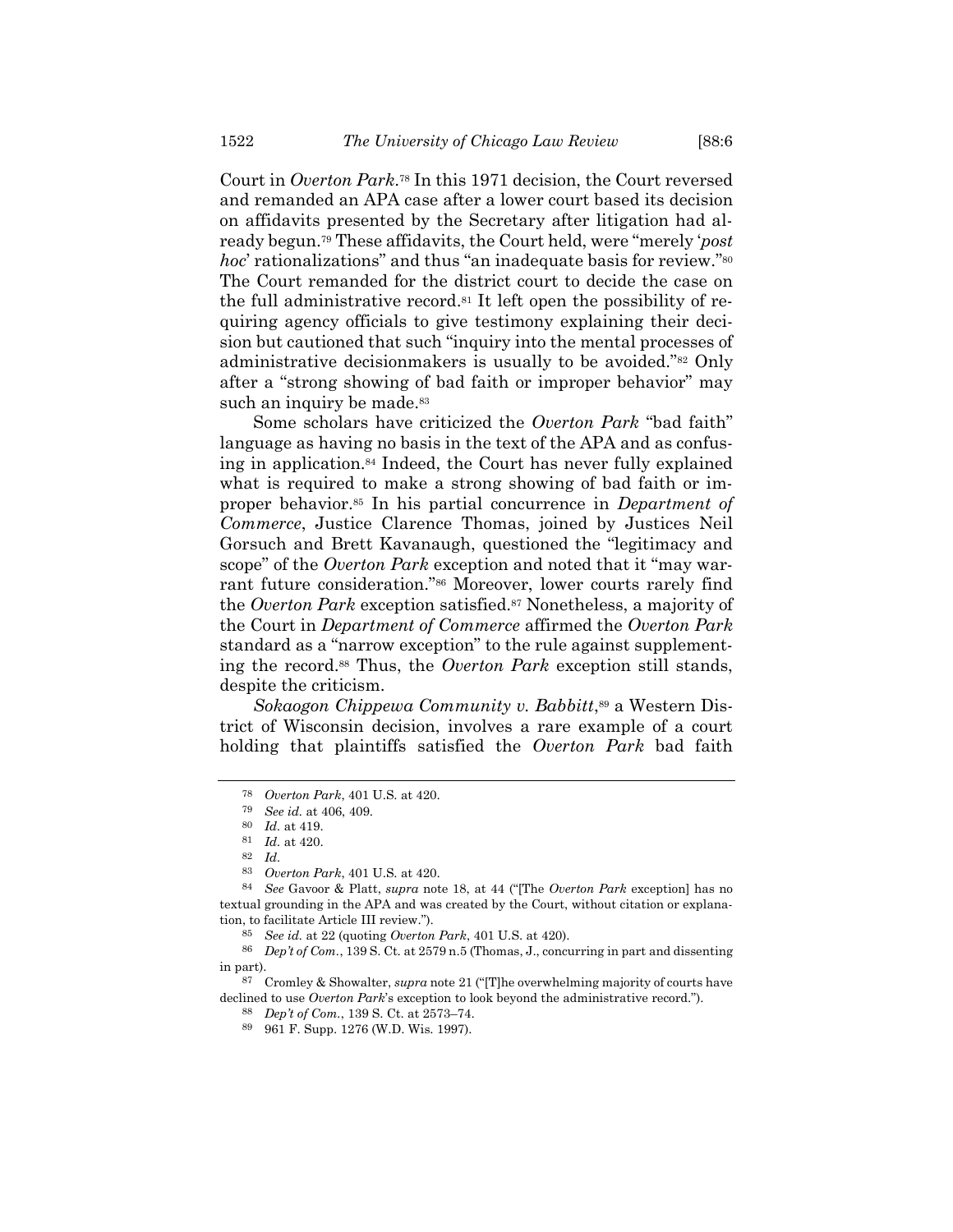exception. The case involved a group of Chippewa Indians who submitted applications to the Department of the Interior to convert a greyhound racing facility into a casino.<sup>90</sup> The Department denied their application, citing opposition from the surrounding communities.<sup>91</sup> Plaintiffs moved to supplement the administrative record, arguing there was "improper political influence" on the Department's decision.<sup>92</sup> To substantiate this claim of bad faith, and push it over the "strong showing" line required by *Overton Park*, plaintiffs cited several suspicious communications between opposition tribes, legislators, lobbyists, and the Secretary of the Interior's staff, as well as procedural irregularities in the Department's actions. <sup>93</sup> Ultimately, the court granted plaintiffs' motion to supplement the record, finding that the plaintiffs raised a "substantial suspicion" of bad faith or improper behavior.<sup>94</sup> This case indicates that, in order to make a strong showing of bad faith, plaintiffs may be required to offer the court a preview of the evidence with which they hope to supplement the record. If the *Chippewa* court had denied the plaintiffs' motion to supplement, their citations to the suspicious communications would not have been included in the record and, thus, would not have been considered by the court on the merits.

Though it has explicitly endorsed only the *Overton Park* exception, the Supreme Court has also implied that supplementation is appropriate where an agency gives such an inadequate explanation of administrative action that it frustrates judicial review.<sup>95</sup> The exception can be traced back to *Camp v. Pitts*, where the Court vacated a circuit court's order for a trial de novo after a Comptroller offered an inadequate explanation for his denial of a bank charter.<sup>96</sup> The Court explained that if "there was such failure to explain administrative action as to frustrate effective judicial review," the lower court should "obtain from the agency . . . such additional explanation of the reasons for the agency decision as may prove necessary."<sup>97</sup> The Court may have been referring to

[I]f the reviewing court simply cannot evaluate the challenged agency action on the basis of the record before it, the proper course . . . is to remand to the agency

<sup>90</sup> *Id.* at 1278.

<sup>91</sup> *Id.*

<sup>92</sup> *Id.*

<sup>93</sup> *Id.* at 1281–84.

<sup>94</sup> *Chippewa*, 961 F. Supp. at 1286.

<sup>95</sup> *Camp*, 411 U.S. at 142–43.

<sup>96</sup> *Id.* at 139–40, 143.

<sup>97</sup> *Id.* at 142–43; *cf. Fla. Power & Light*, 470 U.S. at 744: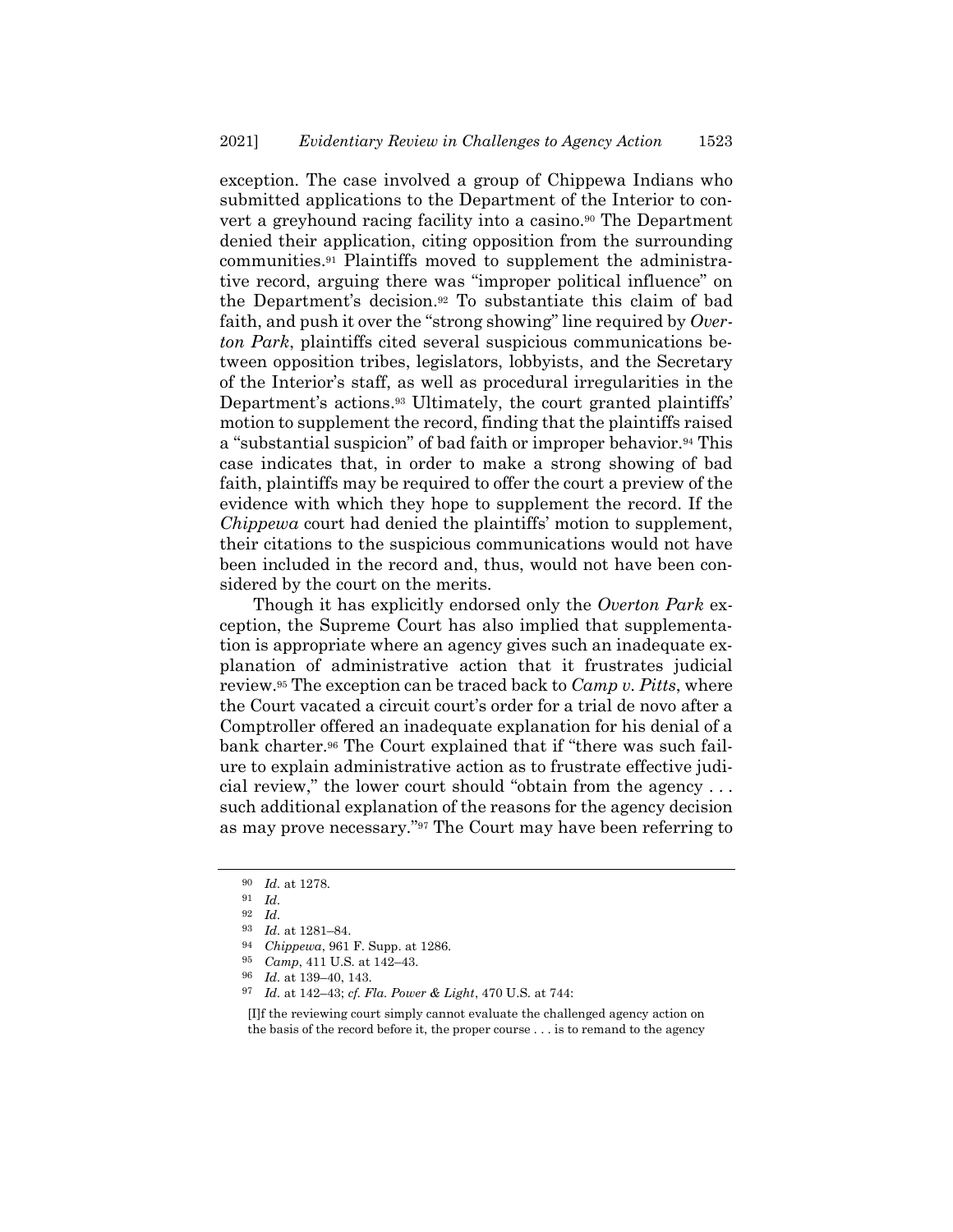<span id="page-13-0"></span>record completion, but some lower courts have interpreted this language in the context of record supplementation.<sup>98</sup> The Court did not mention the "failure to explain" exception in *Department of Commerce*, and some scholars have criticized it as "contrary to the APA."<sup>99</sup> Moreover, an agency actively seeking to frustrate judicial review would necessarily be exhibiting bad faith as well. But the Court has never explicitly foreclosed a "failure to explain" exception to the record rule.

While the *Overton Park* bad faith exception stands as the general rule for extra-record evidence, the circuits have applied the exception in varying and sometimes contradictory ways.<sup>100</sup> The D.C. Circuit, for example, has recognized three "unusual circumstances" that will justify record supplementation:

(1) the agency deliberately or negligently excluded documents that may have been adverse to its decision; (2) the district court needed to supplement the record with background information in order to determine whether the agency considered all of the relevant factors; or (3) the agency failed to explain administrative action so as to frustrate judicial review.<sup>101</sup>

The Ninth Circuit, on the other hand, has recognized four exceptions that overlap with the D.C. Circuit's three exceptions in varying ways. First, extra-record evidence is permissible if it is "necessary to determine whether the agency has considered all relevant factors and has explained its decision."<sup>102</sup> This overlaps with the D.C. Circuit's second and third exceptions. Second, extrarecord evidence is permissible if the agency "relied on documents not in the record."<sup>103</sup> This is properly understood as *completion* of the record, not supplementation, yet another indication of the

<span id="page-13-1"></span>for additional investigation or explanation. The reviewing court is not generally empowered to conduct a *de novo* inquiry into the matter being reviewed and to reach its own conclusions based on such an inquiry.

<sup>98</sup> *See, e.g.*, Sierra Club v. Marsh, 976 F.2d 763, 772 (1st Cir. 1992).

<sup>99</sup> Gavoor & Platt, *supra* not[e 18,](#page-2-0) at 52; *cf.* Travis O. Brandon, *Reforming the Extra-Record Evidence Rule in Arbitrary and Capricious Review of Informal Agency Actions: A New Procedural Approach*, 21 LEWIS & CLARK L. REV. 981, 1005 (2017) (critiquing the "failure to explain" exception as potentially overinclusive).

<sup>100</sup> *See* Brandon, *supra* note [99,](#page-13-0) at 995.

<sup>101</sup> Dist. Hosp. Partners, L.P. v. Burwell, 786 F.3d 46, 55 (D.C. Cir. 2015) (quoting *Kempthorne*, 530 F.3d at 1002 (D.C. Cir. 2008)).

<sup>102</sup> Ctr. for Biological Diversity v. U.S. Fish & Wildlife Serv., 450 F.3d 930, 943 (9th Cir. 2006) (quoting Sw. Ctr. for Biological Diversity v. U.S. Forest Serv., 100 F.3d 1443, 1450 (9th Cir. 1996)) (quotation marks omitted).

<sup>103</sup> *Id.* (quoting *Sw. Ctr. for Biological Diversity*, 100 F.3d at 1450) (quotation marks omitted).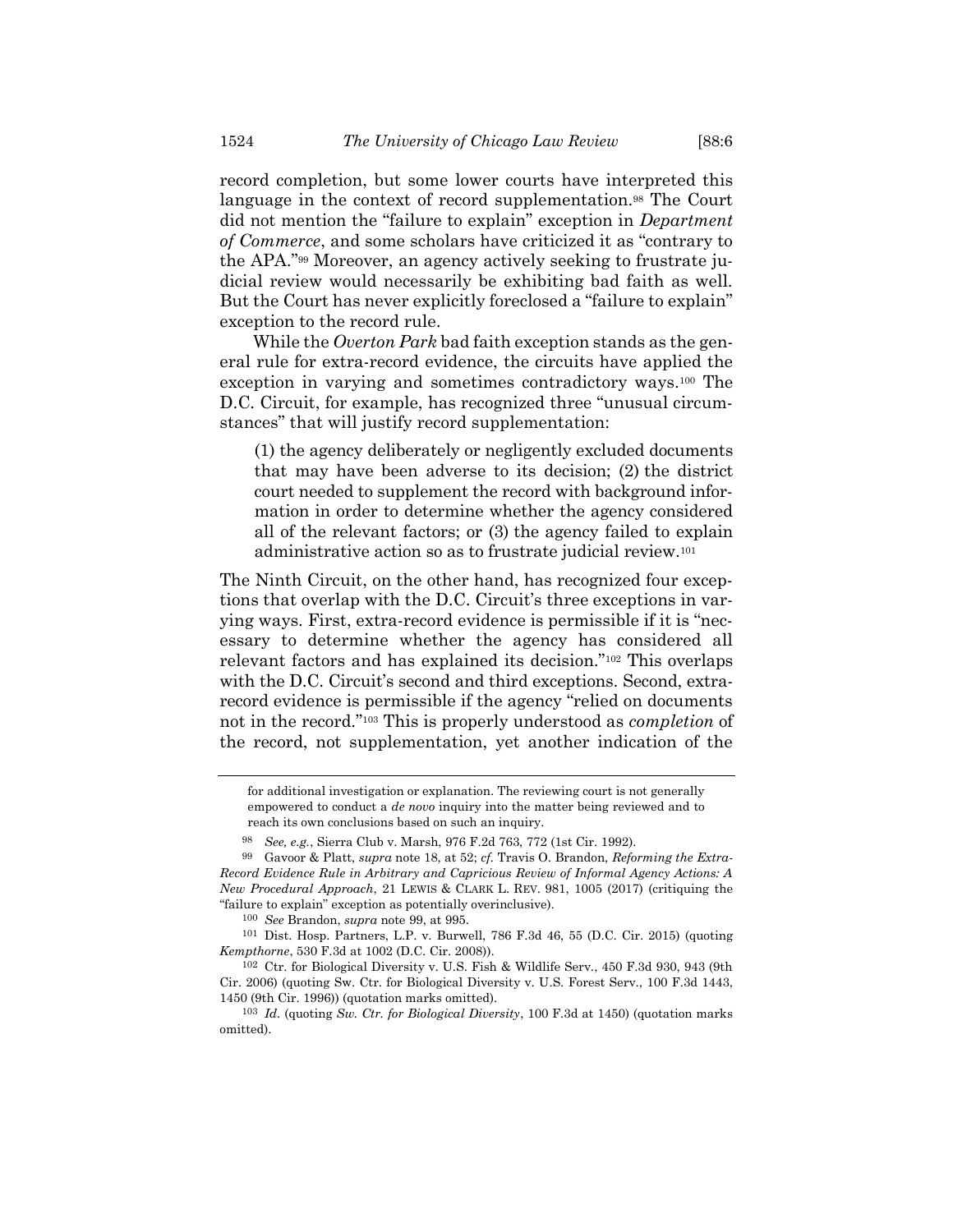confusion that has garbled this area of law. Third, extra-record evidence is permissible if it is "necessary to explain technical terms or complex subject matter,"<sup>104</sup> an exception unique to the Ninth Circuit and with little basis in the *Overton Park* bad faith standard. Finally, extra-record evidence is permissible if the "plaintiffs make a showing of agency bad faith,"<sup>105</sup> a clear homage to *Overton Park*. Despite these varying approaches from the circuits, the Supreme Court's most recent statement is fairly clear: extra-record evidence is allowed only with a strong showing of bad faith or improper behavior.<sup>106</sup>

# II. THE RECORD RULE AND CONSTITUTIONAL CHALLENGES TO AGENCY ACTION

This Part introduces the legal question at the heart of this Comment: whether the record rule applies to constitutional challenges to administrative agency action. Part II.A discusses how constitutional claims differ from arbitrary and capricious claims and introduces the evidentiary question raised by constitutional claims. Part II.B traces the Supreme Court's limited treatment of the question, concluding that the Court has never offered a clear answer. Finally, Part II.C discusses the divergent approaches of the lower courts, dividing them into three buckets.

# A. Constitutional Challenges and the APA

Courts consistently apply some version of the record rule to arbitrary and capricious challenges to agency action. The specific exceptions vary across circuits, but the general idea is the same: unless plaintiffs make a substantial showing under one of the specified exceptions, they may not supplement the administrative record with new evidence. When a plaintiff challenges an agency action on *constitutional* grounds, the picture becomes more complicated.

I assume, for purposes of this Comment, that the APA provides the statutory vehicle for most constitutional challenges to agency action. After all, the text of the APA treats constitutional

<sup>104</sup> *Id.* (quoting *Sw. Ctr. for Biological Diversity*, 100 F.3d at 1450) (quotation marks omitted).

<sup>105</sup> *Id.* (quoting *Sw. Ctr. for Biological Diversity*, 100 F.3d at 1450) (quotation marks omitted).

<sup>106</sup> *Dep't of Com.*, 139 S. Ct. at 2574 (quoting *Overton Park*, 401 U.S. at 420).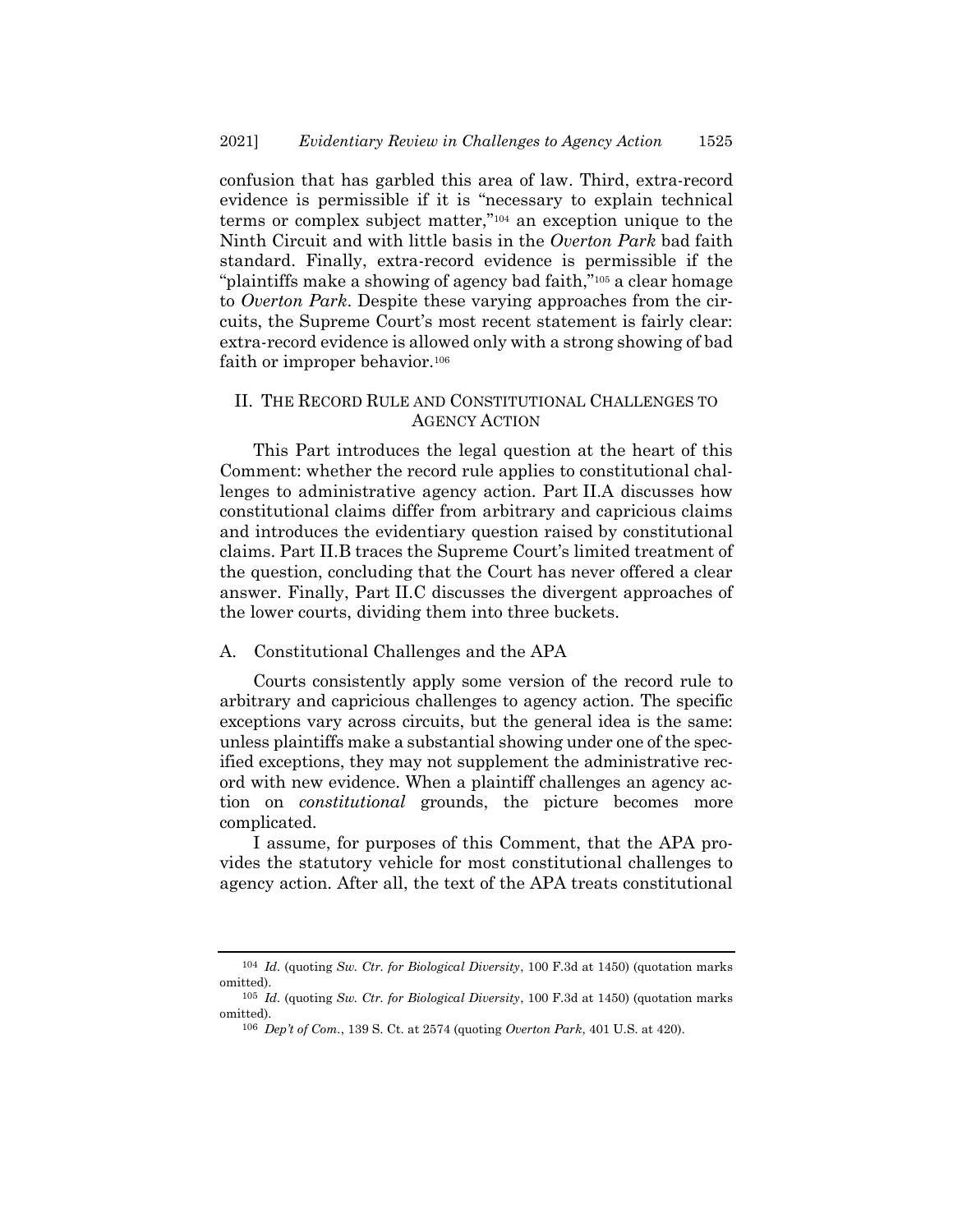claims no differently than arbitrary and capricious claims.<sup>107</sup> Moreover, other vehicles for allegations of constitutional violations, like *Bivens* actions, are not applicable in the administrative agency context.<sup>108</sup> There is also a strong case that, unless brought under a separate statutory scheme, constitutional challenges to agency action are necessarily subsumed by the APA's judicial review provisions.

Congress may channel judicial review of constitutional claims through a specific statutory scheme.<sup>109</sup> For example, the Court has affirmed that Congress may limit judicial review of adverse action against federal employees to the Federal Circuit, even for employees who raise constitutional issues.<sup>110</sup> The APA's judicial review provisions should be viewed in the same light. Channeling constitutional claims through the APA does not "deny any judicial forum for a colorable constitutional claim"<sup>111</sup> and thus does not raise the "serious constitutional question" that would arise if Congress sought to "preclude judicial review of constitutional claims."<sup>112</sup> In fact, the APA *guarantees* a forum for constitutional claims<sup>113</sup> but also limits the extent to which courts may meddle in the proper functioning of administrative agencies. Moreover, if constitutional challenges were available outside the APA context, plaintiffs might always opt for a constitutional

<sup>107</sup> *See* 5 U.S.C. § 706(2)(B) ("The reviewing court shall . . . hold unlawful and set aside agency action . . . found to be . . . arbitrary, capricious, an abuse of discretion or otherwise not in accordance with law; [or] contrary to constitutional right, power, privilege, or immunity.").

<sup>108</sup> *See* FDIC v. Meyer, 510 U.S. 471, 485–86 (1994) (holding that *Bivens* actions for constitutional violations may not be brought against federal agencies, only against individual federal agents).

<sup>109</sup> Elgin v. Dep't of Treasury, 567 U.S. 1, 8–10 (2012) (indicating that a statute that denies "any judicial forum for a colorable constitutional claim" is subject to heightened judicial scrutiny, but not a statute that "simply channels judicial review of a constitutional claim to a particular court") (quoting Webster v. Doe, 486 U.S. 592, 603 (1988)).

<sup>110</sup> *See id.* at 13–14.

<sup>111</sup> *Webster*, 486 U.S. at 603.

<sup>112</sup> *Id.* (quotation marks omitted). In dissent, Justice Antonin Scalia questioned whether a "serious constitutional question" would arise if plaintiffs were denied a forum in federal court for colorable constitutional claims. *Id.* at 611 (Scalia, J., dissenting) (quoting *id.* at 603) (quotation marks omitted). He noted that "not all constitutional claims require a judicial remedy" and criticized the idea that "every constitutional claim is *ipso facto* more worthy, and every statutory claim less worthy, of judicial review." *Id.* at 614, 619. Thus, perhaps the *Webster* majority's concern for ensuring some judicial forum for all constitutional claims is overstated.

<sup>113</sup> *See* 5 U.S.C. § 702 (entitling any "person suffering legal wrong because of agency action" to "judicial review thereof").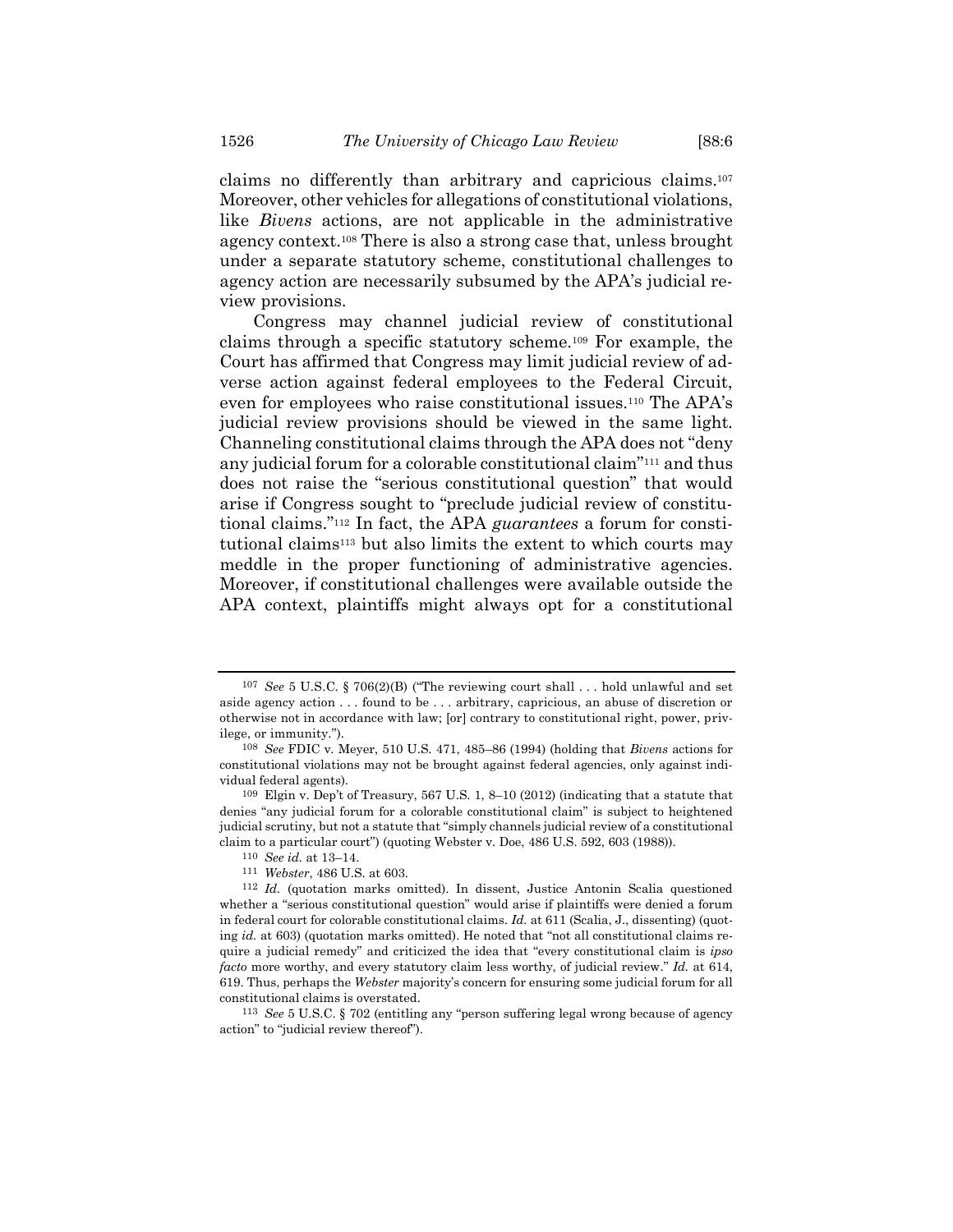challenge over an arbitrary and capricious challenge to avoid the APA's procedural hurdles, including the record rule.<sup>114</sup>

Though the APA expressly contemplates constitutional challenges to agency action, many courts have found that constitutional claims are too fundamental to be limited by the APA's judicial review provisions. Because constitutional claims necessarily implicate the fundamental rights of individuals, the argument goes, courts should not "abandon their independent vigilance on ... constitutional matters simply because a federal agency is involved."<sup>115</sup> Thus, constitutional challenges to agency action require an "independent assessment," and judicial review should not be bound by the APA's restrictions.<sup>116</sup> Supreme Court precedent provides some support for the general notion that issues of constitutional rights require a harder look.<sup>117</sup> The open question is whether, in the administrative record context, the special gravity of constitutional claims trumps the APA's procedural requirements.

## B. The Supreme Court's Limited Treatment

The Supreme Court has occasionally touched on this topic in dicta but has never confronted it directly. Some lower courts have mistakenly interpreted *Pickering v. Board of Education*<sup>118</sup> to suggest that extra-record evidence should always be allowed in constitutional challenges to agency action.<sup>119</sup> In reviewing a state court record, the Court noted that "where constitutional rights are [at] issue[,] an independent examination of the record will be made in order that the controlling legal principles may be applied to the actual facts of the case."<sup>120</sup> While the sentiment may, as a matter of principle, seem applicable to the present topic—whether constitutional claims deserve a harder look than APA claims—the

<sup>114</sup> Ultimately, the specific question of whether a plaintiff may bring a constitutional challenge to agency action outside of the APA is beyond the scope of this Comment.

<sup>115</sup> Porter v. Califano, 592 F.2d 770, 781 n.17 (5th Cir. 1979).

<sup>116</sup> *Id.* at 780; *see also* Rydeen v. Quigg, 748 F. Supp. 900, 905 (D.D.C. 1990) ("Independent of any power of review that Congress granted to this Court under the APA, this Court has the authority to examine and rule on any actions of a federal agency that allegedly violate the Constitution." (citing *Porter*, 592 F.2d at 780)).

<sup>117</sup> *See, e.g.*, Crowell v. Benson, 285 U.S. 22, 60, 64 (1932) (holding that courts reviewing agency adjudications that involve constitutional issues must engage in an "independent determination of all questions, both of fact and law, necessary to the performance of that supreme function").

<sup>118</sup> 391 U.S. 563 (1968).

<sup>119</sup> *See, e.g.*, *Porter*, 592 F.2d at 781; *Rydeen*, 748 F. Supp. at 906.

<sup>120</sup> *Pickering*, 391 U.S. at 578 n.2.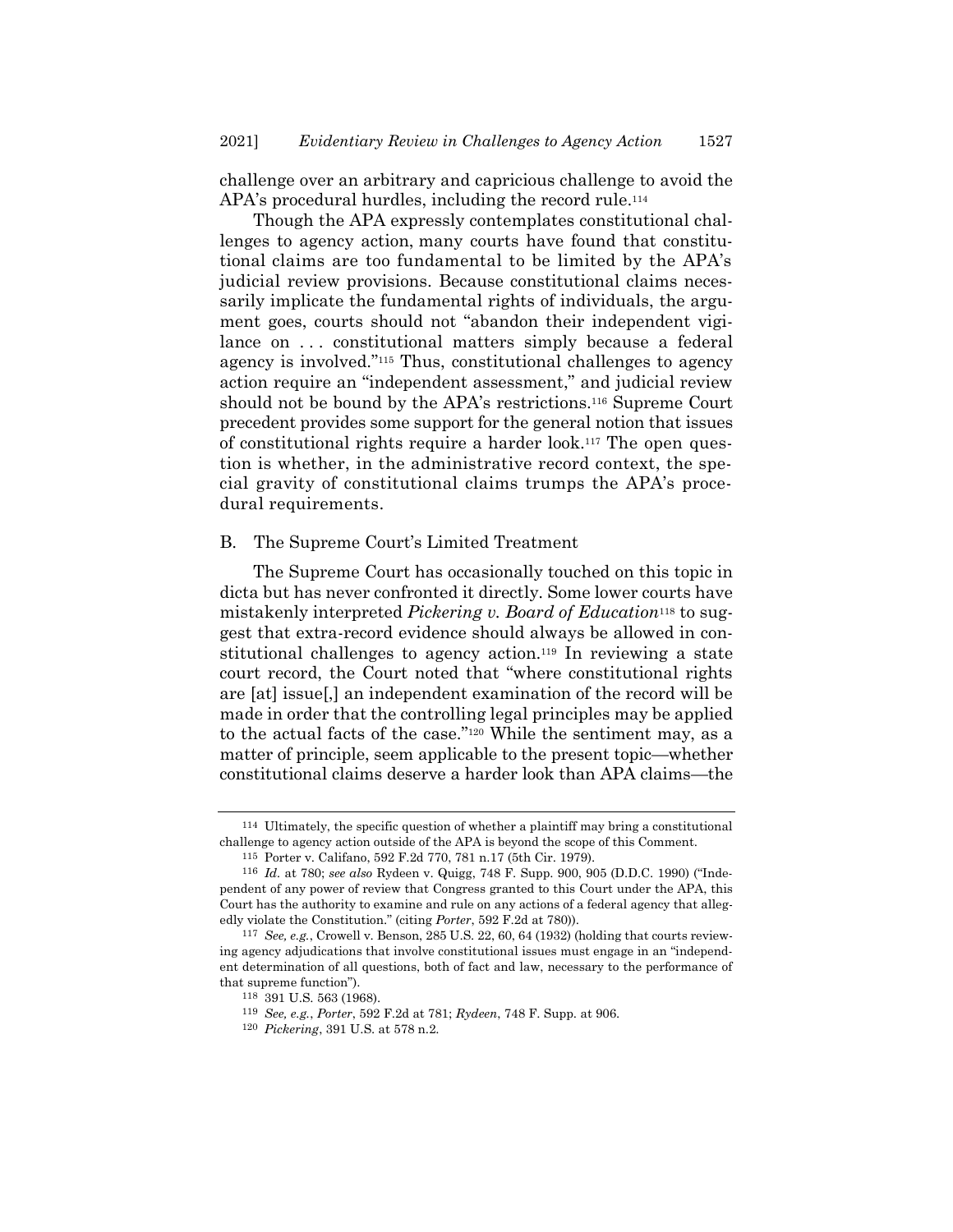*Pickering* Court was speaking in the context of a *state court* record, not an *administrative* record.<sup>121</sup> The case has nothing to do with administrative law or the APA and is therefore inapposite.

The Court inched closest to the present question in *Webster*  v. Doe.<sup>122</sup> The case involved a former CIA employee who alleged that he had been fired by the CIA because of his sexual orientation.<sup>123</sup> The plaintiff challenged his firing under the APA as an arbitrary and capricious agency decision and as a violation of his constitutional rights to due process and equal protection.<sup>124</sup> The Court's holding was twofold: (1) the National Security Act of 1947 (NSA) commits individual employment decisions to the CIA Director's discretion, thus precluding judicial review of those specific decisions under APA § 701(a),<sup>125</sup> but (2) the NSA *does not* preclude judicial review of "colorable constitutional claims arising out of the actions of the Director" in exercising that discretion.<sup>126</sup> Writing for the Court, Chief Justice William Rehnquist addressed the CIA's concerns that "judicial review [ ] of constitutional claims will entail extensive 'rummaging around' in the Agency's affairs to the detriment of national security."<sup>127</sup> Chief Justice Rehnquist noted that district courts have "the latitude to control any discovery process which may be instituted so as to balance respondent's need for access to proof which would support a colorable constitutional claim against the extraordinary needs of the CIA for confidentiality and the protection of its methods, sources, and mission."<sup>128</sup>

Some lower courts have erroneously cited *Webster* for the proposition that extra-record evidence should be allowed in constitutional challenges to agency action.<sup>129</sup> For several reasons,

127 *Webster*, 486 U.S. at 604 (quoting Transcript of Oral Argument 8–13).

<sup>121</sup> *See id.* (discussing the deference owed to state court findings).

<sup>122</sup> 486 U.S. 592 (1988).

<sup>123</sup> *Id.* at 595–96.

<sup>124</sup> *Id.* at 596.

<sup>125</sup> *Id.* at 601.

<sup>126</sup> *Id.* at 603–04. At first blush, this holding suggests that the Court is willing to review constitutional challenges to agency action outside of the APA § 706 context, thus calling into question my assumption in Part II.A. However, the *Webster* Court seemed to assume that the APA is the vehicle for the plaintiff's constitutional claims. It cited APA § 701(a) for the proposition that claims are removed from judicial review only if "specifically identified by Congress or committed to agency discretion by law." *Id.* at 603. Thus, the Court assumed that the APA's review procedures still apply to constitutional claims, even though it allowed the constitutional claim to proceed.

<sup>128</sup> *Id.*

<sup>129</sup> *See* P.R. Pub. Hous. Admin. v. U.S. Dep't of Hous. & Urban Dev., 59 F. Supp. 2d 310, 328 (D.P.R. 1999) ("The . . . Court has held that a plaintiff who is entitled to judicial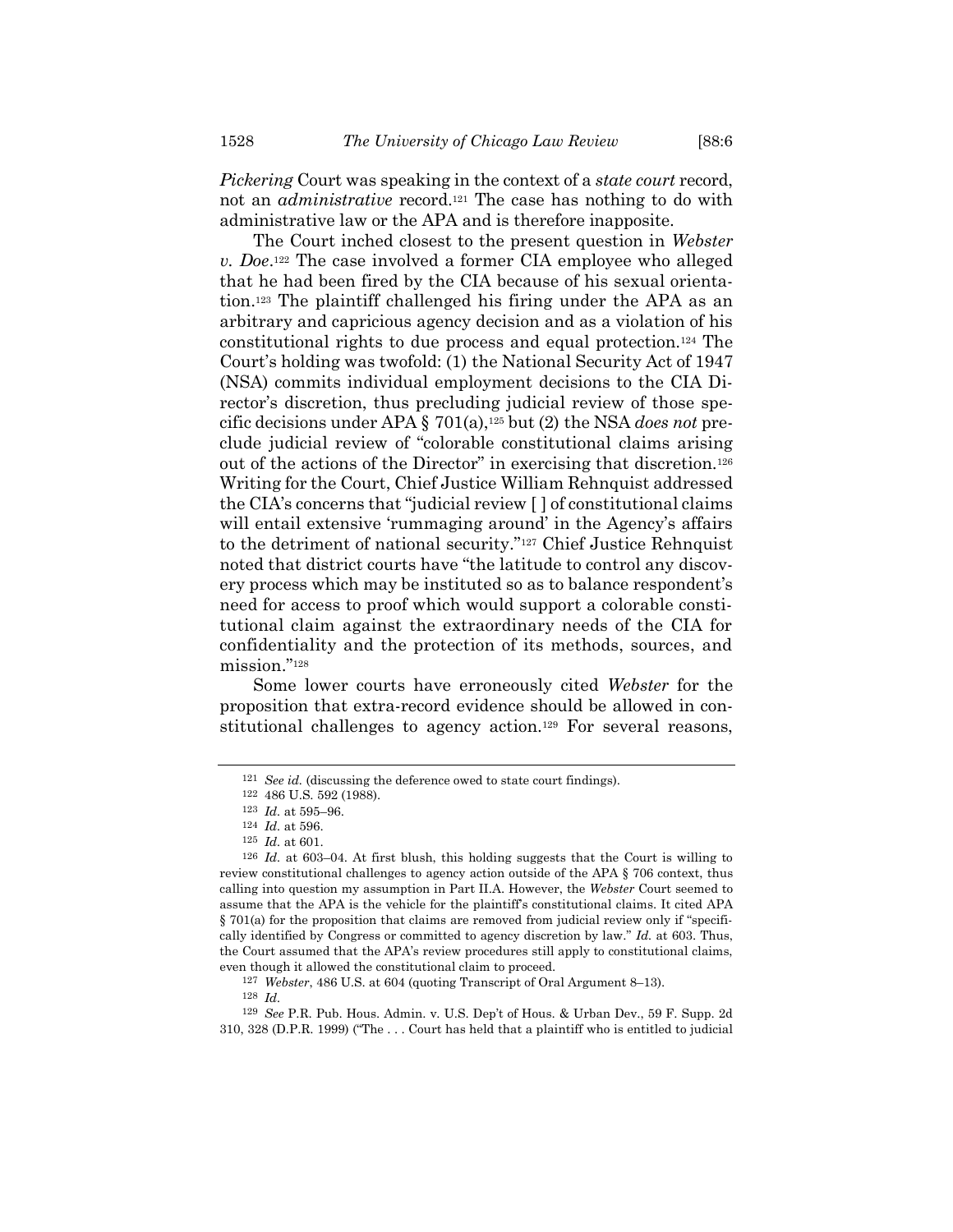however, *Webster* is less helpful than it may first appear. First, the Court's aside on discovery is dicta. The Court was primarily responding to concerns, raised by the CIA in its briefs, about the scope of judicial review as it relates to the sensitive activities of an intelligence agency—not to concerns about the scope of judicial review for constitutional claims in general.<sup>130</sup> Second, *Webster* is somewhat limited to its facts because it relates to the decisions of the CIA Director—an agency decisionmaker, no doubt, but one insulated by the NSA with broad discretionary authority.<sup>131</sup> Because its facts are so unusual, *Webster* provides little guidance on the present question.

In fact, Justice Antonin Scalia's dissent in *Webster* is more relevant to the present discussion than the majority opinion is. In it, he emphasized that the APA "is an umbrella statute governing judicial review of all federal agency action."<sup>132</sup> In Justice Scalia's view, "[w]hile a right to judicial review of agency action may be created by a separate statutory or constitutional provision, once created it becomes subject to the judicial review provisions of the APA unless *specifically* excluded."<sup>133</sup> This accords with the general understanding of the APA as setting the default rules for agency action.<sup>134</sup> Congress and agencies may adopt procedures to supplement or replace the APA's requirements, but if they do not do so clearly, the APA controls. This suggests that some form of the record rule should apply to *all* challenges to agency action, not just arbitrary and capricious challenges.

Two recent Supreme Court cases have involved constitutional challenges to administrative agency action and the scope of review: *Department of Commerce* and *Regents*, both discussed in this Comment's introduction.<sup>135</sup> *Department of Commerce*

review of its constitutional claims under the APA is entitled to discovery in connection with those claims.").

<sup>130</sup> Brief for Petitioner at 37, Webster v. Doe, 486 U.S. 592 (1998) (No. 86-1294), 1987 WL 881344, at \*37 (expressing concerns about "litigation that could require the government" to disclose secrets potentially damaging to vital national interests").

<sup>131</sup> *See, e.g.*, CIA v. Sims, 471 U.S. 159, 168–69 (1985) ("[Through the NSA], Congress vested in the Director of Central Intelligence very broad authority to protect all sources of intelligence information from disclosure.").

<sup>132</sup> *Webster*, 486 U.S. at 607 n.\* (Scalia, J., dissenting).

<sup>133</sup> *Id.* (emphasis in original).

<sup>134</sup> *See* Christopher J. Walker, *Modernizing the Administrative Procedure Act*, 69 ADMIN. L. REV. 629, 630 (2017) (describing the APA as setting "the default rules that govern the federal regulatory state").

<sup>135</sup> *See supra* notes [5](#page-1-0)–[14](#page-2-1) and accompanying text.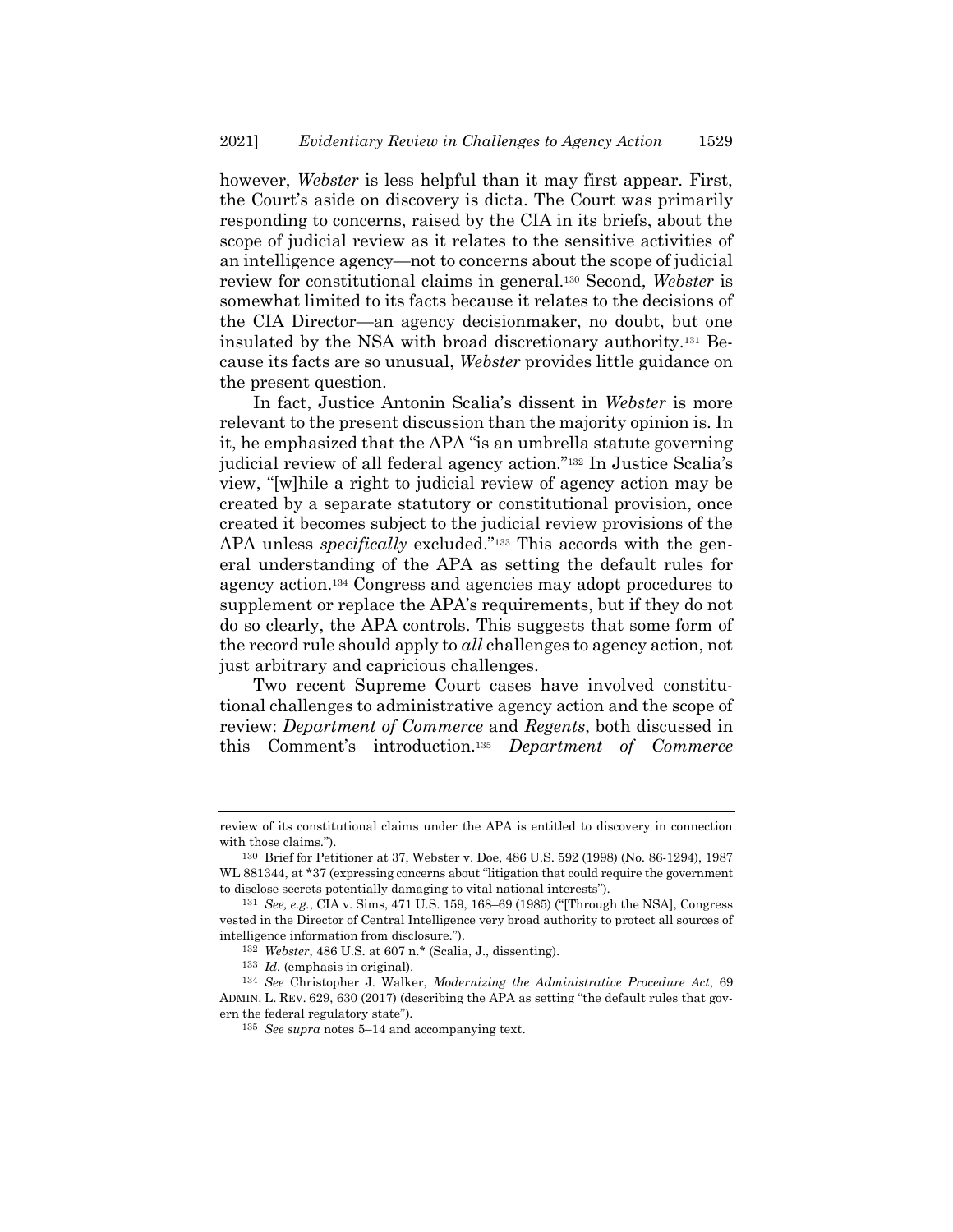analyzed the proposed citizenship question on the 2020 Census. *Regents* struck down President Trump's rescission of DACA.

In *Department of Commerce*, the Court strongly affirmed *Overton Park*'s record-rule doctrine. Noting that "judicial inquiry into 'executive motivation' represents 'a substantial intrusion' into the workings of another branch of Government and should normally be avoided,"<sup>136</sup> the Court affirmed that judges are "ordinarily limited to evaluating the agency's contemporaneous explanation in light of the existing administrative record."<sup>137</sup> The Court also affirmed the "strong showing of bad faith or improper behavior" exception as the one "narrow exception to the general rule against inquiring into 'the mental processes of administrative decisionmakers.'" <sup>138</sup> The Court found that, because the plaintiffs had not made a strong showing of bad faith, the lower court's extrarecord discovery order was technically premature.<sup>139</sup> But the Court went on to find, puzzlingly, that the discovery order was "ultimately justified" because the new materials indicated that some of the Secretary's stated justifications for the new policy were pretextual.<sup>140</sup>

In his partial dissent, Justice Thomas took issue with this reasoning. He argued that, because the plaintiffs did not actually make a strong showing of bad faith or improper behavior, they were not entitled to extra-record discovery.<sup>141</sup> Justice Thomas argued that information revealed from improperly granted extrarecord discovery cannot justify record supplementation after the fact.<sup>142</sup>

The Court found that the Secretary's insufficient explanation for the decision warranted remand.<sup>143</sup> Thus, the Court did not reach the plaintiffs' equal protection challenge. The Court therefore did not directly consider whether the same evidentiary standard should apply to a constitutional claim as opposed to an

<sup>136</sup> *Dep't of Com.*, 139 S. Ct. at 2573 (quoting Arlington Heights v. Metro. Hous. Dev. Corp., 429 U.S. 252, 268 & n.18 (1977)).

<sup>137</sup> *Id.*

<sup>138</sup> *Id.* at 2572–73 (quoting *Overton Park*, 401 U.S. at 420).

<sup>139</sup> *Id.* at 2573.

<sup>140</sup> *Id.* at 2573–74; *see also* Aram A. Gavoor & Steven A. Platt, *Administrative Records After* Department of Commerce v. New York, 72 ADMIN. L. REV. 87, 93 (2020) (criticizing the decision for, among other reasons, not explaining "what, precisely, in the completed record met the *Overton Park* standard and thus justified supplementation").

<sup>141</sup> *Dep't of Com.*, 139 S. Ct. at 2580 (Thomas, J., concurring in part and dissenting in part).

<sup>142</sup> *See id.*

<sup>143</sup> *See id.* at 2576.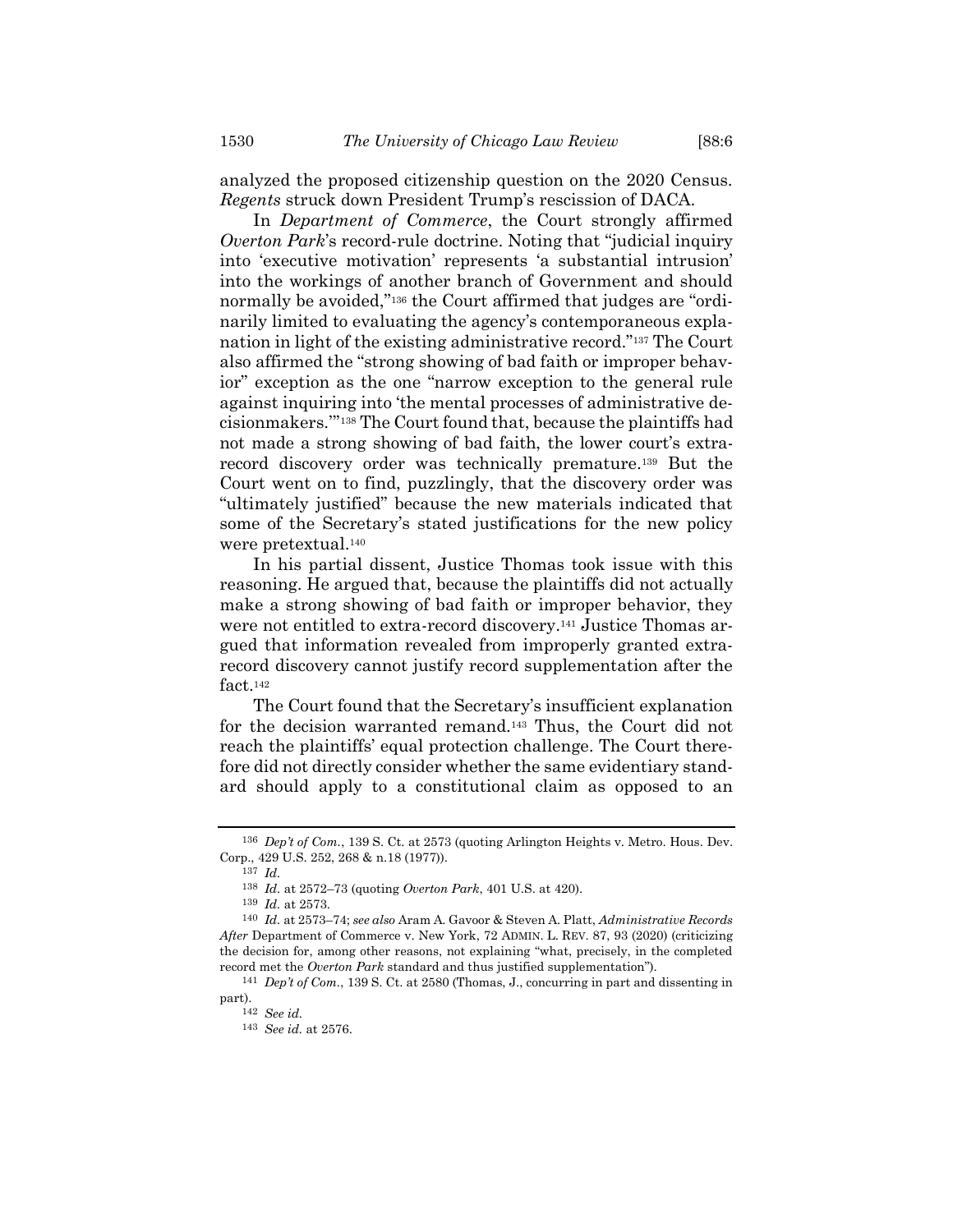arbitrary and capricious claim. Nonetheless, a majority of the Court agreed that "bad faith or improper behavior" was one "narrow exception" to the general presumption against extra-record evidence.<sup>144</sup> If the Court means what it says, the presence of constitutional claims should not affect this bright-line rule.

Justice Sonia Sotomayor's partial concurrence in *Regents* took a different approach. In *Regents*, the Court struck down the Trump administration's rescission of DACA as arbitrary and capricious.<sup>145</sup> However, the Court rejected the respondents' equal protection challenge to the rescission because it found their allegations "insufficient."<sup>146</sup> More specifically, the Court held that the respondents failed to "raise a plausible inference that the rescission was motivated by animus."<sup>147</sup> The scope of the record was not at issue in the case, but Justice Sotomayor raised the issue in a separate opinion.<sup>148</sup>

Justice Sotomayor disagreed with the majority's approach to the equal protection issue. Arguing that the respondents plausibly alleged discriminatory animus in the Trump administration's recission of DACA, Justice Sotomayor insisted that the respondents should have been allowed to "develop their equal protection claim on remand."<sup>149</sup> Because the respondents' complaint—which cited President Trump's public statements deriding Mexican immigrants—raised plausible allegations of discriminatory animus, the viability of their equal protection claims "should be determined only after factual development on remand."<sup>150</sup>

Justice Sotomayor implied that extra-record discovery—or at least some review of extra-record evidence—was warranted for the respondents' constitutional claims against the Department of Homeland Security (DHS) without any strong showing of bad faith or improper behavior. Though animus and bad faith are arguably one and the same, Justice Sotomayor indicated that the plaintiffs "*plausibly allege[d]* discriminatory animus," not that they made the *strong showing* of bad faith required by *Overton* 

<sup>144</sup> *Id.* at 2573–74 (majority opinion).

<sup>145</sup> *Regents*, 140 S. Ct. at 1912.

<sup>146</sup> *Id.* at 1915.

<sup>147</sup> *Id.* at 1916.

<sup>148</sup> *Id.* at 1917 (Sotomayor, J., concurring in part, concurring in the judgment in part, and dissenting in part).

<sup>149</sup> *Id.*

<sup>150</sup> *Regents*, 140 S. Ct. at 1918 (Sotomayor, J., concurring in part, concurring in the judgment in part, and dissenting in part).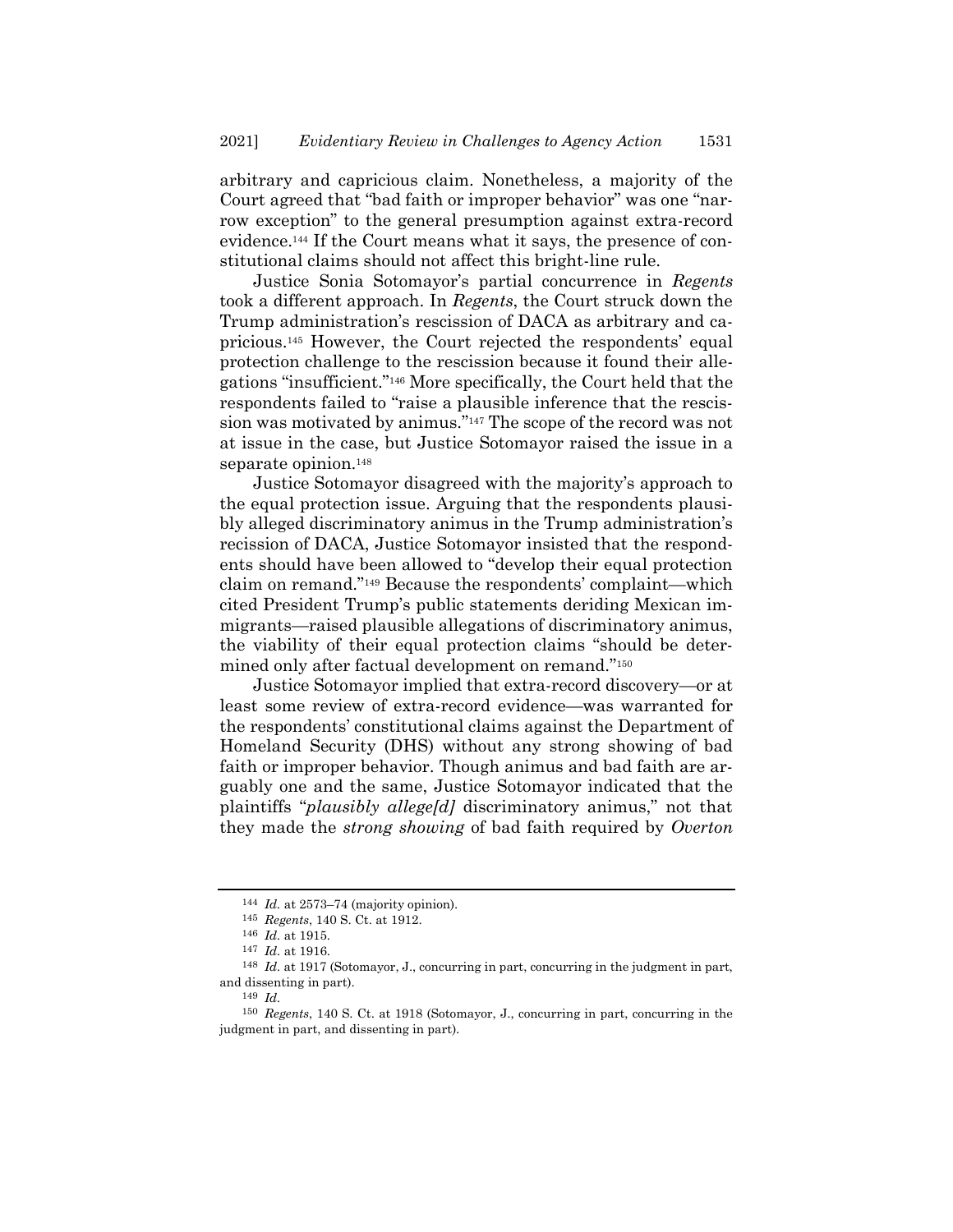Park.<sup>151</sup> Under Justice Sotomayor's approach, the scope of evidentiary review on constitutional claims would not be bound by the APA record rule as applied in *Overton Park*. Some lower courts have similarly indicated that "equal protection principles, not the APA, supply the governing legal framework for assessing whether [a] plaintiff [making an equal protection challenge] is entitled to discovery."<sup>152</sup> But Justice Sotomayor's argument seems to complicate the Court's strong endorsement of the *Overton Park* bad faith exception in *Department of Commerce* as the only way plaintiffs may introduce evidence beyond the administrative record. Between *Department of Commerce* and Justice Sotomayor's approach in *Regents*, the Court's position is unclear and, in places, contradictory.

## C. The Divergent Approaches of the Lower Courts

With little direction from the Supreme Court, lower courts have largely been left to their own devices on the question of when extra-record evidence should be considered in constitutional challenges to agency action. Moreover, the circuits have been largely silent.<sup>153</sup> Thus, district court judges have developed the bulk of the caselaw on this topic. Their divergent approaches can be sorted into three buckets.

First, some courts have applied the record-rule framework as it is applied in the standard APA context. In other words, constitutional challenges to agency action should be treated no differently than other challenges to agency action under APA § 706, at least from an evidentiary perspective. I call this the "record-rule approach." Second, some courts have taken a middle-ground approach, arguing that while the record rule should generally govern constitutional challenges to agency action, courts should be open to going beyond the record when a plaintiff's constitutional claim is substantively different from their arbitrary and capricious claim. I call this the "claim-specific approach." Finally, other courts have reasoned that constitutional challenges are completely different from arbitrary and capricious challenges and,

<sup>151</sup> *Id.* at 1917 (emphasis added).

<sup>152</sup> Mayor & City Council of Balt. v. Trump, 429 F. Supp. 3d 128, 141 (D. Md. 2019).

<sup>153</sup> The lack of circuit-level case law may be because extra-record supplementation rulings are often reviewed for abuse of discretion and, thus, warrant limited discussion at the appellate level. *See, e.g.*, Hill Dermaceuticals, Inc. v. Food & Drug Admin., 709 F.3d 44, 47 (D.C. Cir. 2013) (reviewing the district court's denial of an extra-record supplementation motion for abuse of discretion).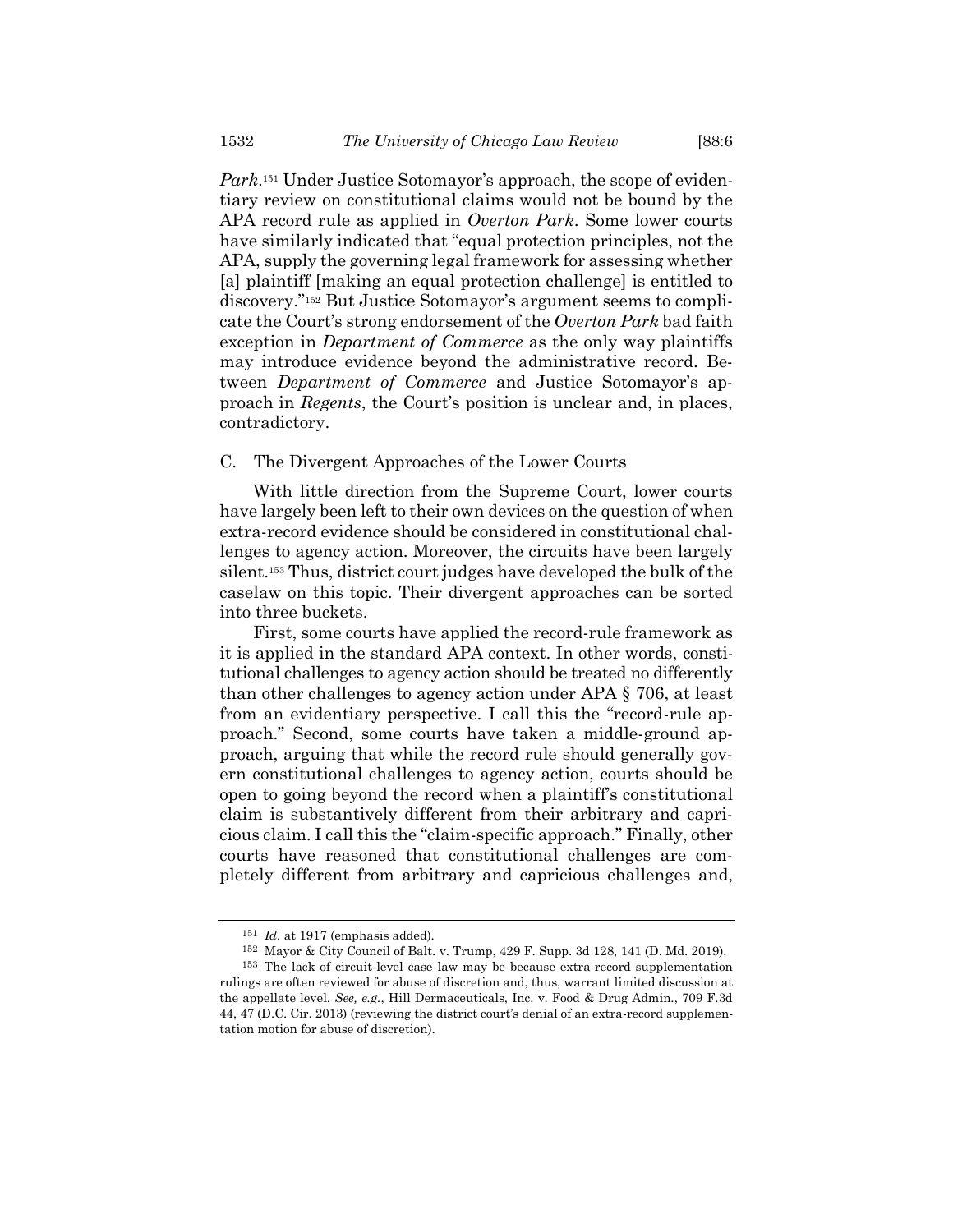thus, should be completely divorced from the procedural framework of the APA. Under this approach, plaintiffs who bring constitutional challenges to agency action should be able to add extra-record evidence without any record-rule restraints. I call this the "non-record-rule approach." I will discuss each approach in turn.

1. The record-rule approach.

The first approach is the narrowest. It states that extra-record evidence should be permitted in constitutional challenges to agency action only if the plaintiff can argue for extra-record evidence under the existing record-rule exceptions. Because the exceptions vary by circuit, the exact dimensions of this approach also vary. But, following *Department of Commerce*'s affirmation of the *Overton Park* exception, it at least allows plaintiffs to reach extra-record evidence for constitutional challenges if they can make a strong showing of bad faith or improper behavior. Under this approach, constitutional challenges are treated essentially the same as claims brought under the APA's "arbitrary and capricious" clause. 154

*Harvard Pilgrim Health Care v. Thompson*, <sup>155</sup> a case from the District of Rhode Island, is instructive. In this case, a health organization—alleging inadequate notice of a change in Medicare policy—brought both an APA claim and a constitutional due process claim against the Department of Health and Human Services. <sup>156</sup> The plaintiff sought extra-record discovery on the constitutional claim, arguing that the "presence of a constitutional claim allows for discovery of matters not included in the administrative record."<sup>157</sup> The plaintiff submitted nineteen interrogatories and nine requests for document production directed to the Department of Health and Human Services, all examining the agency's procedures for reviewing Medicaid policy changes.<sup>158</sup> The court rejected the plaintiff's argument, holding that the mere presence of a constitutional claim does not automatically allow an

<sup>154</sup> *See* Charlton Mem'l Hosp. v. Sullivan, 816 F. Supp. 50, 51 (D. Mass. 1993) ("[Adding constitutional claims to an APA claim] cannot so transform the case that it ceases to be primarily a case involving judicial review of agency action.").

<sup>155</sup> 318 F. Supp. 2d 1 (D.R.I. 2004).

<sup>156</sup> *Id.* at 5.

<sup>157</sup> *Id.* at 10.

<sup>158</sup> *Id.* at 5.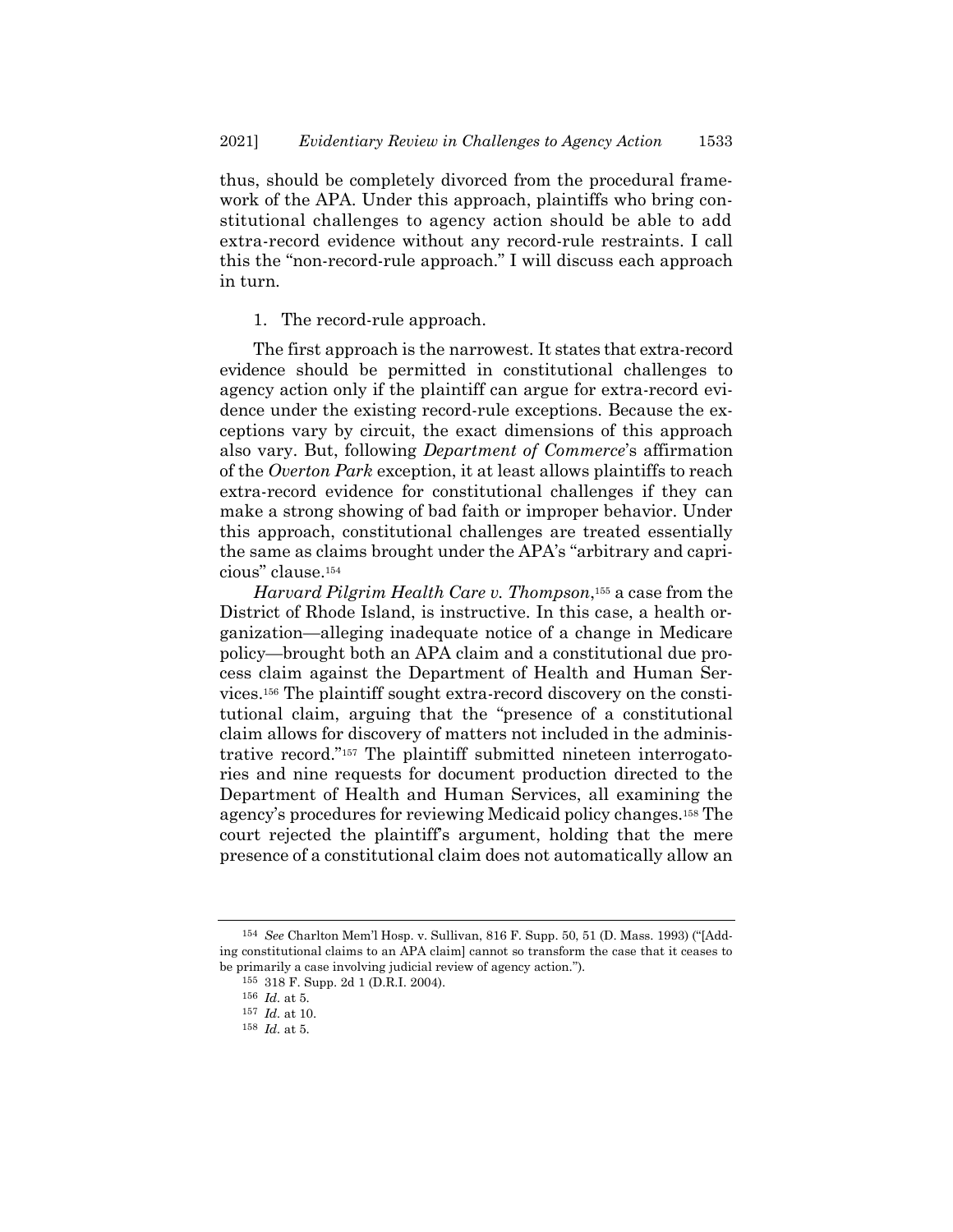APA plaintiff to reach extra-record discovery.<sup>159</sup> Judge Ronald Lagueux reasoned that the "APA's restriction of judicial review to the administrative record would be meaningless if any party seeking review based on . . . constitutional deficiencies was entitled to broad-ranging discovery."<sup>160</sup>

A District of New Mexico court took a similar approach in *Jarita Mesa Livestock Grazing Ass'n v. United States Forest Service*. <sup>161</sup> There, a cattle farmers' association challenged the U.S. Forest Service's decision to reduce the number of livestock grazing permits available in a national forest.<sup>162</sup> The farmers brought APA and First Amendment claims and sought discovery on the latter.<sup>163</sup> As in *Harvard Pilgrim Health Care*, the court rejected the plaintiffs' argument, holding that their First Amendment claim "is subject to the APA's procedural provisions."<sup>164</sup> Thus, the plaintiffs could reach extra-record evidence only by making a "compelling factual showing" to meet the bad faith exception to the record rule.<sup>165</sup>

2. The claim-specific approach.

The second bucket includes several different approaches that involve looking to the specific nature of the plaintiff's constitutional claim to resolve evidentiary questions. Courts using this middle-ground approach have most often allowed extra-record evidence when the plaintiff's constitutional claim was fundamentally different from the plaintiff's APA claim or when a constitutional claim challenged the procedure as opposed to the substance of an agency decision.

<sup>159</sup> *Id.* at 10.

<sup>160</sup> *Harvard Pilgrim Health Care*, 318 F. Supp. 2d at 10.

<sup>161</sup> 58 F. Supp. 3d 1191 (D.N.M. 2014).

<sup>162</sup> *Id.* at 1205.

<sup>163</sup> *Id.*

<sup>164</sup> *Id.* at 1237; *see also* N. Arapaho Tribe v. Ashe, 92 F. Supp. 3d 1160, 1174 (D. Wyo. 2015) (holding that the court "must limit its constitutional review of [an agency] adjudication to the administrative record"); Almaklani v. Trump, 444 F. Supp. 3d 425, 434 (E.D.N.Y. 2020) ("[T]he addition of constitutional claims does not alter the sufficiency of the record.").

<sup>165</sup> *Jarita Mesa Livestock Grazing Ass'n*, 58 F. Supp. 3d at 1240. The court recognized that the Tenth Circuit only explicitly allows for supplementation in the context of adjudication. *See id.* at 1239 n.13. To facilitate review, the court stated that it would borrow the Ninth Circuit's four exceptions, *see supra* not[e 102](#page-13-1)–07 and accompanying text, but noted that the bad faith exception is the "only one in which the Court can reasonably foresee permitting discovery." *Jarita Mesa Livestock Grazing Ass'n*, 58 F. Supp. 3d at 1239–40.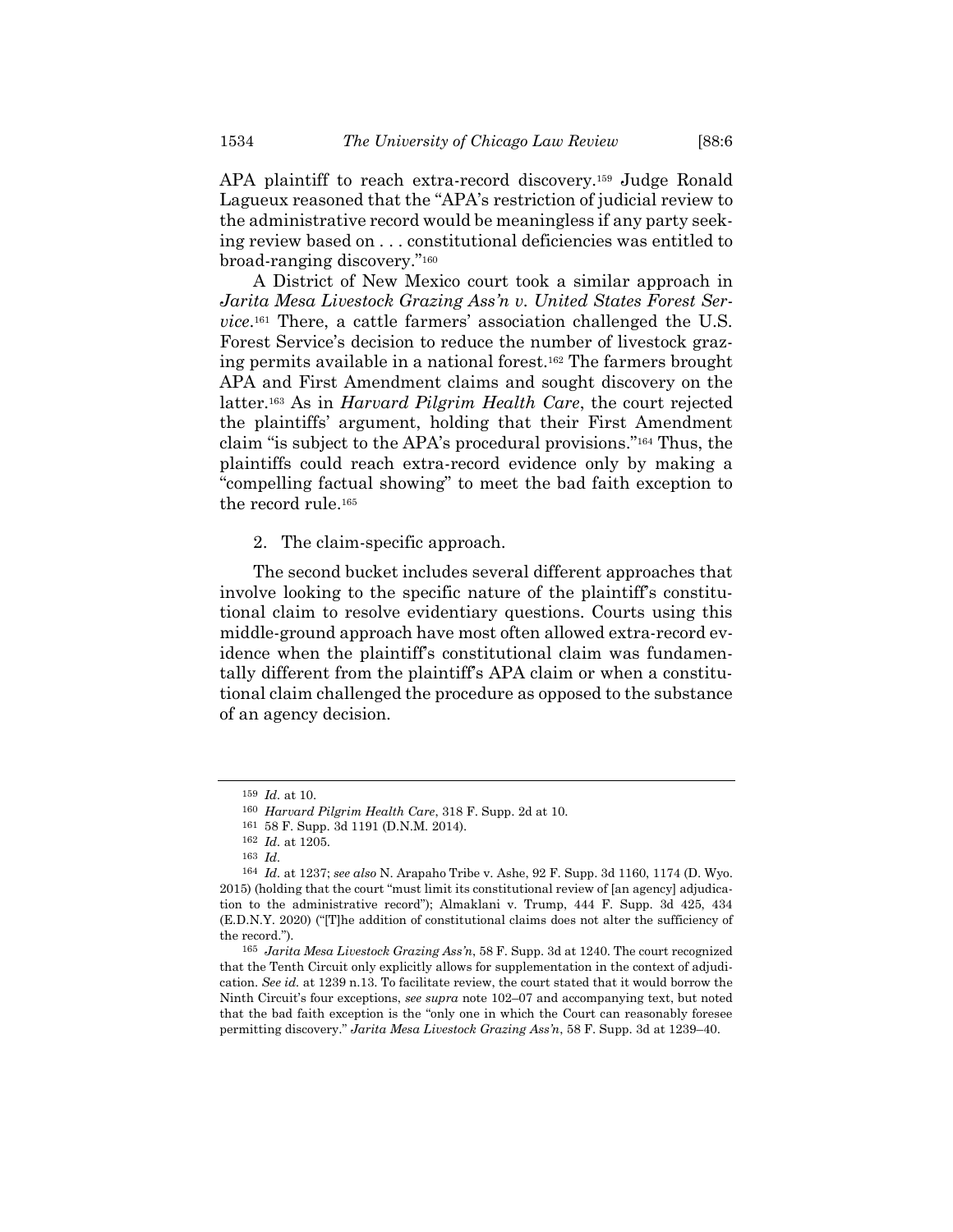<span id="page-24-1"></span>In *J.L. v. Cissna*, <sup>166</sup> for example, a Northern District of California court rejected the plaintiffs' discovery request on a due process claim because it "substantially overlap[ped] with Plaintiffs' APA claims."<sup>167</sup> The court noted that, "[w]hile there is no brightline rule, extra-record discovery is generally limited to cases where the constitutional claim does not overlap with the APA claim or the substance of an agency decision."<sup>168</sup> The court found that the plaintiffs' due process claim (that the U.S. Citizenship and Immigration Services' failure to evaluate their immigration petitions in accordance with federal law deprived them of liberty and property interests) substantially overlapped with their APA claim (that the agency acted in an arbitrary and capricious manner by not following proper immigration law). <sup>169</sup> The court then turned to the question of whether the plaintiffs could nevertheless reach extra-record discovery through one of the Ninth Circuit's recognized exceptions to the record rule.<sup>170</sup> Because the plaintiffs had not shown that any of the exceptions applied, the court rejected discovery on the plaintiffs' constitutional claims.<sup>171</sup>

<span id="page-24-0"></span>Other cases have distinguished between constitutional claims that challenge the substantive of an agency decision and those that challenge the procedure used to reach that decision. In *Bellion Spirits, LLC v. United States*, <sup>172</sup> for example, Judge James Boasberg of the United States District Court for the District of Columbia identified a "common thread" running through the many related lower court cases: "[W]hen a constitutional challenge to agency action requires evaluating the *substance* of an agency's decision made on an administrative record, th[e] challenge must be judged on the record before the agency."<sup>173</sup> On the other hand, when the constitutional challenge requires

<sup>166</sup> No. 18-cv-04914, 2019 WL 2224851 (N.D. Cal. Mar. 8, 2019).

<sup>167</sup> *Id.* at \*1.

<sup>168</sup> *Id.*

<sup>169</sup> *Id.*

<sup>170</sup> *Id.* at \*2. For the Ninth Circuit's exceptions to the record rule, see *supra* notes [102](#page-13-1)– 07 and accompanying text.

<sup>171</sup> *J.L.*, 2019 WL 2224851, at \*3; *see also* Chiayu Chang v. U.S. Citizenship & Immigr. Servs, 254 F. Supp. 3d 160, 161–62 (D.D.C. 2017) (recognizing other courts' findings that "where a plaintiff's constitutional claims fundamentally overlap with their other APA claims, discovery is neither needed nor appropriate"); California v. U.S. Dep't of Homeland Sec., No. 19-cv-04975, 2020 WL 1557424, at \*15–16 (N.D. Cal. Apr. 1, 2020) (granting extra-record discovery because "plaintiffs' APA and constitutional claims . . . do not fundamentally overlap").

<sup>172</sup> 335 F. Supp. 3d 32 (D.D.C. 2018).

<sup>173</sup> *Id.* at 43 (emphasis added).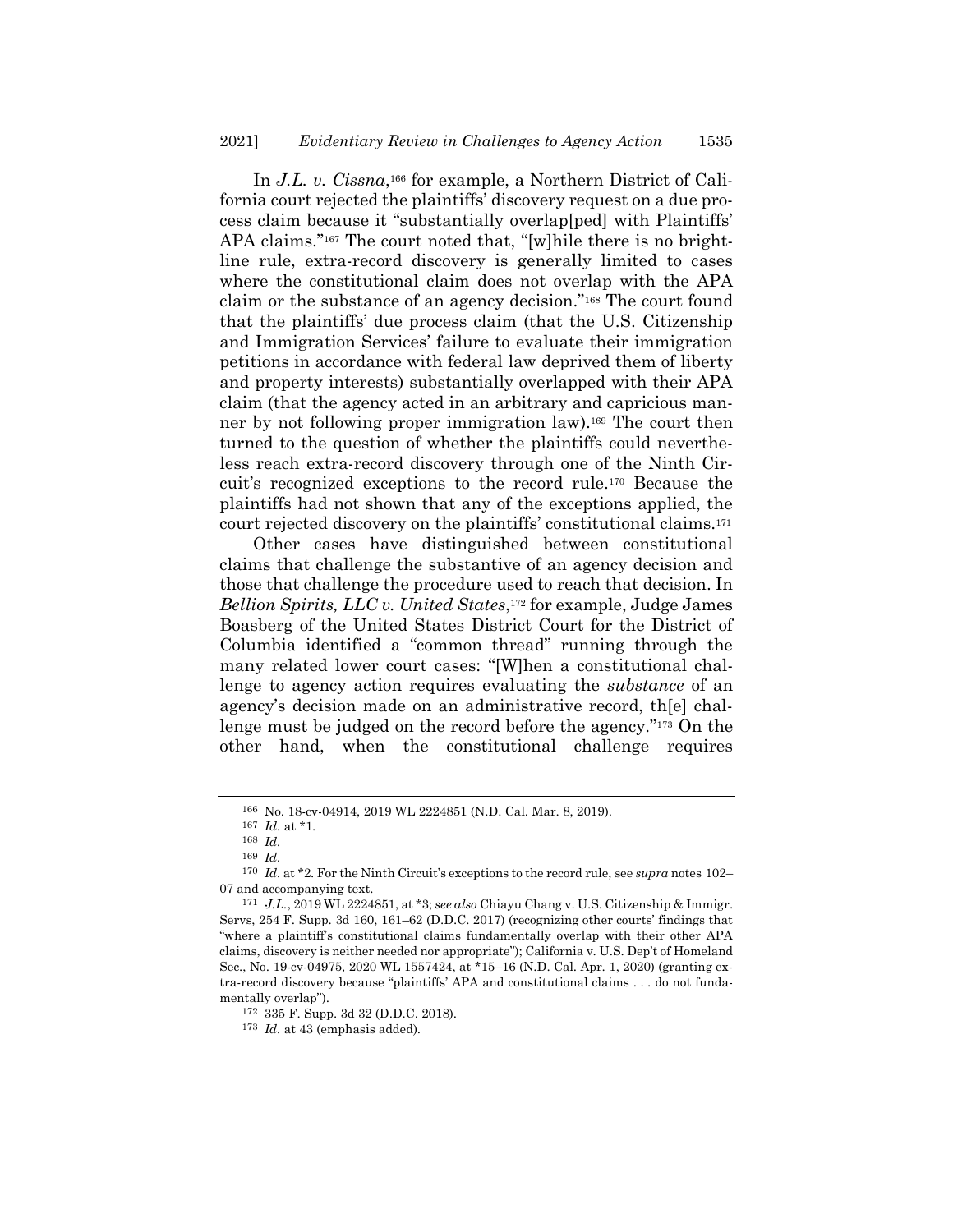evaluating "the *procedures* by which the agency reached its conclusion," courts are more willing to allow extra-record evidence.<sup>174</sup> Thus, Judge Boasberg opted for a case-specific inquiry over a "bright line or categorical rule."<sup>175</sup>

Similarly, a District of Connecticut court has ruled that where "a plaintiff challenges an agency's general course of conduct rather than a discrete adjudication, limited discovery outside of the administrative record may be necessary where the administrative record does not contain evidence of the challenged action."<sup>176</sup> An example might be a claim that an agency engaged in discriminatory behavior when issuing a rule. Any evidence of discrimination would likely have been initially excluded from the record. The court noted that discovery should be permitted only where "necessary to effectuate the Court's judicial review,"<sup>177</sup> channeling the Supreme Court's suggestion, in *Camp*, that extrarecord discovery may be necessary when there is "such failure to explain administrative action as to frustrate effective judicial review."<sup>178</sup>

3. The non-record-rule approach.

Finally, some district courts have held that extra-record evidence is presumptively allowable when plaintiffs mount constitutional challenges to agency action. Under this approach, constitutional challenges are altogether different from regular APA challenges and, thus, are not limited by the record rule. This reflects the notion, expressed in *Pickering*, that "where constitutional rights are [at] issue an independent examination of the record will be made."<sup>179</sup>

An Eastern District of California court's reasoning in *Grill v. Quinn*<sup>180</sup> is instructive. In *Grill*, the plaintiff sued after the U.S. Forest Service denied his permit to build a bridge across a stream. <sup>181</sup> The plaintiff alleged that the Forest Service's permit review process violated the APA and procedural due process.<sup>182</sup> The court granted the plaintiff's request for discovery on his

<sup>174</sup> *Id.* (emphasis added) (citing *Rydeen*, 748 F. Supp. at 906).

<sup>175</sup> *Id.*

<sup>176</sup> Kennedy v. Speer, No. 16cv2010, slip op. at 3 (D. Conn. Sept. 6, 2019).

<sup>177</sup> *Id.*

<sup>178</sup> *Camp*, 411 U.S. at 142–43.

<sup>179</sup> *Pickering*, 391 U.S. at 578 n.2.

<sup>180</sup> No. CIV S-10-0757, 2012 WL 174873 (E.D. Cal. 2012).

<sup>181</sup> *See id.* at \*3–4.

<sup>182</sup> *Id.* at \*1.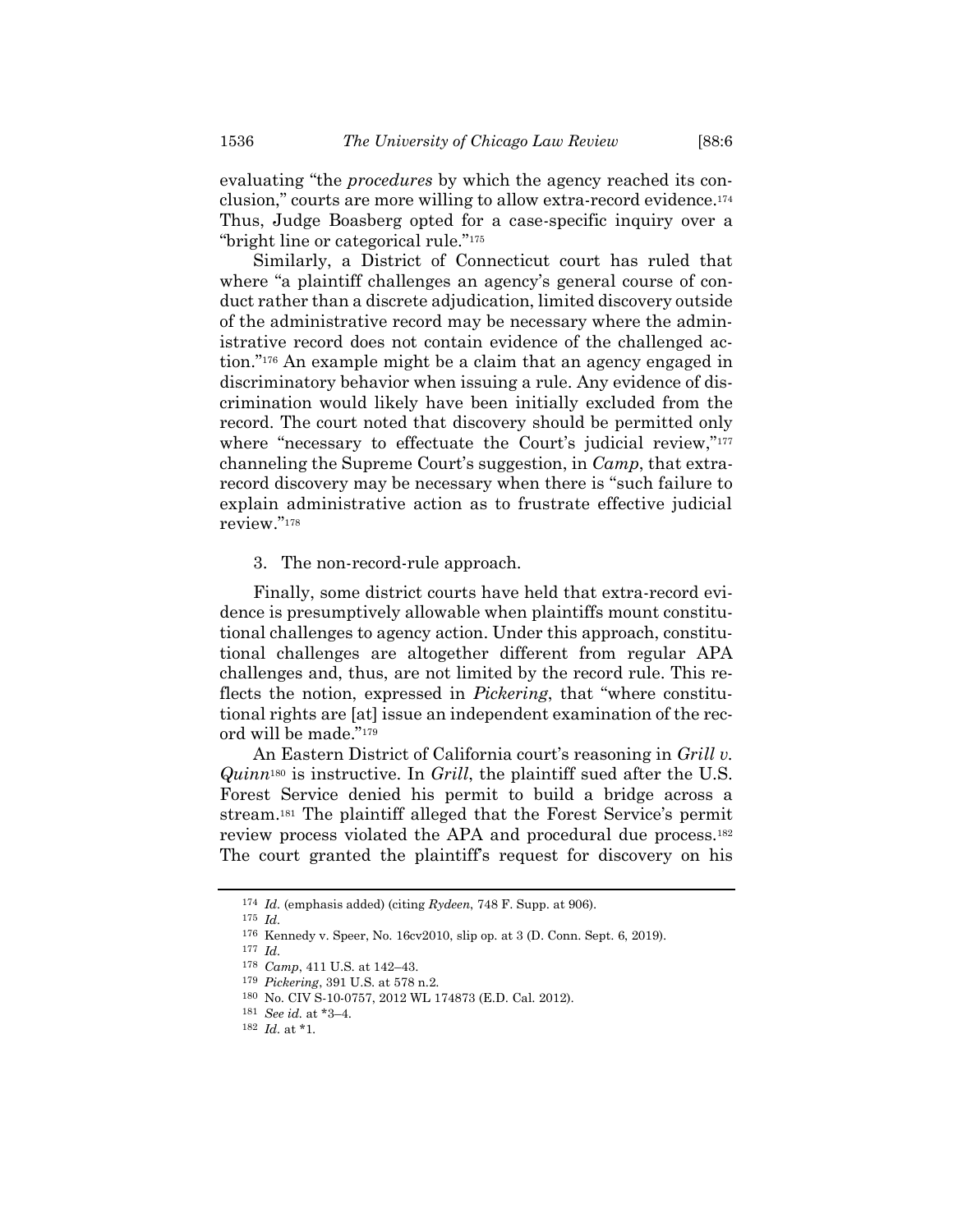constitutional claim, asserting, matter-of-factly, that "[a] direct constitutional challenge is reviewed independent of the APA. As such, the court is entitled to look beyond the administrative record in regard to this claim. Therefore, discovery as to the non-APA claim is permissible."<sup>183</sup>

*Cook County v. Wolf*, <sup>184</sup> a Northern District of Illinois case, offers an emphatic non-record-rule holding. The case involved a challenge brought by Cook County, Illinois, and an immigrants' rights organization against the Department of Homeland Security's decision to add to the number of public benefits that can make an immigrant ineligible for permanent resident status.<sup>185</sup> The plaintiffs brought two claims. They argued that the rule was incompatible with DHS's statutory authority, thus violating the APA, and that the rule violated their equal protection rights.<sup>186</sup> The plaintiffs also sought extra-record discovery to substantiate their constitutional claims.<sup>187</sup> Namely, they sought to supplement the record with emails exchanged by Trump administration officials suggesting that the public charge rule was implemented to disproportionately suppress nonwhite immigration.<sup>188</sup>

The court held that the plaintiffs' equal protection claims were "entitled to discovery . . . regardless of whether [plaintiff] can satisfy the 'strong showing' standard applicable to APA claims."<sup>189</sup> The court reasoned that because the plaintiffs' equal protection claims were grounded in allegations of racial animus, they *required* extra-record discovery: "[I]f a facially neutral agency action is motivated by racial animus, that animus almost certainly will not be 'disclose[d]' in the agency's 'contemporaneous explanation' for that action."<sup>190</sup> Under this approach, the scope of evidentiary review for a challenge to agency action depends not on the APA's procedural requirements but on the legal argument plaintiffs choose to deploy.

190 *Id.* at 794–95 (second alteration in original) (quoting *Dep't of Com.*, 139 S. Ct. at 2573).

<sup>183</sup> *Id.* at \*2 (citations omitted); *see also Mayor & City Council of Balt.*, 429 F. Supp. 3d at 141 (holding that, on an equal protection claim against agency action, "equal protection principles, not the APA, supply the governing legal framework for assessing whether plaintiff is entitled to discovery").

<sup>184</sup> 461 F. Supp. 3d 779 (N.D. Ill. 2020).

<sup>185</sup> *Id.* at 782–84.

<sup>186</sup> *Id.* at 782.

<sup>187</sup> *Id.*

<sup>188</sup> *Id.* at 795–96.

<sup>189</sup> *Wolf*, 461 F. Supp. 3d at 795.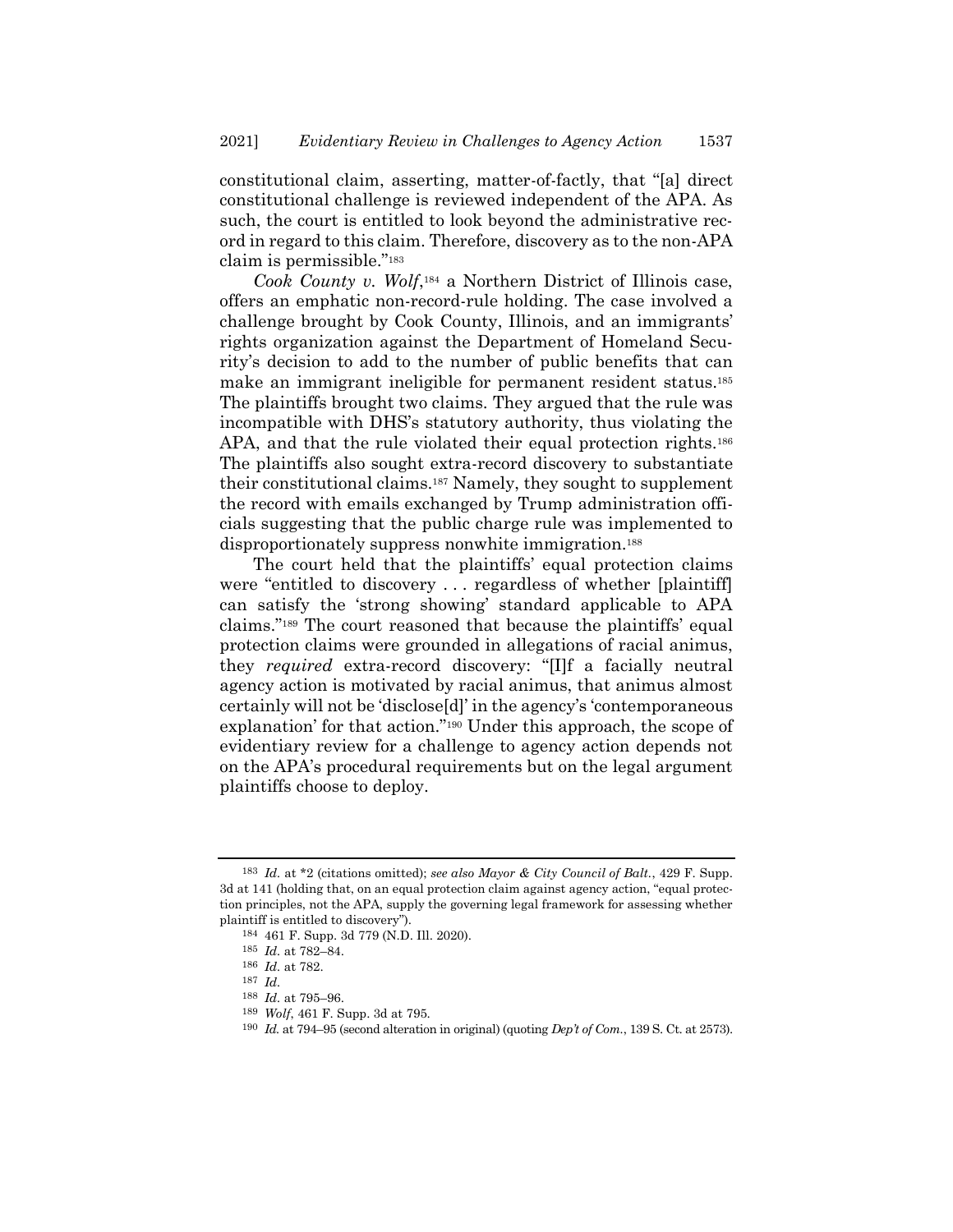# III. THE LEGAL CASE FOR A RECORD-RULE APPROACH

This Comment argues that the record-rule approach<sup>191</sup> is preferable for doctrinal and policy reasons. The APA record rule, as articulated in *Overton Park* and recently reaffirmed in *Department of Commerce*, should apply to constitutional challenges to agency action just as it applies to all other lawsuits brought under APA § 706. In other words, courts should not allow extra-record evidence in constitutional challenges as a matter of course. Their review must be limited, in most cases, to the administrative record submitted by the agency. To go beyond the record, plaintiffs must make a strong showing of agency bad faith or improper behavior.

While courts should apply the record rule to constitutional challenges to agency action, they also should read the record rule to include a robust bad faith exception, particularly as applied to constitutional claims. Thus, this Comment diverges from scholars who have both argued for a rigid application of the record rule and criticized the *Overton Park* bad faith exception.<sup>192</sup> A robust bad faith exception should encompass an exception for a bare record that unduly frustrates judicial review. While the Supreme Court has never made clear that a bare record or a frustration of judicial review would trigger the bad faith exception, it contemplated as much in *Overton Park* and *Camp*. Any approach to extrarecord evidence in constitutional challenges must balance the competing interests of agencies and individual plaintiffs. The proper standard must protect agencies against burdensome discovery and litigation while ensuring that plaintiffs receive thorough review of their constitutional claims. A robust bad faith exception—one which encompasses an exception for a bare record balances these competing interests.

<sup>191</sup> *See supra* Part II.C.1.

<sup>192</sup> *See* Gavoor & Platt, *supra* note [18,](#page-2-0) at 44. Though I agree with Professor Aram Gavoor and Steven Platt's reading of the APA's "whole record" language to strictly limit judicial review of agency action to the administrative record, I disagree with their assessment of the *Overton Park* bad faith exception. They argue that the *Overton Park* exception "has no textual grounding in the APA and was created by the Court, without citation or explanation, to facilitate Article III review." *Id.* For reasons discussed in Part III.D, I argue that a robust bad faith exception is consistent with the APA's direction for courts to engage in thorough judicial review of agency action. Gavoor and Platt also suggest that plaintiffs may be able to circumvent the record rule by bringing "constitutional or non-APA claims challenging agency action and claim those arguments exempt them from the record rule." *Id.* at 42. They do not discuss the application of the record rule to constitutional challenges any further. Perhaps they were simply mentioning the argument because many plaintiffs have raised it in court filings, not because they wanted to weigh in on the question.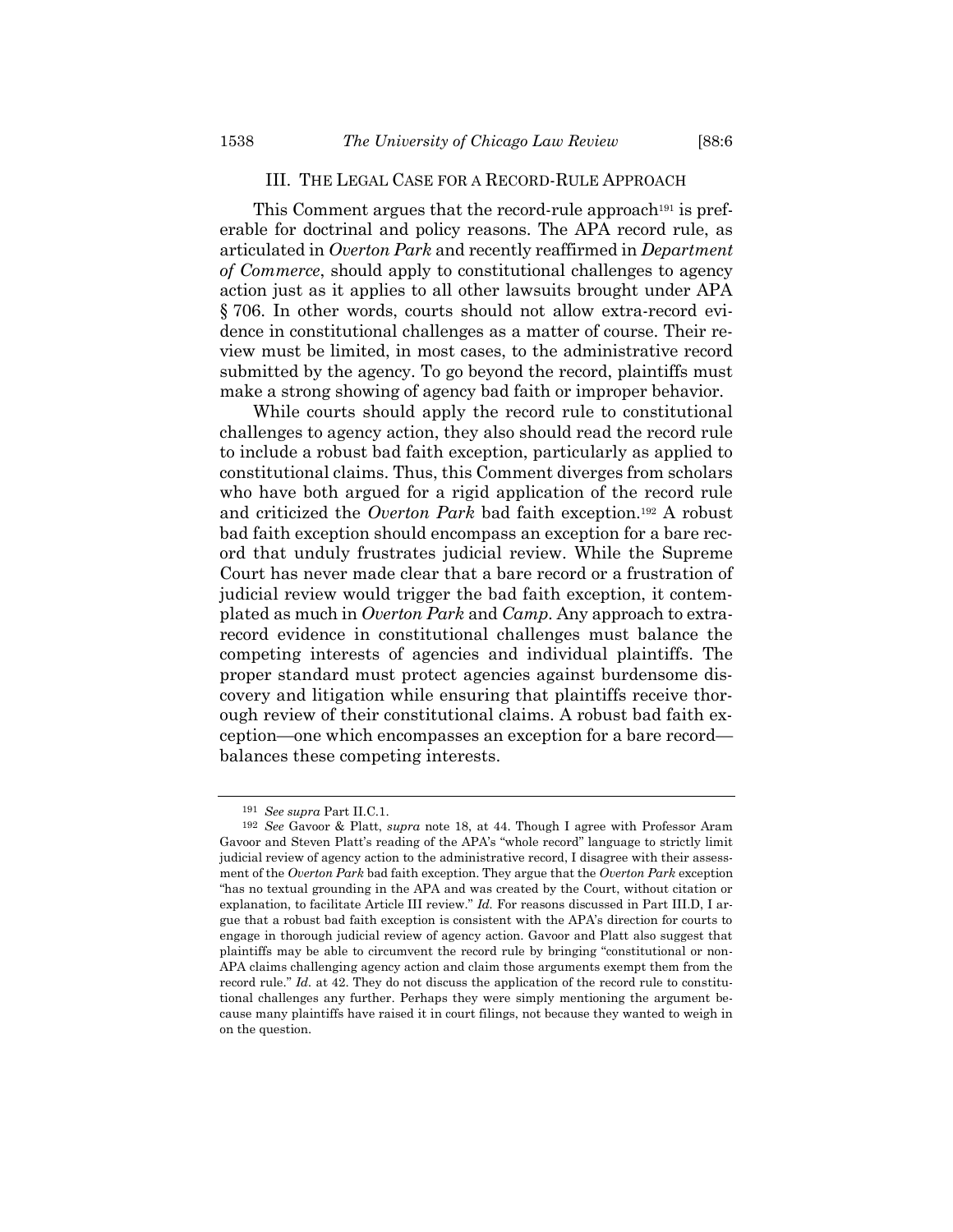In this Part, I will consider the text and legislative history of the APA, Supreme Court precedent predating the APA, and the Supreme Court's interpretation of the APA to argue for a recordrule approach.

# A. APA Text

The APA provides a cause of action for aggrieved parties to sue governmental agencies<sup>193</sup> and delineates the full scope of judicial review of agency action.<sup>194</sup> If an aggrieved party brings suit against an administrative agency under the APA, the statute requires that the reviewing court "decide all relevant questions of law, interpret constitutional and statutory provisions, and determine the meaning or applicability of the terms of an agency action."<sup>195</sup>

In addition to the oft-cited "arbitrary [and] capricious" standard,<sup>196</sup> as well as the "unsupported by substantial evidence" standard used for formal rulemaking and adjudication,<sup>197</sup> the APA also directs courts to set aside agency action that is "contrary to constitutional right, power, privilege, or immunity."<sup>198</sup> Thus, the APA explicitly contemplates constitutional challenges to agency action and includes these claims in its procedural framework. In the same section, the APA prescribes the boundaries of this review: "In making the foregoing determinations, the court shall review the whole record or those parts of it cited by a party, and due account shall be taken of the rule of prejudicial error."<sup>199</sup> This is the source of the record-rule evidentiary limitation, first articulated in *Overton Park*. It is an essential aspect of judicial review of agency action, and the plain text of the APA does not limit its application only to certain claims. Rather, all judicial review of agency action, regardless of the specific § 706 cause of action, is subject to the same procedure by the plain text of the APA. Thus, all challenges to agency action brought under the APA are subject to the "whole record" limitation.<sup>200</sup>

<sup>193</sup> 5 U.S.C. § 702.

<sup>194</sup> *See* 5 U.S.C. § 706.

<sup>195</sup> 5 U.S.C. § 706.

<sup>196</sup> 5 U.S.C. § 706(2)(A).

<sup>197</sup> 5 U.S.C. § 706(2)(E).

<sup>198</sup> 5 U.S.C. § 706(2)(B).

<sup>199</sup> 5 U.S.C. § 706.

<sup>200</sup> One could argue that the "whole record" language merely establishes an evidentiary floor, not a ceiling. *See supra* not[e 46.](#page-7-1) In other words, courts must review the record, but they also may review material beyond the record if need be. However, following the rule of *expressio unius est exclusio alterius*, the express inclusion of a clear direction to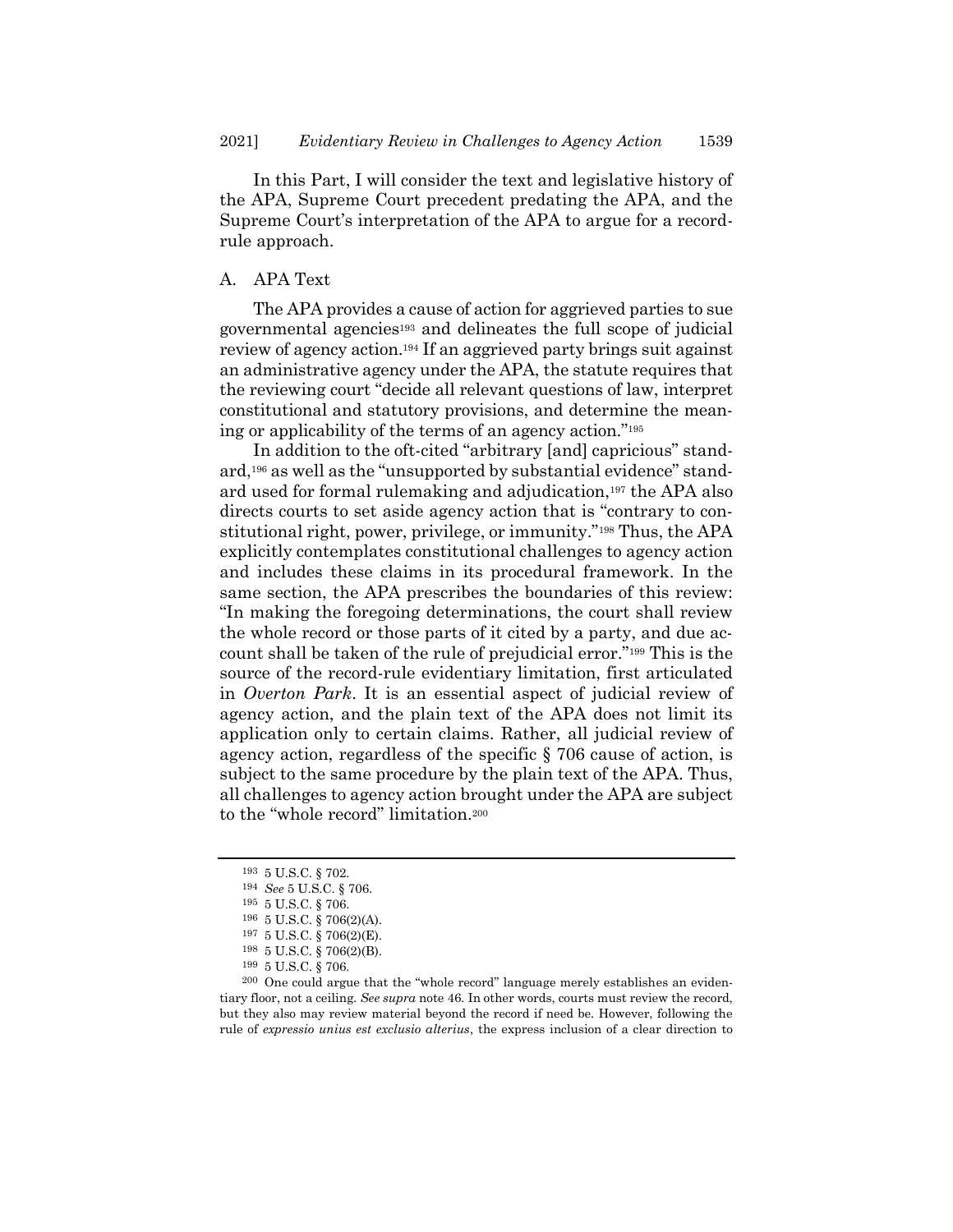#### B. APA Legislative History

The legislative history of the APA lends support to a restrictive interpretation of this "whole record" limitation and its applicability to every type of judicial review of agency action. Some may object to the use of APA legislative history as an interpretive aid, given that the statute emerged as a painstaking compromise between liberals and conservatives after years of post–New Deal political strife.<sup>201</sup> However, APA legislative history may still be a useful, albeit blunt, interpretive tool. It may not provide much help in interpreting specific textual provisions, as these may have been obsessively tinkered with in the drafting process, but it can give us a sense of the general motivation behind the judicial review procedures, as seen below. Thus, we should not expect legislative history to provide a convincing definition of "whole record" and how it should apply to constitutional challenges.<sup>202</sup> However, we can discern two general themes from the contentious debate over the APA's passage.

First, the APA was intended to solidify the procedure governing judicial review of every legal wrong stemming from agency action. Envisioning the APA as dealing with "the very important problem of the relation of the courts to administrative agencies,"<sup>203</sup> the drafters sought to enshrine a comprehensive framework for this relationship through the APA's judicial review procedures. As Representative Francis Walter, chairman of the House Subcommittee on Administrative Law, stated:

[The judicial review section] is a comprehensive statement of the right, mechanics, and scope of judicial review. . . . It is a means of enforcing all forms of law and all types of legal limitations. Every form of statutory right or limitation would

review the "whole record or those parts of it cited by the parties" suggests the exclusion of other potential evidentiary sources.

<sup>201</sup> *See generally* George B. Shepherd, *Fierce Compromise: The Administrative Procedure Act Emerges from New Deal Politics*, 90 NW. U. L. REV. 1557 (1996).

<sup>202</sup> Indeed, the drafters provided little direct discussion of the "whole record" provision. The Senate Committee on the Judiciary did note that the "requirement of review upon 'the whole record' means that courts may not look only to the case presented by one party, since other evidence may weaken or even indisputably destroy that case." S. COMM. ON THE JUDICIARY, ADMINISTRATIVE PROCEDURE ACT, S. REP. No. 79-752, at 28 (1945). This comment seems to be motivated by a concern that judges, when reviewing agency action, might unfairly prejudice either the plaintiff or the defendant agency by reviewing only *parts* of the record instead of the *whole* record.

<sup>203</sup> 92 CONG. REC. S2148 (daily ed. Mar. 12, 1946) (statement of Sen. Smith).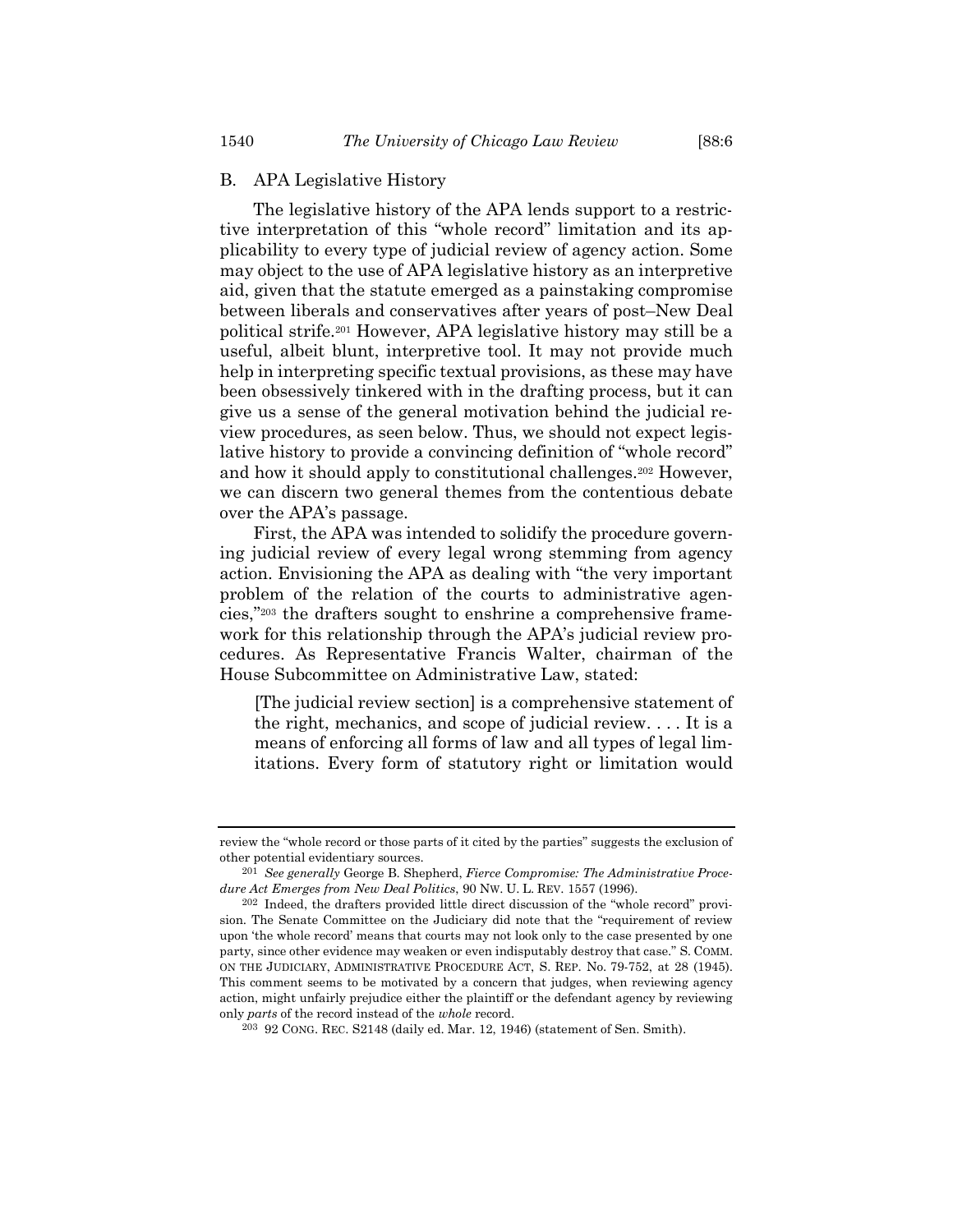thus be subject to judicial review under the bill. It would not be limited to constitutional rights or limitations alone.<sup>204</sup>

In other words, the APA is "a simplified statement of judicial review designed to afford a remedy for every legal wrong."<sup>205</sup> Moreover, the drafters seemed to assume that questions of constitutional rights or limitations would be included in the APA's scope. The modern assumption underlying the non-record-rule approach—that constitutional claims are somehow immune from the APA's judicial review provisions—would have been foreign to the APA's drafters.

<span id="page-30-0"></span>Second, the APA was not intended to broaden the scope of judicial review of agency action beyond the boundaries already developed by courts in pre-APA cases. Pursuant to this understanding, I discuss some of these pre-APA cases in the following section. At the time, many scholars and practitioners were concerned that the "on the whole record" language would broaden courts' review powers well beyond the pre-APA norm.<sup>206</sup> The drafters thus sought to reassure opponents that the judicial review procedures did not "expand the scope of judicial review, nor reduce it directly by implication."<sup>207</sup> Instead, the drafters were simply trying to codify existing judicial review procedure: "The provisions of this section are technical but involve no departure from the usual and well understood rules of procedure in this field."<sup>208</sup> This included the widely accepted notion that questions of fact should be left to the agency while "questions of law are for courts rather than agencies to decide in the last analysis."<sup>209</sup> It also included some version of the record rule that the Supreme Court had developed in its pre-APA precedent, as I discuss in the following Section.<sup>210</sup>

These two themes suggest a minimalist approach to extrarecord evidence questions. Courts should view the APA as

<sup>204</sup> 92 CONG. REC. H5654 (daily ed. May 24, 1946) (statement of Rep. Walter).

<sup>205</sup> 92 CONG. REC. S2151 (daily ed. Mar. 12, 1946) (statement of Sen. McCarran).

<sup>206</sup> Roni A. Elias, *The Legislative History of the Administrative Procedure Act*, 27 FORDHAM ENV'T L. REV. 207, 222 (2016).

<sup>207</sup> 92 CONG. REC. S2163 (daily ed. Mar. 12, 1946) (quoting Allen Moore, *The Proposed Administrative Procedure Act*, 22 DICTA 1, 14–15 (1945)); *see also* Elias, *supra* not[e 206,](#page-30-0) at 222 ("Responsive testimony made it unequivocally clear that the purpose of the phrase ['on the whole record'] was not to broaden the review powers of the court . . . to any extent." (quotation marks omitted)).

<sup>208</sup> 92 CONG. REC. H5654 (daily ed. May 24, 1946) (statement of Rep. Walter).

<sup>209</sup> S. REP. No. 752, at 28 (1945).

<sup>210</sup> *See supra* notes [206](#page-30-0)–10.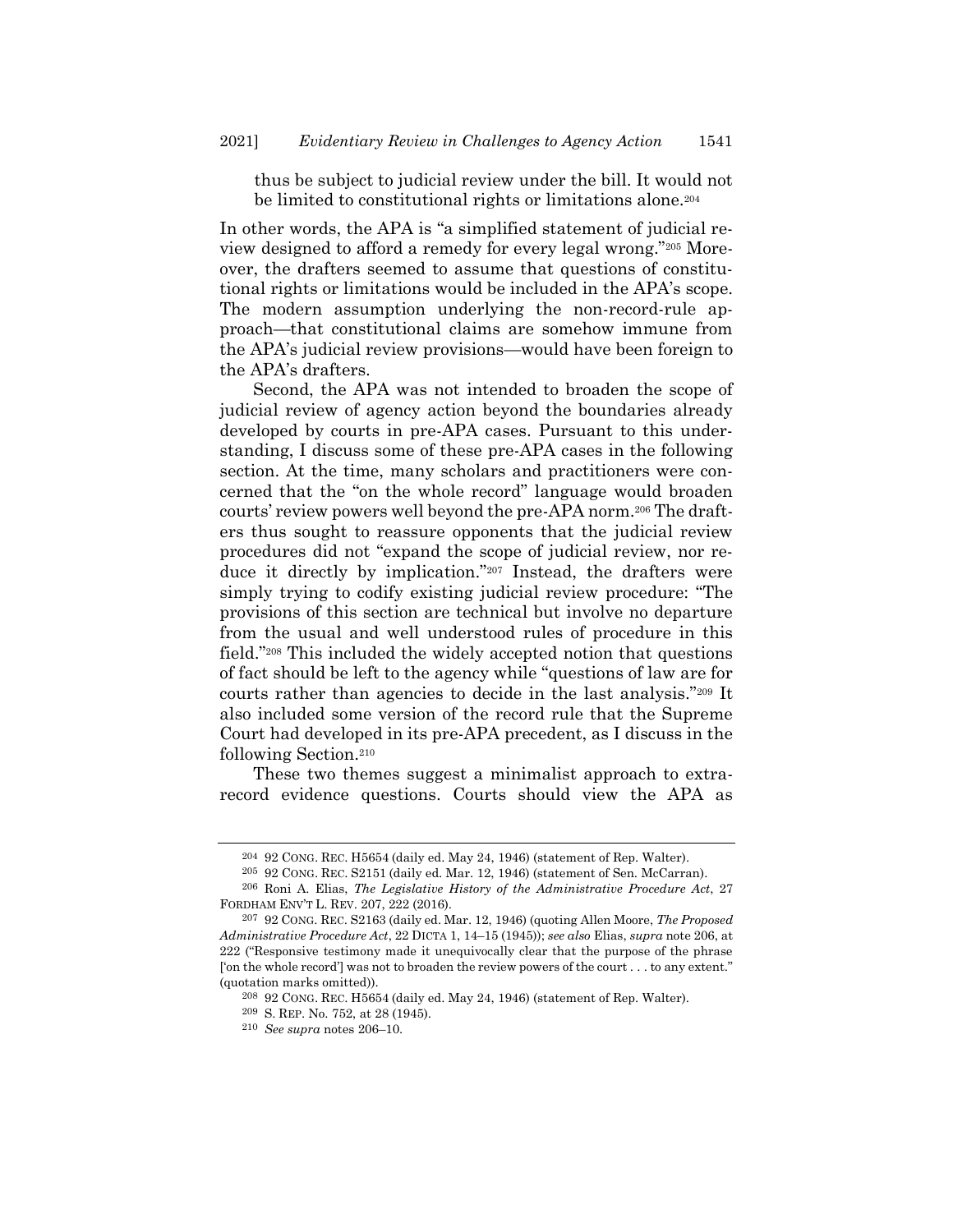<span id="page-31-0"></span>intended—a complete statement of judicial review of agency action.<sup>211</sup> The Supreme Court has echoed this sentiment, noting, in a different context, that the APA "sets forth the full extent of judicial authority to review executive agency action for procedural correctness."<sup>212</sup> If it truly offers the full framework for judicial review of agency action, then courts should apply the APA's judicial review provisions to every claim that arises under its auspices, including claims that agency action was "contrary to constitutional right."<sup>213</sup> A plain reading of the text of the APA, informed by legislative history, suggests that constitutional challenges to agency action cannot be separated from the APA's procedural structure. Rather, constitutional claims and arbitrary and capricious claims should be treated as procedurally synonymous.

# C. Pre-APA Precedent

Administrative law did not begin with the APA.<sup>214</sup> Indeed, as discussed above, the drafters of the APA sought to complement the recognized norms of judicial review of agency action.<sup>215</sup> Thus, a thoughtful application of the APA should consider and seek to incorporate those contemporary norms.

By the time of the APA's passage in 1946, the Supreme Court had developed a robust administrative law jurisprudence, much of it involving now-defunct (but once incredibly powerful) federal

213 5 U.S.C. § 706(2)(B).

<sup>211</sup> This argument aligns with the notion of "APA originalism," the idea that the text of the APA—not judge-made common law—should be the foundation and focus of administrative law. *See generally* Evan D. Bernick, *Envisioning Administrative Procedure Act Originalism*, 70 ADMIN. L. REV. 807 (2018). *See also* John F. Duffy, *Administrative Common Law in Judicial Review*, 77 TEX. L. REV. 113, 119 (1998) (arguing that the text of the APA, not administrative common law, should assume "the dominant position" in "just about all cases reviewing federal administrative action").

<sup>212</sup> FCC v. Fox Television Stations, Inc., 556 U.S. 502, 513 (2009) (discussing the proper standard for arbitrary and capricious review when an agency changes existing policy); *cf.* Vermont Yankee Nuclear Power Corp. v. Nat. Res. Def. Council, 435 U.S. 519, 549 (1978) ("[Courts] should . . . not stray beyond the judicial province . . . to impose upon the agency its own notion of which procedures are best or most likely to further some vague, undefined public good." (quotation marks omitted)).

<sup>214</sup> *See generally* Robert L. Rabin, *Federal Regulation in Historical Perspective*, 38 STAN. L. REV. 1189 (2016) (tracing the history of federal regulation and the courts before the passage of the APA).

<sup>215</sup> *See* Elias, *supra* note [206,](#page-30-0) at 222 ("The legislative history shows that Congress intended the APA's form of judicial review to supplement, not replace, those established forms."). *But see* Bernick, *supra* not[e 211](#page-31-0), at 815 ("In the final analysis, the APA was designed both to codify *and* transform. It enshrined the broad contours of judicial review doctrine and agency practice that had developed in preceding years, but it also altered those contours in subtle but important ways." (emphasis in original)).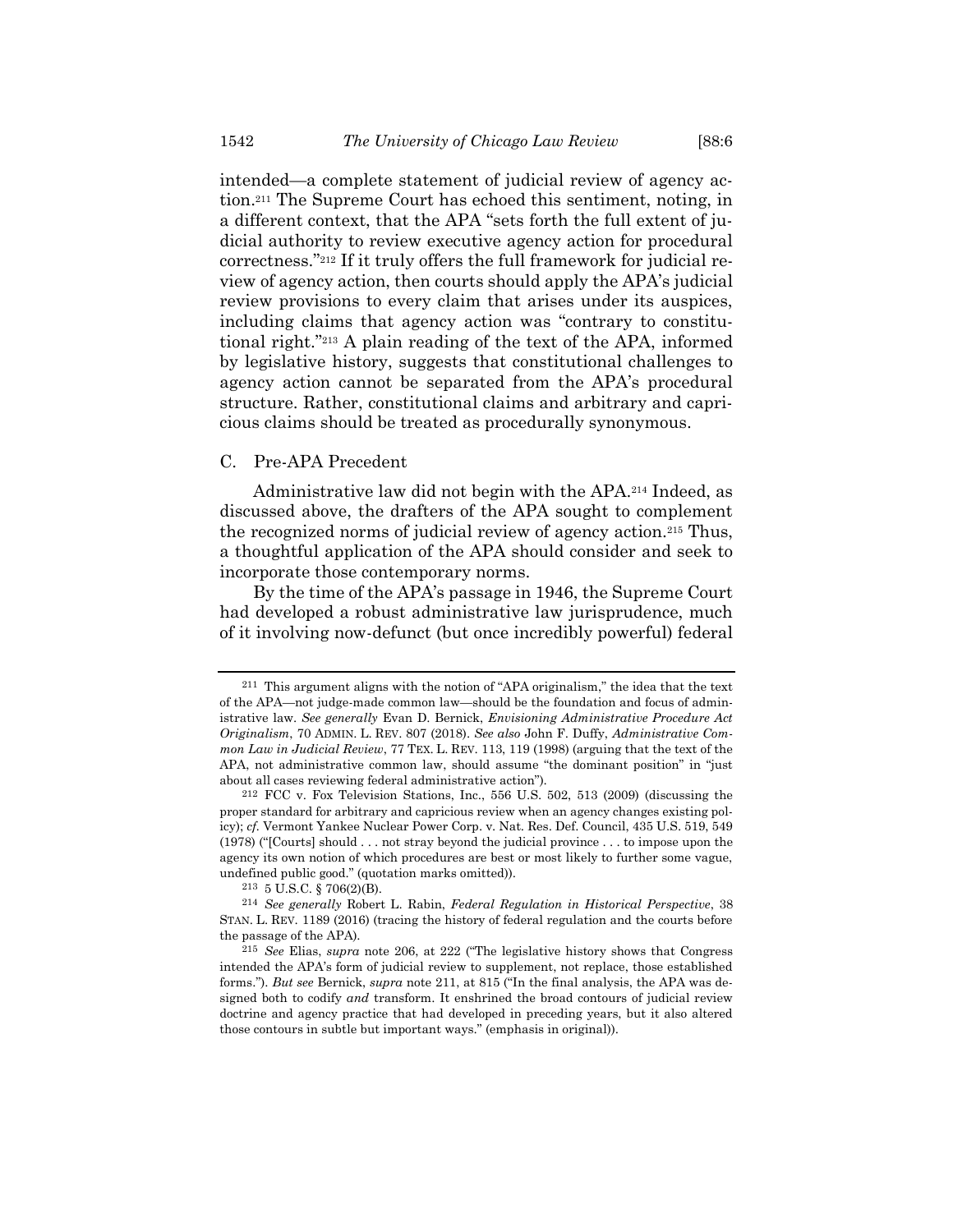agencies like the Interstate Commerce Commission (ICC). I will not attempt a full review of this history, but I will highlight some relevant themes. First, pre-APA courts often referenced some notion of a presumption of regularity for administrative action. Second, pre-APA courts often stressed what is now known as the record rule for all judicial review of agency action. Finally, while there was much uncertainty on the proper scope of evidence for constitutional challenges to agency action, several early opinions suggest that one consistent evidentiary standard should be applied to all judicial review of agency action.

The Supreme Court referenced the presumption of regularity well before the APA's passage. In *United States v. Chemical Foundation*, <sup>216</sup> the Supreme Court declared that the "presumption of regularity supports the official acts of public officers and, in the absence of clear evidence to the contrary, courts presume that they have properly discharged their official duties."<sup>217</sup> In *United*  States v. Morgan,<sup>218</sup> the Court took issue with a district court's decision to authorize livestock companies to interview and depose the Secretary of Agriculture in connection with a rate limitation order dispute. <sup>219</sup> Rather, courts must respect "the integrity of the administrative process" and refrain from "prob[ing] the mental processes of the Secretary."<sup>220</sup> These principles have undergirded post-APA jurisprudence on judicial review of agency action.

The record rule also did not begin with the APA. Some early precedent cast doubt on the idea of courts restricting their review of evidence to the administrative record in challenges to agency action. In an 1896 case involving a railroad's dispute with the ICC over allegedly unfair rail rates, the Court rejected the notion that "either party . . . is to be restricted to the evidence that was before the Commission."<sup>221</sup> By 1918, however, the Court had changed its tune. In another challenge brought by a railway company against the ICC for allegedly ultra vires action, the Court held that extrarecord evidence was "clearly inadmissible . . . because, on the issues presented, the validity of the order must be determined upon the evidence introduced before the Commission."<sup>222</sup> Justice Louis Brandeis reiterated this point in a later case involving allegedly

<sup>216</sup> 272 U.S. 1 (1926).

<sup>217</sup> *Id.* at 14–15.

<sup>218</sup> 313 U.S. 409 (1941).

<sup>219</sup> *See id.* at 413–14.

<sup>220</sup> *Id.* at 422 (quotation marks omitted).

<sup>221</sup> Cincinnati, N.O. & T.P. Ry. v. Interstate Com. Comm'n, 162 U.S. 184, 196 (1896).

<sup>222</sup> Louisville & Nashville Ry. v. United States, 245 U.S. 463, 466 (1918).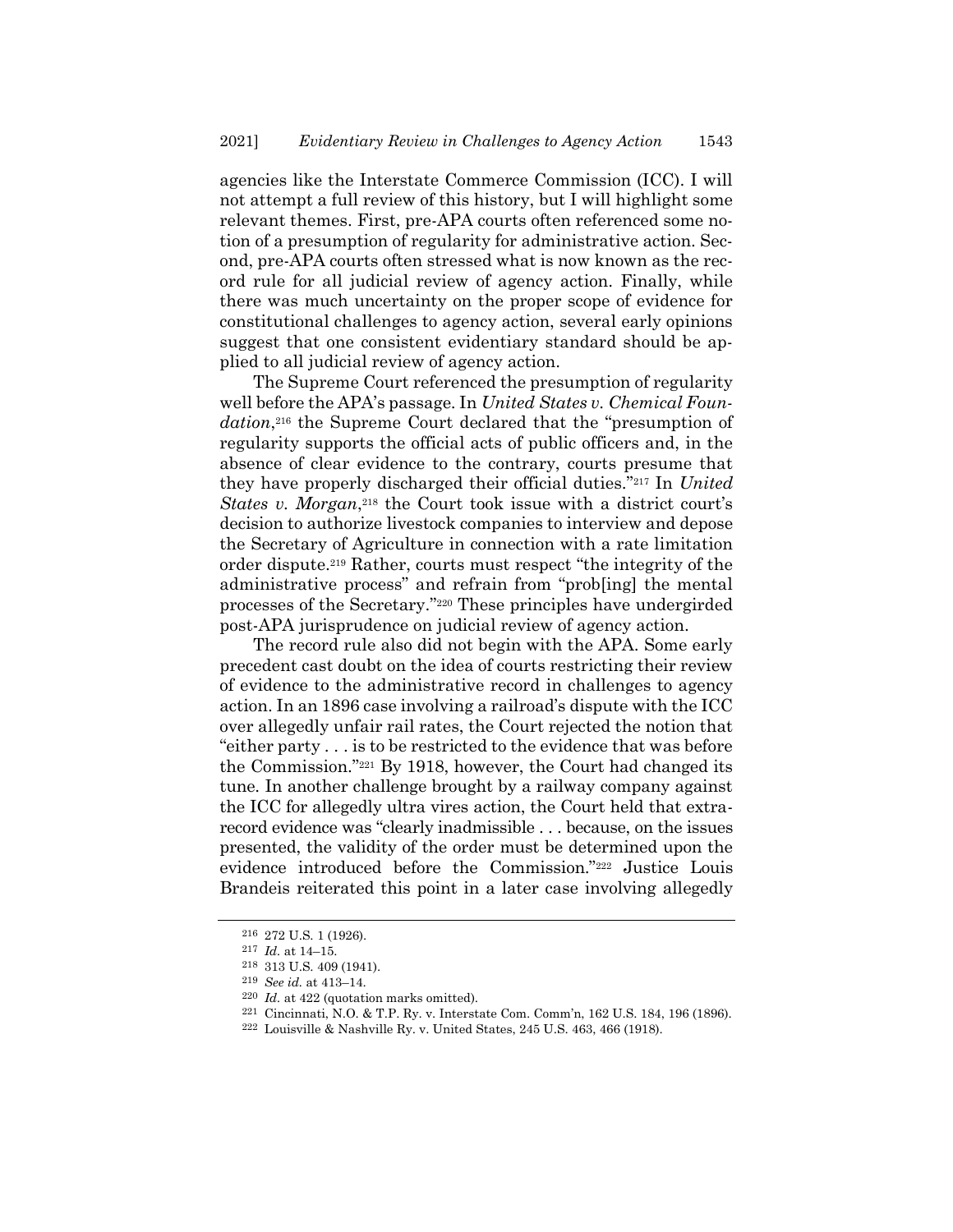confiscatory water rates.<sup>223</sup> He reasoned that once an agency established a record of all evidence consulted during its decision-making process, "[n]o additional evidence may be introduced" in the reviewing court.<sup>224</sup> Thus, by the time the APA was drafted, judges and practitioners likely recognized something akin to the modernday record rule governing judicial review of agency action.

Finally, pre-APA courts occasionally dealt with constitutional challenges to agency action, but their treatment of these cases, at least with respect to the record rule question, was inconsistent. In *Tagg Bros. & Morehead v. United States*, <sup>225</sup> the Supreme Court suggested that there might be a different evidentiary standard for constitutional challenges to agency action. The case involved a challenge to the validity of an order from the Secretary of Agriculture fixing tariff rates.<sup>226</sup> The Court dismissed all claims and held that the lower court should not have allowed evidence beyond the record submitted by the Secretary.<sup>227</sup> In its ruling, the Court reiterated the record rule but offered a caveat:

The validity of an order of the Secretary, like that of an order of the Interstate Commerce Commission, must be determined upon the record of the proceedings before him[ ]—save as there may be an exception of issues presenting claims of constitutional right, a matter which need not be considered or decided now.<sup>228</sup>

This passing comment is arguably dicta. But the unresolved suggestion is puzzling. At the very least, it suggests that constitutional challenges to agency action are fundamentally different from other challenges because they implicate constitutional rights and, therefore, require some greater evidentiary leeway than a strict application of the record rule.

In *Ohio Valley Water Co. v. Borough of Ben Avon*,<sup>229</sup> a 1920 case involving a due process challenge to allegedly confiscatory agency action, the Court insisted that courts should always engage in an "independent judgment as to both law and facts" when such claims

<sup>223</sup> Ohio Valley Water Co. v. Borough of Ben Avon, 253 U.S. 287, 290 (1920).

<sup>224</sup> *Id.* at 293 (Brandeis, J., dissenting); *see also* Liscio v. Campbell, 34 F.2d 646, 647 (2d Cir. 1929) ("[T]he final hearing upon the bill must in any case be limited to the proceedings before the administrator.").

<sup>225</sup> 280 U.S. 420 (1930). 226 *Id.* at 431.

<sup>227</sup> *See id.* at 443.

<sup>228</sup> *Id.*

<sup>229</sup> 253 U.S. 287 (1920).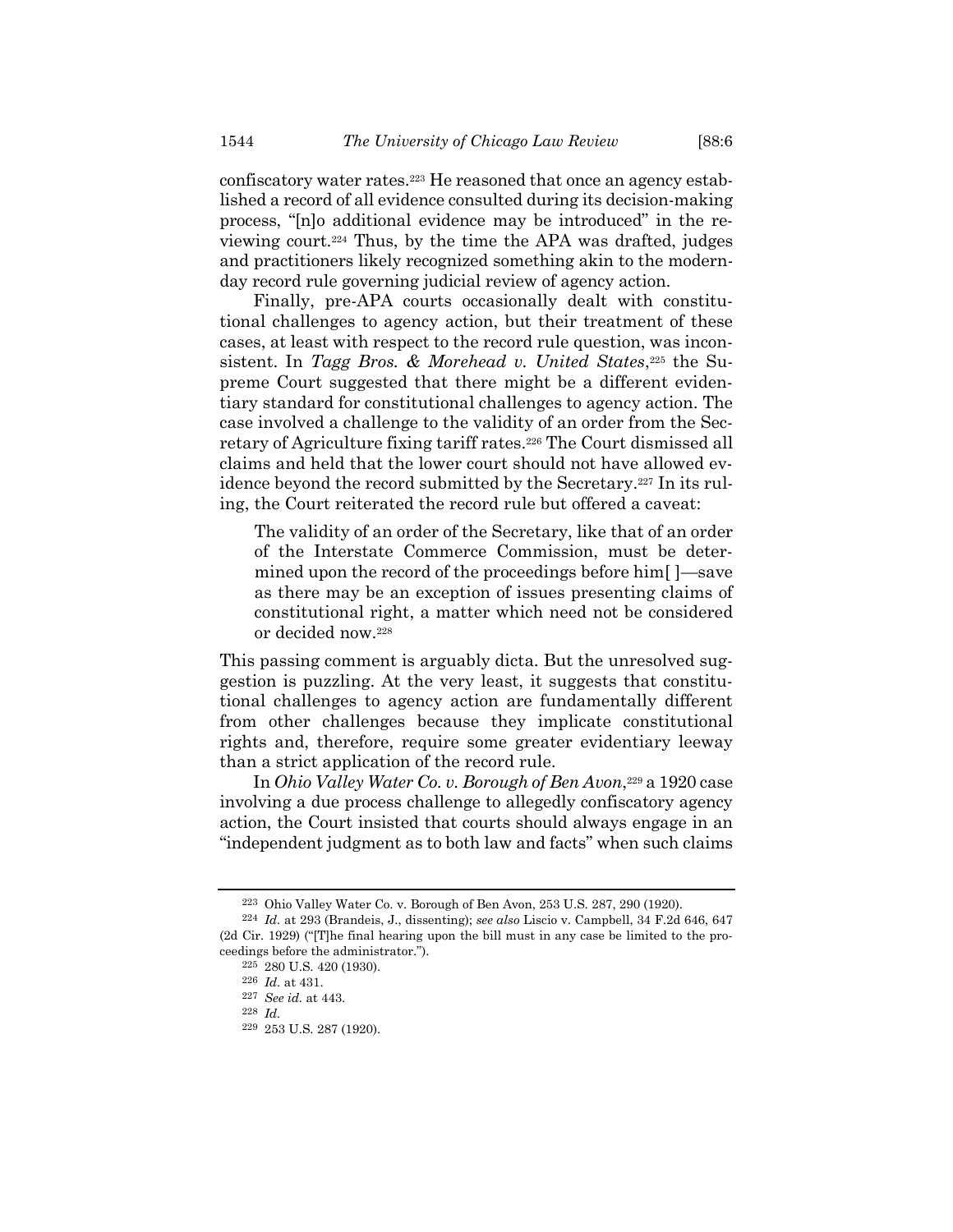are presented.<sup>230</sup> It is unclear exactly what the Court meant here. Perhaps "independent judgment" means that plaintiffs should be allowed to freely supplement the administrative record. On the other hand, it may simply indicate that appellate courts reviewing lower court decisions should engage in a de novo review of the factual record submitted, giving no deference to the lower court's interpretation of the record. After *Ohio Valley Water*, some lower courts interpreted the "independent judgment" language as a directive to hear evidence outside of the record presented when a plaintiff challenges agency action on constitutional grounds.<sup>231</sup> Other lower courts disagreed, arguing that constitutional challenges should still be limited to the administrative record.<sup>232</sup>

In later cases, the Supreme Court applied the record rule even in constitutional challenges to agency action, suggesting that the approach in *Ohio Valley Water* and *Tagg Bros.* was more the exception than the rule. For example, in *Federal Power Com*mission v. Natural Gas Pipeline Co. of America,<sup>233</sup> the Court considered a due process challenge to a rate scheduling order issued by the Federal Power Commission.<sup>234</sup> In reviewing the constitutional questions posed, the Court saw no need to go beyond the record submitted by the Commission. As the Court explained:

Once a fair hearing has been given, proper findings made and other statutory requirements satisfied, the courts cannot intervene in the absence of a clear showing that the limits of due process have been overstepped. If the Commission's

. . .

<sup>230</sup> *Id.* at 289.

<sup>231</sup> *See, e.g.*, Denver Union Stock Yard Co. v. United States, 57 F.2d 735, 739 (D. Colo. 1932):

Where the attack [against an administrative order] is made upon constitutional grounds, a court is required to exercise its independent judgment as to both law and facts.

We are compelled, therefore, to hear [petitioner's] evidence and to decide for ourselves whether the order of the Secretary deprives petitioner of its property without due process of law.

<sup>232</sup> *See, e.g.*, St. Joseph Stock Yards Co. v. United States, 11 F. Supp. 322, 327 (W.D. Mo. 1935) ("If in a judicial review of an order of the Secretary his findings supported by substantial evidence are conclusive upon the reviewing court in every case where a constitutional issue is not involved, why are they not conclusive when a constitutional issue is involved?").

<sup>233</sup> 315 U.S. 575 (1942).

<sup>234</sup> *See id.* at 578, 581.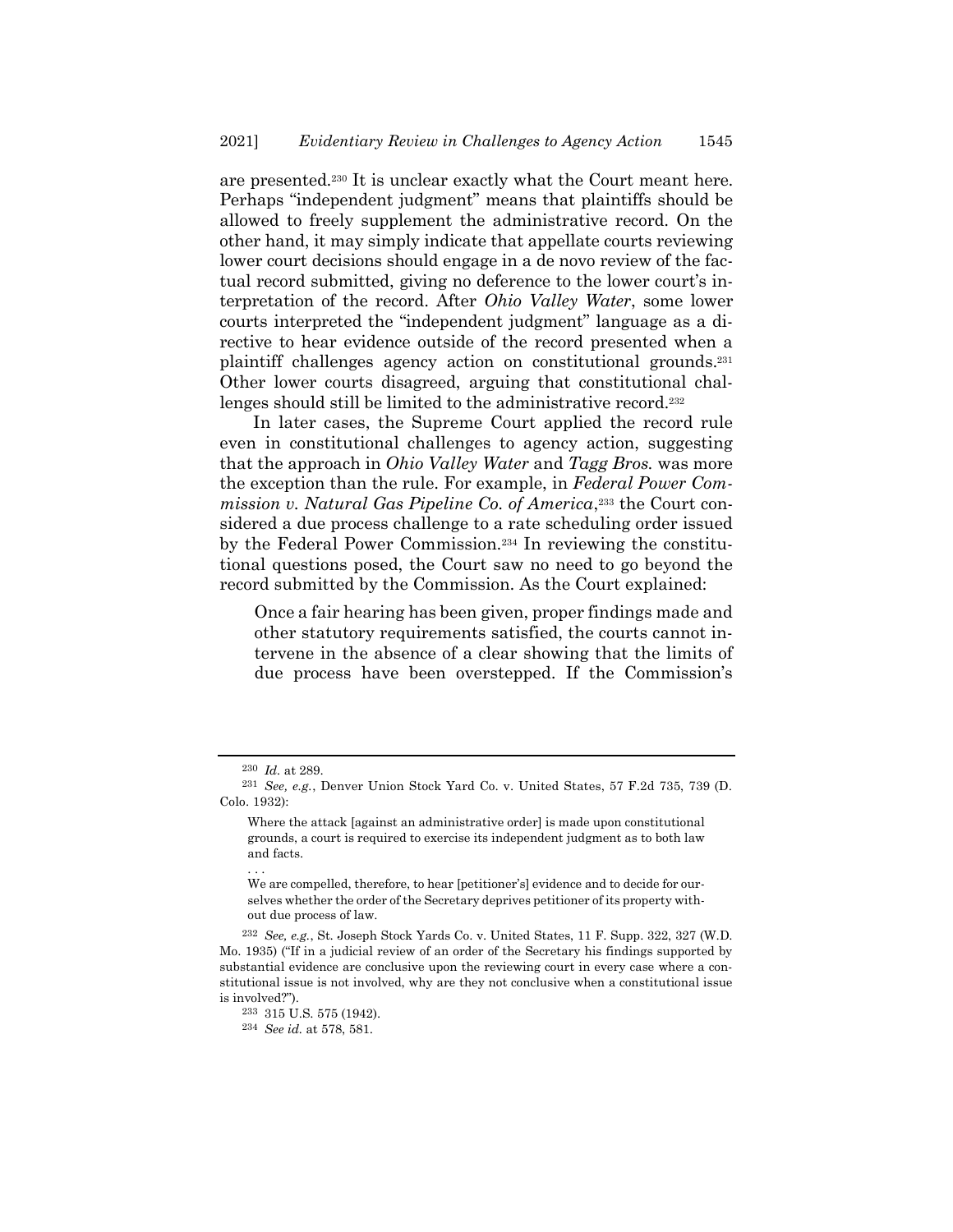order, as applied to the facts before it and viewed in its entirety, produces no arbitrary result, our inquiry is at an end.<sup>235</sup>

This standard, reiterated a year later in a challenge to a Federal Communications Commission regulation,<sup>236</sup> essentially applies the record rule to constitutional challenges to agency action. The Court announced that, to assess the due process issue, it would consider only the Commission's order in light of "the facts before it"—what today we would call the administrative record. Thus, the Court recognized that, even when a plaintiff raises constitutional questions, courts should generally limit their inquiry to the record before the decisionmaker at the time they made their decision. These rulings, issued as the early versions of the APA were being debated, no doubt would have been on the minds of the drafters. A faithful interpretation of the APA's procedural dimensions must hew close to them.

#### D. Post-APA Precedent

Supreme Court precedent on the scope of judicial review under the APA also supports a record-rule approach to constitutional challenges. Contrary to the approach of some lower courts, the Court's APA precedent has never suggested that the availability of extra-record evidence depends on the type of claim alone. Rather, *Overton Park* states that supplementation of extra-record evidence is solely dependent upon whether the plaintiff can make a "*strong showing* of bad faith or improper behavior."<sup>237</sup> Thus, while the reviewing court may be the master of law, the agency is the master of facts. As described in *Florida Power & Light Co. v.*  Lorion,<sup>238</sup> "[t]he task of the reviewing court is to apply the appropriate APA standard of review to the agency decision based on the record the agency presents to the reviewing court."<sup>239</sup> In other words, the standard of review changes according to the legal claim, but the evidentiary "focal point" is the same: "[T]he administrative record already in existence, not some new record made initially in the reviewing court."<sup>240</sup>

<sup>235</sup> *Id.* at 586.

<sup>236</sup> *See* Nat'l Broad. Co. v. United States, 319 U.S. 190, 227 (1943) (holding that the lower court correctly limited its inquiry "to review of the evidence before the [Federal Communications] Commission" when assessing plaintiffs' constitutional claims).

<sup>237</sup> *Overton Park*, 401 U.S. at 420 (emphasis added).

<sup>238</sup> 470 U.S. 729 (1985).

<sup>239</sup> *Id.* at 743–44 (citation omitted).

<sup>240</sup> *Camp*, 411 U.S. at 142.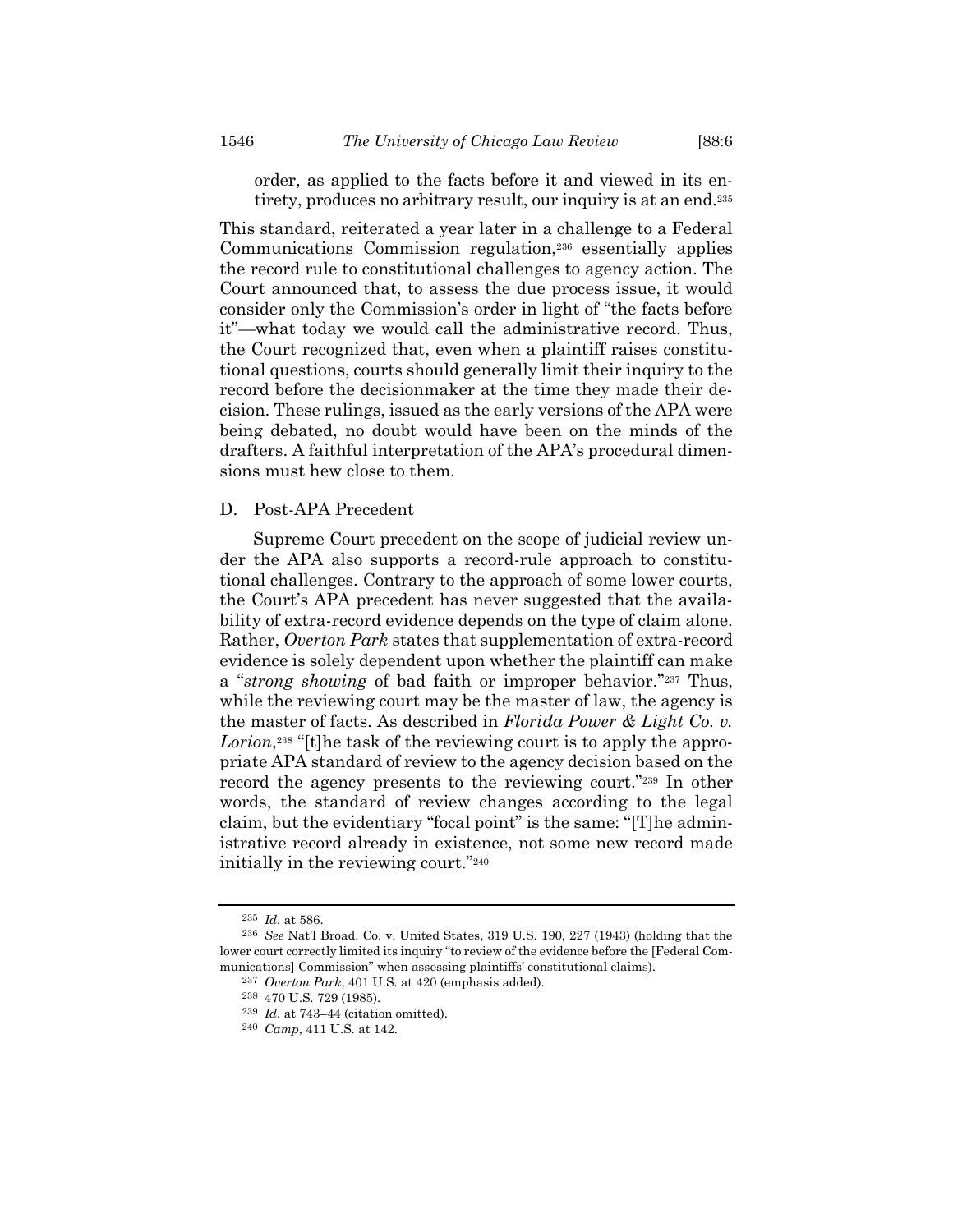This boundary between questions of law and questions of fact in APA review stems from the Court's longstanding principle of judicial deference to agency decision-making. Executive agencies are a separate branch of the same government. They are authorized by Congress to make decisions on highly specialized matters. As noted in *Village of Arlington Heights v. Metropolitan Housing Development Corp.*, <sup>241</sup> the "Court has recognized, ever since *Fletcher v. Peck*,<sup>242</sup> that judicial inquiries into . . . executive motivation represent a substantial intrusion into the workings of other branches of government."<sup>243</sup> Thus, the rules of judicial review must carefully avoid such substantial intrusions. The underlying assumption is that generalist judges are ill-suited to substitute their own judgment for the reasoned judgment of an agency decisionmaker.

Furthermore, introducing extra-record evidence often requires extra-record discovery. And judge-sanctioned discovery has the potential to amount to a particularly substantial intrusion into the workings of the Executive Branch. Burdensome discovery—such as deposing government officials, answering interrogatories, gathering documents for production lists—costs the government time and money and has the potential to disrupt the ongoing business of administrative governance. This is why, as stated in *Arlington Heights*, "[p]lacing a decisionmaker on the stand is [] usually to be avoided."<sup>244</sup> Thus, courts attach a "presumption of regularity" to the "actions of Government agencies," including the submission of an administrative record for judicial review. <sup>245</sup> Applying the APA record rule to constitutional challenges to agency action is in keeping with this longstanding Supreme Court jurisprudence on the limits of judicial review of agency action. Within this framework, the record rule plays an important role in limiting judicial intrusion into agency decisionmaking, ensuring speedy resolution of plaintiffs' legitimate claims against agencies, and limiting frivolous fishing expeditions that waste government funds.

<sup>241</sup> 429 U.S. 252 (1977).

<sup>242</sup> 10 U.S. (6 Cranch) 87 (1810).

<sup>243</sup> *Arlington Heights*, 429 U.S. at 268 n.18 (quotation marks omitted).

<sup>244</sup> *Id.* (quotation marks omitted); *see also* Fla. Power & Light Co. v. Lorion, 470 U.S. 729, 744 (1985) ("The reviewing court is not generally empowered to conduct a *de novo* inquiry into the matter being reviewed and to reach its own conclusions based on such an inquiry.").

<sup>245</sup> U.S. Postal Serv. v. Gregory, 534 U.S. 1, 10 (2001).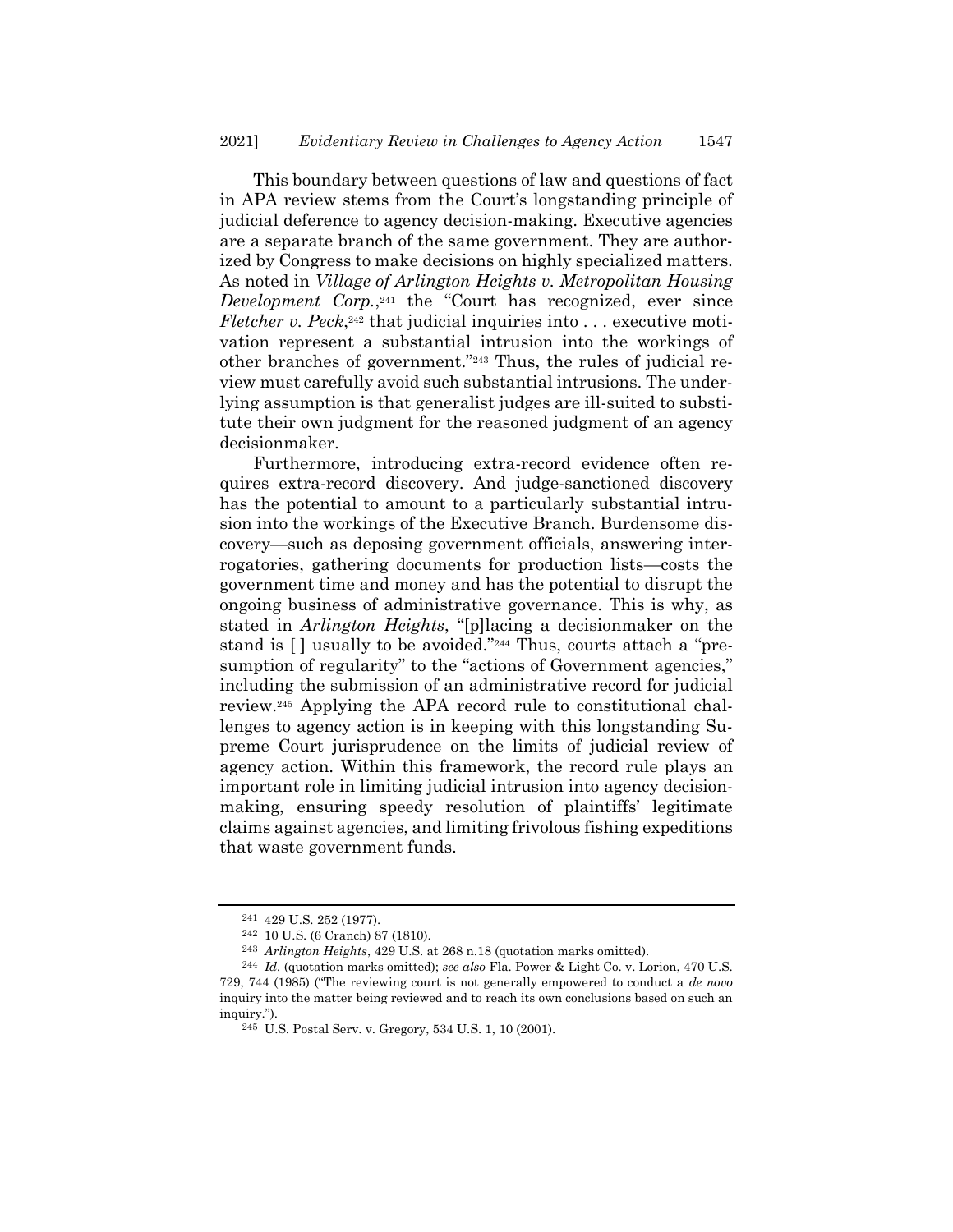However, the APA does not demand complete judicial abstention. It requires reviewing courts to "set aside"<sup>246</sup> unlawful or unconstitutional agency actions after reviewing "the whole record."<sup>247</sup> In other words, the APA provides a presumption of thorough judicial review of questioned agency action. Moreover, while the "whole record" requirement prohibits courts from probing the "mental processes of administrative decisionmakers,"<sup>248</sup> it also requires that courts engage in something more than a cursory review of agency action. Indeed, the Court has indicated that the APA "imposes a general 'procedural' requirement of sorts by mandating that an agency take whatever steps it needs to provide an explanation that will enable the court to evaluate the agency's rationale at the time of decision."<sup>249</sup>

<span id="page-37-0"></span>A robust bad faith exception to the record rule ensures that courts can engage in a thorough review of agency action, particularly in constitutional challenges. Specifically, courts should interpret the strong showing of bad faith and improper behavior standard broadly. The bad faith standard should encompass *Overton Park*'s suggestion that a "bare record" that does "not disclose the factors that were considered" may necessitate extra-record evidence to "determine if the [decisionmaker] acted within the scope of his authority."<sup>250</sup> After all, a bare record may be a strong indicator of bad faith. The standard should also encompass the similar statement, in *Camp*, that extra-record evidence may be necessary when there is "such failure to explain administrative action as to frustrate effective judicial review."<sup>251</sup> Courts should interpret failures to explain agency action as presumptive evidence of bad faith. When agencies fail or refuse to adequately explain their decisions, the burden should be on them to "provide an explanation,"<sup>252</sup> in the Court's words, that will allow thorough judicial review.

One strong counterargument against a robust bad faith exception stems from the Supreme Court's admonition in *Vermont Yankee Nuclear Power Corp. v. Natural Resources Defense Council*<sup>253</sup> that courts cannot impose additional procedural

<sup>246</sup> 5 U.S.C. § 706(2).

<sup>247</sup> 5 U.S.C. § 706.

<sup>248</sup> *Overton Park*, 401 U.S. at 420.

<sup>249</sup> Pension Benefit Guar. Corp. v. LTV Corp., 496 U.S. 633, 654 (1990).

<sup>250</sup> *Overton Park*, 401 U.S. at 420.

<sup>251</sup> *Camp*, 411 U.S. at 142–43.

<sup>252</sup> *Pension Benefit Guar. Corp.*, 496 U.S. at 654.

<sup>253</sup> 435 U.S. 519 (1978).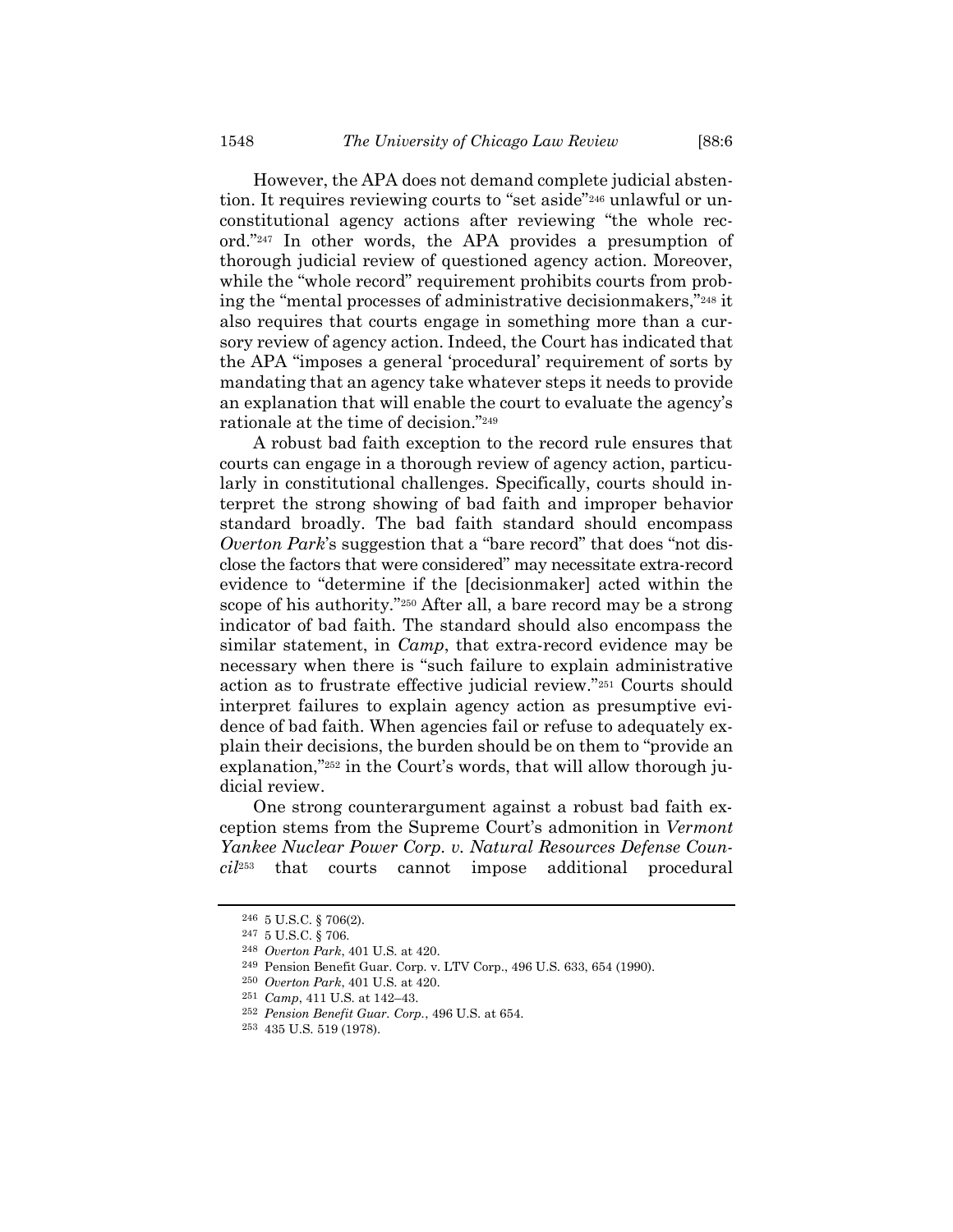requirements on agencies beyond those specified in the APA.<sup>254</sup> Theoretically speaking, the record rule is a procedural requirement derived from the text of the APA.<sup>255</sup> Following the reasoning of *Vermont Yankee*, a court that allows plaintiffs to supplement the record in a constitutional challenge to agency action may be "impos[ing] . . . its own notion of which procedures are . . . most likely to further some vague, undefined public good."<sup>256</sup> After all, forcing an agency to comply with discovery requests imposes a kind of procedural hurdle.

However, *Vermont Yankee* is not fatal to a robust bad faith exception. First, the APA *requires* courts to "set aside agency action" that is arbitrary and capricious, "contrary to constitutional right," or otherwise unlawful.<sup>257</sup> The APA would not at once require courts to set aside unlawful agency action and hamstring them from doing just that by proscribing any supplementation of inadequate records. Second, allowing extra-record evidence in some constitutional challenges to agency action is far less burdensome than the additional procedures the Court was reviewing in *Vermont Yankee*. There, the Court sought primarily to reiterate the "very basic tenet of administrative law" that "[a]bsent constitutional constraints or extremely compelling circumstances . . . agencies should be free to fashion their own rules of procedure."<sup>258</sup> Allowing courts to demand extra-record evidence in limited situations is less burdensome than the court-imposed rulemaking procedures reviewed in *Vermont Yankee*, procedures that went well beyond the APA's default rules. Moreover, a strong showing of bad faith may be just the "extremely compelling circumstance[ ]"<sup>259</sup> that the *Vermont Yankee* Court thought would justify courts imposing extraneous procedure. Finally, the fact that the Court recently reaffirmed some version of the bad faith exception suggests that the exception is consistent with *Vermont Yankee*.

#### IV. THE PUBLIC POLICY CASE FOR A RECORD-RULE APPROACH

This Part explores several policy arguments in favor of a record-rule approach. Ultimately, two important interests are at stake in disputes over extra-record evidence on constitutional

<sup>254</sup> *Id.* at 524.

<sup>255</sup> *See* 5 U.S.C. § 706; Gavoor & Platt, *supra* not[e 18,](#page-2-0) at 19.

<sup>256</sup> *Vermont Yankee*, 435 U.S. at 549.

<sup>257</sup> 5 U.S.C. § 706–(2)(B).

<sup>258</sup> *Vermont Yankee*, 435 U.S. at 543–44 (quotation marks omitted).

<sup>259</sup> Id. at 543.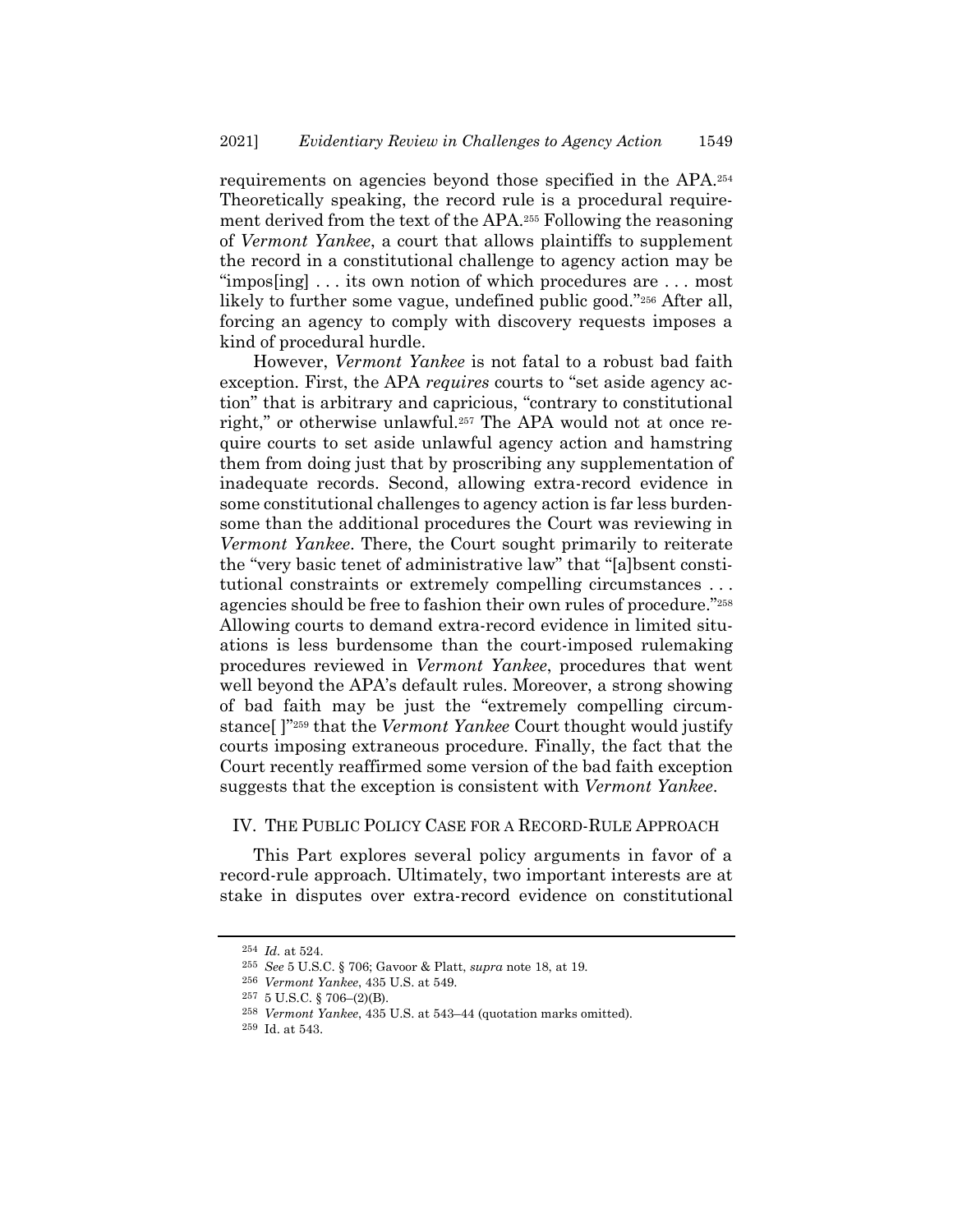claims. First is the plaintiff's interest in receiving adequate judicial review.<sup>260</sup> After all, the APA instructs courts to "set aside" agency action that infringes upon claims of constitutional right.<sup>261</sup> Second is the administrative agency's interest in avoiding burdensome litigation. Agencies, empowered by congressional statute and directed by the executive, are engaged in important and specialized work, often in obscure and technical subject areas. Courts rightfully defer to their judgment on technical issues, including the development of administrative records. Courts should impede the independent work of agencies only when they have a good reason to do so. The APA recognizes this, having set specific boundaries on judicial review. Any evidentiary framework for judicial review of agency action must balance the competing interests of private plaintiffs and of agencies themselves.

One of the central policy arguments against a non-record-rule approach is that it may undermine the APA's "whole record" limitation on judicial review of agency action, thereby potentially imposing significant burdens on agency policymaking. By allowing extra-record evidence as a matter of course for all constitutional challenges to agency action, a non-record-rule approach would create a problematic loophole. It would give unsuccessful APA plaintiffs a fail-safe backup plan that allows them to evade the APA's evidentiary limitations.<sup>262</sup> Smart APA plaintiffs might simply add a constitutional claim to their complaint to evade the record rule in the first instance. On the other hand, plaintiffs who try but fail to meet the *Overton Park* "substantial showing" standard could potentially amend their complaint to include a constitutional claim, thereby sidestepping *Overton Park* altogether.<sup>263</sup>

<sup>260</sup> *See* Saul, *supra* note [54,](#page-7-0) at 1309 (arguing that, by urging more restrictive record rule standards, administrative agencies have frustrated adequate judicial review of APA claims).

<sup>261</sup> 5 U.S.C. § 706(2).

<sup>262</sup> *Cf. Harvard Pilgrim Health Care*, 318 F. Supp. 2d at 10 ("The APA's restriction of judicial review to the administrative record would be meaningless if any party seeking review based on statutory or constitutional deficiencies was entitled to broad-ranging discovery.").

<sup>263</sup> *Cf. Jarita Mesa Livestock Grazing Ass'n*, 58 F. Supp. 3d at 1238:

<sup>[</sup>T]o hold [that constitutional claims are not subject to the APA's procedural provisions] would be to incentivize every unsuccessful party to agency action to allege bad faith, retaliatory animus, and constitutional violations to trade in the APA's restrictive procedures for the more even-handed ones of the Federal Rules of Civil Procedure.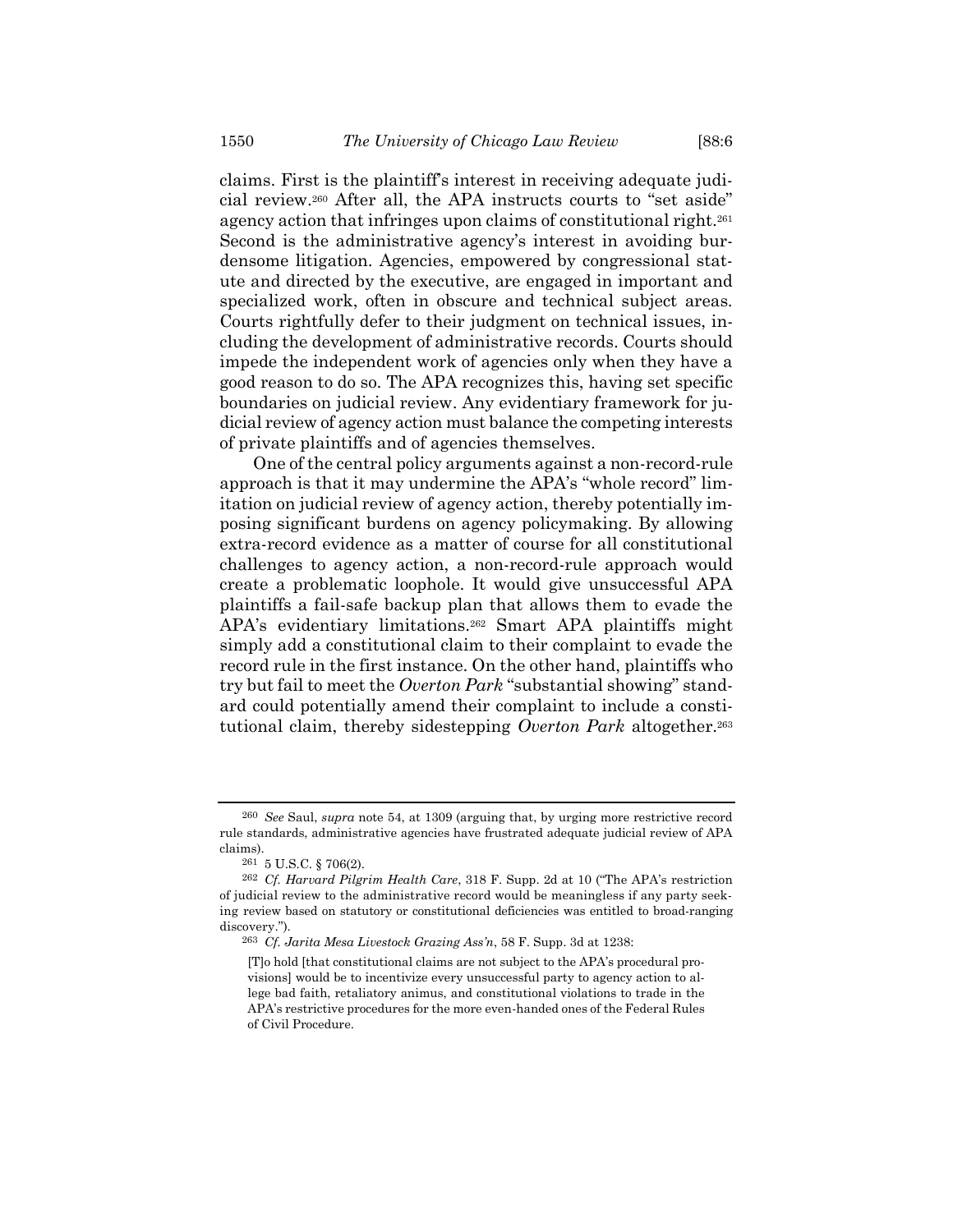Thus, agencies could face more discovery requests, prolonged litigation, and higher compliance costs.<sup>264</sup>

The claim-specific approach is also unconvincing. Cases that use this approach tend to create difficult line-drawing problems. Some claim-specific cases attempt to distinguish between constitutional claims that challenge the substance of agency decisionmaking and those that challenge the procedures used to reach a decision. <sup>265</sup> Others try to distinguish between constitutional claims that overlap with plaintiffs' nonconstitutional claims and those that are fundamentally different.<sup>266</sup> As a practical evidentiary standard, both distinctions are probably unworkable. What if the questioned procedure directly affected the substance of the decision? How much overlap is too much for extra-record evidence? These line-drawing problems would grant the trial judge considerable discretion. A plaintiff-friendly judge could find unique questions raised by any constitutional challenge to agency action, thus necessitating extra-record evidence. An agencyfriendly judge could find some overlap between every constitutional and nonconstitutional challenge. The record rule approach no doubt also creates difficult line-drawing problems in applying the bad faith standard. But at least it imposes a burden of production on the plaintiff to show, as an evidentiary matter, why extra-record evidence is appropriate. The claim-specific approach, on the other hand, involves a judge-driven analysis of legal arguments. In an area of law where confusion reigns, clarity of application is a valuable commodity.

A record-rule approach is superior for two main reasons. First, a record-rule approach has the potential to be more predictable and consistent in application. Under this approach, the specific type of legal argument deployed would have no effect on the record supplementation standard used by the court. While the bad faith exception could hardly be considered well-developed,

<sup>264</sup> This point parallels Justice Thomas's criticism of the Court's endorsement of pretextbased challenges to administrative agency action in *Department of Commerce*. He argued that by invalidating an agency action as "pretextual," the Court "opened a Pandora's box." *Dep't of Com.*, 139 S. Ct. at 2583 (Thomas, J., concurring in part and dissenting in part). Any "significant agency action is vulnerable to the kinds of allegations the Court credits today. . . . Opponents of future executive actions can be expected to make full use of the Court's new approach." *Id.* Likewise, the non-record-rule approach to extra-record discovery in constitutional challenges would provide a powerful tool to the political enemies of any presidential administration to burden the executive branch with endless discovery motions.

<sup>265</sup> *See supra* notes [172](#page-24-0)–78 and accompanying text.

<sup>266</sup> *See supra* notes [166](#page-24-1)–73 and accompanying text.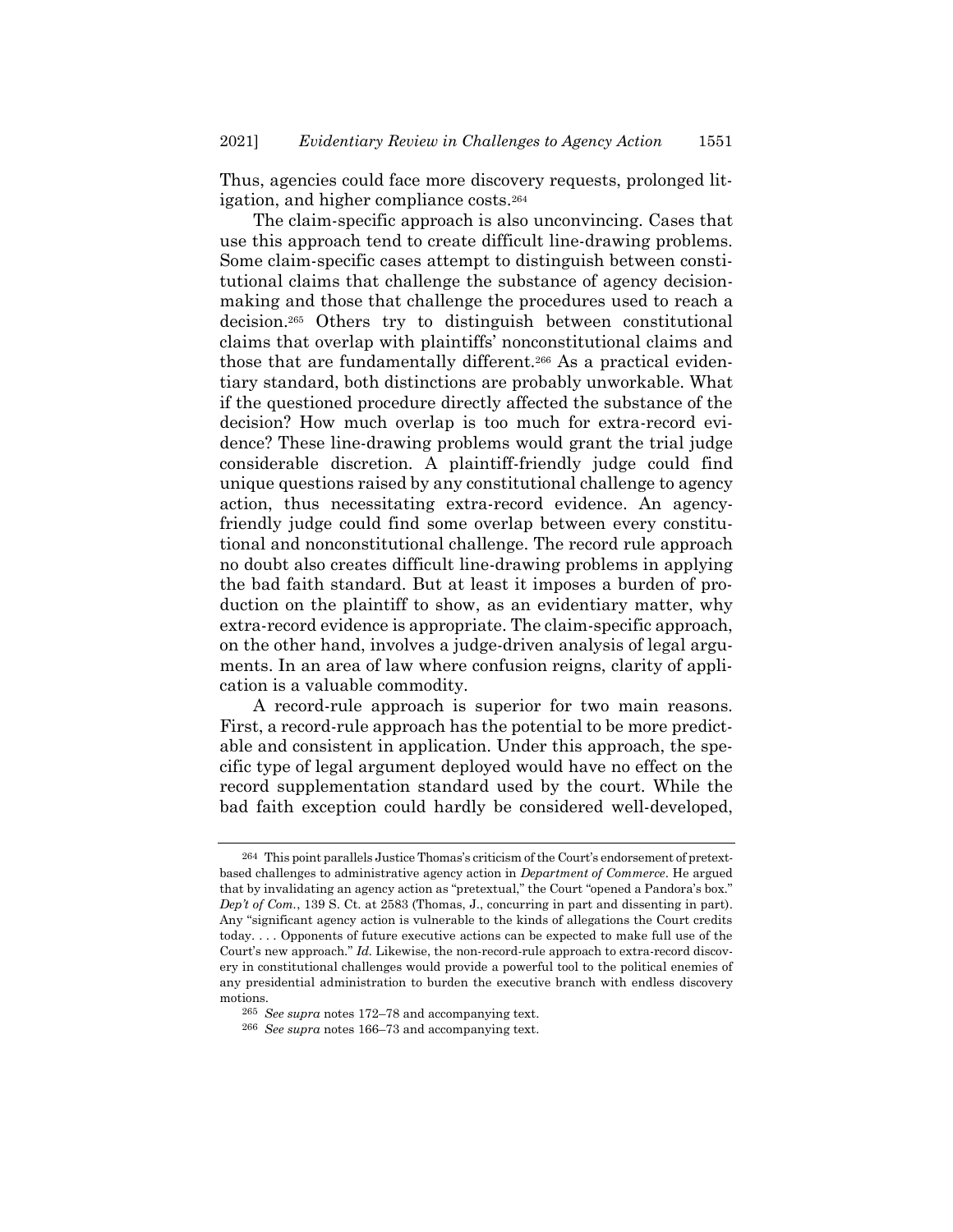focusing all extra-record-evidence questions around this one exception would further its development as a workable standard. Second, applying the record rule to constitutional challenges to agency action ensures that plaintiffs cannot sidestep the APA's evidentiary restrictions through artful pleading. Why challenge an agency action under the "arbitrary and capricious" standard when you can challenge the action on constitutional grounds and, ipso facto, receive more favorable evidentiary rules? The recordrule approach thus provides clarity and symmetry in application.

The primary argument against the record-rule approach is that it is simply too restrictive. After all, constitutional claims involve critical rights that may trump agency interests in avoiding burdensome litigation and the general deference owed agencies on technical judgments. The record rule, as applied to constitutional claims, may also raise separation of powers concerns. In *Crowell v. Benson*, <sup>267</sup> for example, the Court cautioned, in the context of judicial review of Article I fact-finding, that "the enforcement of constitutional rights" requires federal courts to make an independent judgment free from significant agency interference.<sup>268</sup> Too much deference to agencies on constitutional issues would undermine "the essential independence of the exercise of the judicial power of the United States."<sup>269</sup> To safeguard Article III power, critics may argue, courts *require* an independent assessment on questions of law and fact when constitutional issues are raised.

These critiques come up short. First, many constitutional issues can be resolved on the record as submitted. After all, the record properly includes all materials before the agency at the time it made its decision. If any such materials were not included, the plaintiff can move for record completion without having to make a strong showing of bad faith. Only in those exceptional circumstances when a constitutional issue rears its head *and the record is silent* does the record supplementation question arise. When an agency has committed a constitutional violation and the record does not speak to the violation, extra-record evidence would likely be warranted even under a strict reading of the bad faith exception to the record rule. Second, the record rule deals only with the scope of evidence, not with the standard of review or the availability of review generally. Thus, while the record rule limits the

<sup>267</sup> 285 U.S. 22 (1932).

<sup>268</sup> *Id.* at 64.

<sup>269</sup> *Id.*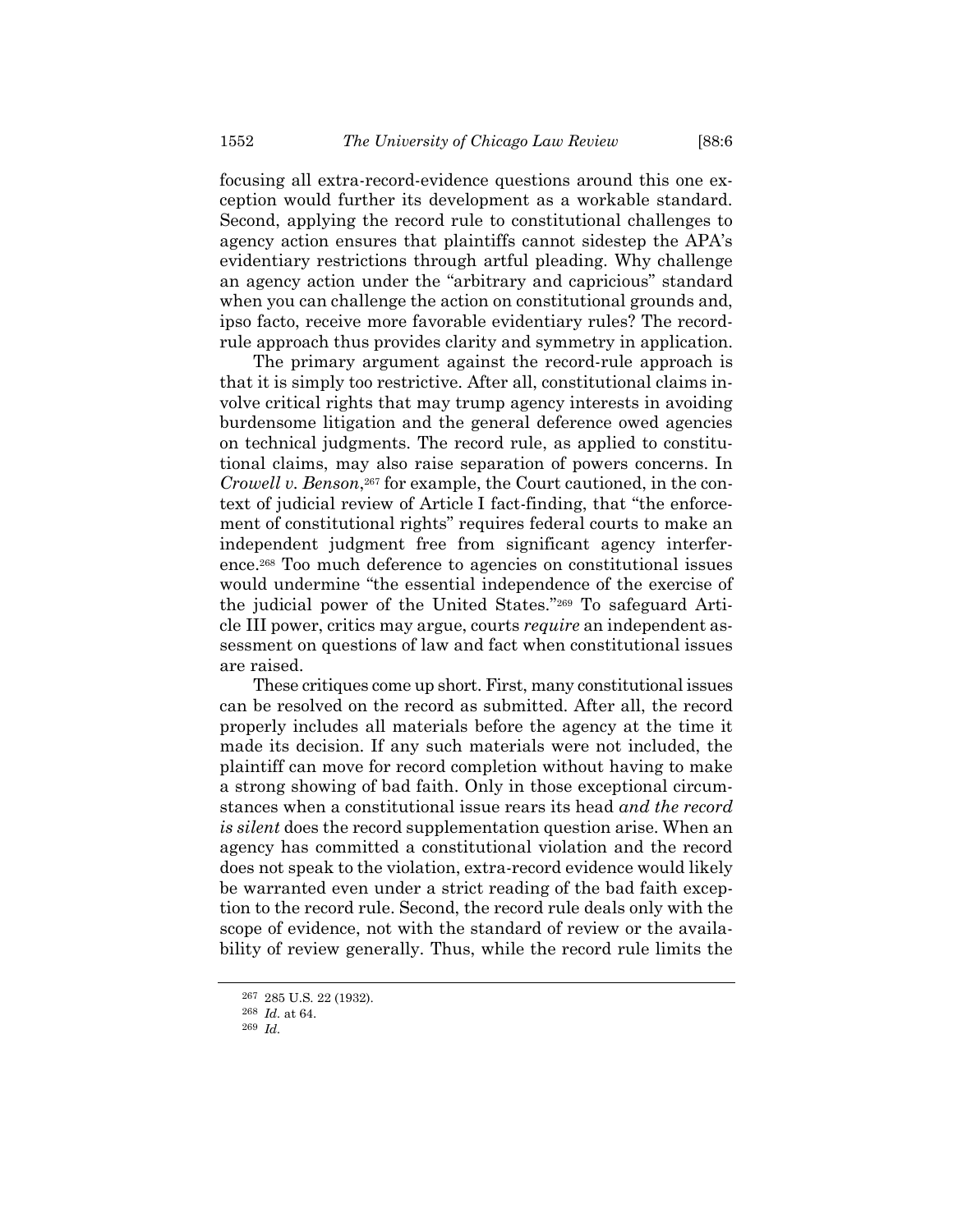judiciary's ability to make a wholly independent judgment on constitutional issues, it does not deny that independent judgment altogether. For the reasons stated above, this channeling of judicial review is appropriate given the importance of respecting agency spheres of expertise and avoiding burdensome litigation.

A robust bad faith exception that incorporates the "bare record" and "frustration of judicial review" standards also alleviates some of these concerns.<sup>270</sup> In situations where an agency provides such a hollow record that it undermines judicial review, allegations of constitutional violation might be more plausible. Consider recent lawsuits alleging "discriminatory animus" in agency rulemaking. In *Wolf*, for example, the court granted the plaintiffs' motion for extra-record discovery on their equal protection claim, reasoning that, "because evidence of racial animus (if any) will reside outside the administrative record, presumptively limiting discovery to the record can allow the racial motivations underlying racially motivated policymaking to remain concealed."<sup>271</sup> However, under the record rule, a mere allegation of racial animus should not be enough to reach extra-record evidence. To satisfy the *Overton Park* bad faith standard, the administrative record as submitted must be so inadequate as to prevent a court from assessing the agency's stated reasons for a decision.<sup>272</sup> If the agency has not provided a sufficient explanation of its decisionmaking, it is likely that questionable motivations were at play. This kind of scenario would be the most likely trigger for extrarecord discovery on a constitutional claim. In other words, the insufficiency of the record itself may be evidence enough to allow extra-record evidence.<sup>273</sup>

A final policy consideration stems from the recent presidential transition. As the Biden administration takes command of the executive branch, it inherits a deeply divided political landscape. Congress seems hopelessly ineffectual. President Biden, like his

<sup>270</sup> *See supra* notes [250](#page-37-0)–53.

<sup>271</sup> *Wolf*, 461 F. Supp. 3d at 795.

<sup>272</sup> *Department of Commerce* has now become the prime example of a bad faith showing. The Court found bad faith because "the evidence tells a story that does not match the explanation the Secretary gave for his decision." *Dep't of Com.*, 139 S. Ct. at 2575. In other words, the record indicated that the Secretary's explanation was pretextual. Thus, if a plaintiff can indicate that the agency has given "contrived reasons" for their decision then they have met the bad faith standard and may add extra-record evidence. *Id.* at 2576.

<sup>&</sup>lt;sup>273</sup> *Cf. Grill*, 2012 WL 174873, at  $*4$  ("The record, as we know it, ... does supply a reasonable inference to support some behind-the-scenes decision making, i.e., that not all the reasons for the decision are in the record.").